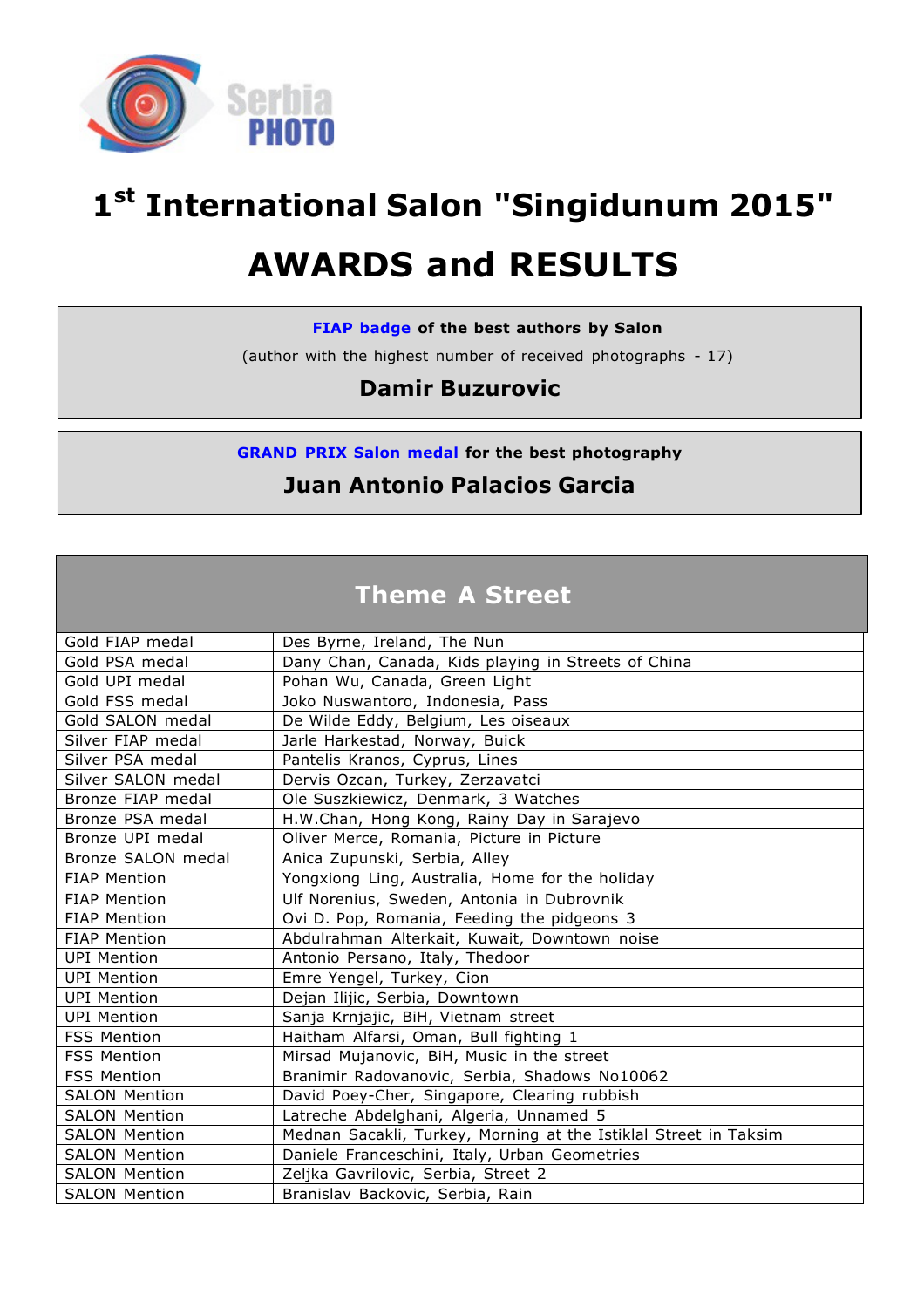# **Theme B Landscape**

| Gold FIAP medal      | Damir Buzurovic, Serbia, Wood 7                        |
|----------------------|--------------------------------------------------------|
| Gold PSA medal       | Irene Becker, Hungary, Spring time                     |
| Gold FSS medal       | Davide Agnelli, Guernsey, Siblini                      |
| Gold SALON medal     | Miodrag Veselinovic, BiH, Tri ograde                   |
| Silver UPI medal     | Kauko Lehtonen, Finland, Melancholy                    |
| Silver SALON medal   | Les Forrester, United Kingdom, Storm Chasing           |
| Bronze SALON medal   | Mark Sedgwick, Ireland, Donegal Squall and Gull        |
| <b>FIAP Mention</b>  | John Whitby, United Kingdom, Dead Vlei Storm 5         |
| <b>FIAP Mention</b>  | Jan Zahornacky, Czech Republic, Autumn 22              |
| <b>PSA Mention</b>   | Meer Ghersberg, Moldova, Mrchen                        |
| <b>PSA Mention</b>   | Vladimir Myagkov, Russia, Mountain landscape           |
| <b>UPI Mention</b>   | Angiolo Manetti, Italy, On the edge                    |
| <b>UPI Mention</b>   | Yury Pustovoy, Russia, Li River China                  |
| <b>FSS Mention</b>   | Petar Sabol, Croatia, First light                      |
| <b>FSS Mention</b>   | Dragan Lapevic, Serbia, Orchard in spring              |
| <b>FSS Mention</b>   | Igor Debevec, Slovenia, Field in summer                |
| <b>SALON Mention</b> | Vladimir Proshin, Russia, On the river                 |
| <b>SALON Mention</b> | Heiko Roemisch, Germany, Curves of fertilisation       |
| <b>SALON Mention</b> | Prosenjit Das, India, Golden harvest 2                 |
| <b>SALON Mention</b> | Kalman Holocsi, Hungary, Summer time                   |
| <b>SALON Mention</b> | Juan Antonio Palacios Garcia, Spain, Tierrade Campos 3 |
| <b>SALON Mention</b> | Andrej Skuba, Slovakia, Born from death                |

# **Theme C Portrait**

| Gold FIAP medal      | Simone Boddi, Italy, Malindi 2                                         |
|----------------------|------------------------------------------------------------------------|
| Gold PSA medal       | Yi Wan, China, Girl live in hills                                      |
| Gold FSS medal       | Zoltan Bisak, Serbia, Guardian                                         |
| Gold SALON medal     | Roland Kilimanjaro Blazejewski, Poland, Looking in the wrong direction |
| Silver UPI medal     | Marco Garabello, Italy, Squardo                                        |
| Silver SALON medal   | Damir Buzurovic, Serbia, Unknown girl                                  |
| Bronze SALON medal   | Jerzy Stanczyk, Poland, Mother and her daughter                        |
| <b>FIAP Mention</b>  | John Larry, England, Scared Woman Goma Zaire                           |
| <b>FIAP Mention</b>  | Antonio Persano, Italy, The question                                   |
| <b>PSA Mention</b>   | Ahmed Alibrahim, Saudi Arabia, Sad child                               |
| <b>PSA Mention</b>   | Yung Niem, Canada, Sole dancer                                         |
| <b>UPI Mention</b>   | Branislav Backovic, Serbia, Concerned mother                           |
| <b>UPI Mention</b>   | Istvan Kerekes, Hungary, With grandpa                                  |
| <b>FSS Mention</b>   | Pantelija Ilic, Serbia, Milica                                         |
| <b>FSS Mention</b>   | DeWilde Eddy, Belgium, Regard intense                                  |
| <b>FSS Mention</b>   | Mieke Boynton, Australia, Village Girl                                 |
| <b>SALON Mention</b> | Marina Dimitrijevic, Serbia, Old boy                                   |
| <b>SALON Mention</b> | Ismet Arikanturk, Turkey, Me Too                                       |
| <b>SALON Mention</b> | Bruno Cherubini, Italy, Dancing girl                                   |
| <b>SALON Mention</b> | Diana Keane, United Kingdom, Planning the next move                    |
| <b>SALON Mention</b> | Alexander Ribowski, Germany, Gipsy boy                                 |
| <b>SALON Mention</b> | Mohammed Al Sulaili, Saudi Arabia, Baby Girl                           |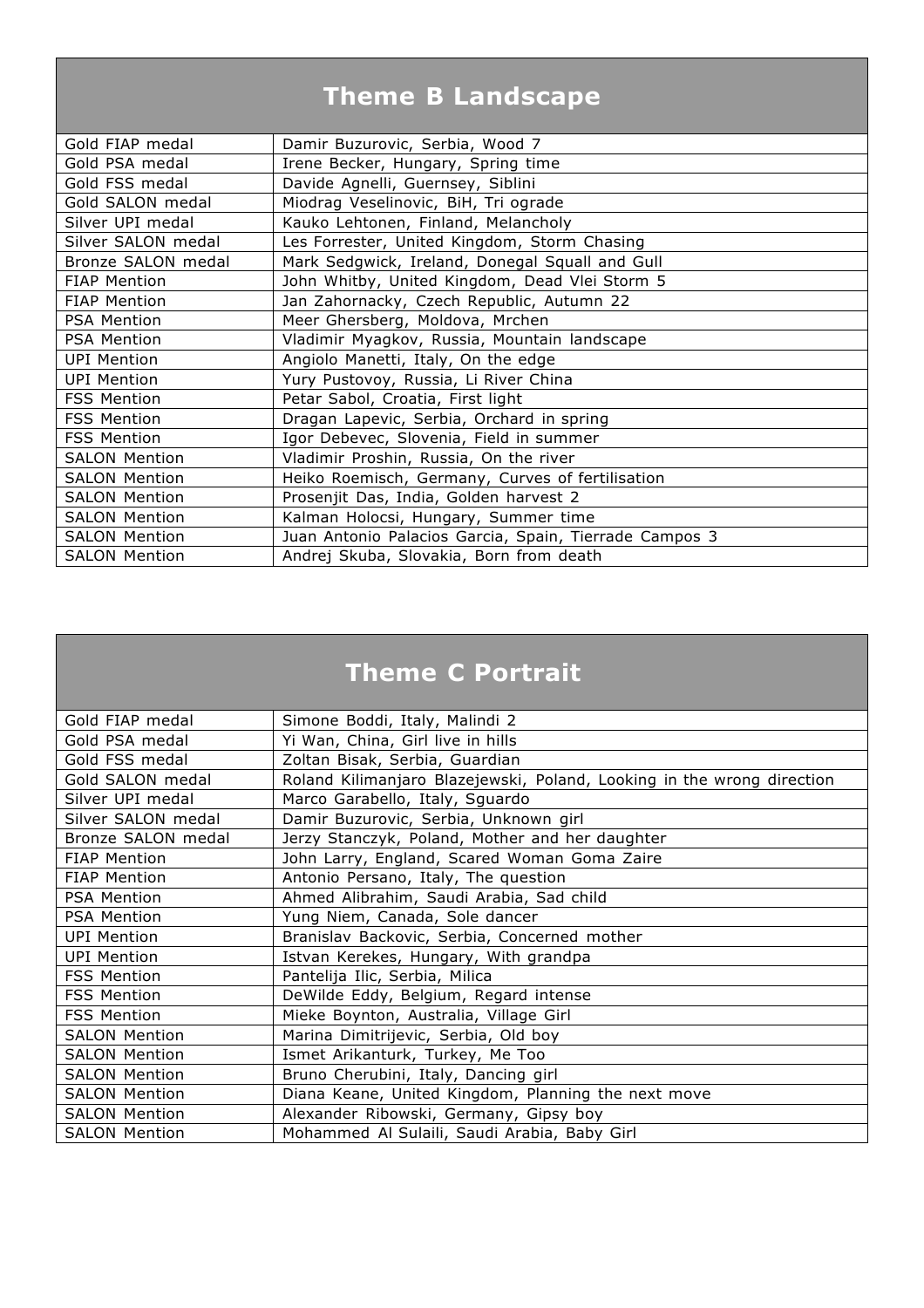# **Theme D Experiment**

| Gold FIAP medal      | Andreas L Andreou, Cyprus, Motion in the street           |
|----------------------|-----------------------------------------------------------|
| Gold PSA medal       | Mieke Boynton, Australia, Dreaming                        |
| Gold FSS medal       | Ole Suszkiewicz, Denmark, Disappearance                   |
| Gold SALON medal     | Paunas Nicoleta, Romania, Fantasy                         |
| Silver SALON medal   | Anna Benicewicz-Miazga, Poland, Underworld 4              |
| Bronze SALON medal   | Stuart Chape, Samoa, Abstract welcome                     |
| Bronze UPI medal     | Mustafa Evirgen, Cyprus, Serenity 2                       |
| <b>FIAP Mention</b>  | Juan Antonio Palacios Garcia, Spain, Chimenea pared ybici |
| <b>FIAP Mention</b>  | Dragan Lapevic, Serbia, Looking for                       |
| <b>PSA Mention</b>   | Adrian Donoghue, Australia, The home coming               |
| <b>PSA Mention</b>   | Manuel Lopez Puerma, Spain, Autumn                        |
| <b>UPI Mention</b>   | Miljenko Marotti, Croatia, Winter walk                    |
| <b>UPI Mention</b>   | DeWilde Eddy, Belgium, Vers la lumiere                    |
| <b>FSS Mention</b>   | Aleksa Stojkovic, Serbia, In the Middle of Nowhere        |
| <b>FSS Mention</b>   | Igor Debevec, Slovenia, Egg                               |
| <b>FSS Mention</b>   | Istvan Virag, Serbia, D1-UFO                              |
| <b>SALON Mention</b> | Wafa Yareemi, Saudi Arabia, Abstract 2                    |
| <b>SALON Mention</b> | Zoltan Bisak, Serbia, Stair case 01                       |
| <b>SALON Mention</b> | Goran Garberg, Sweden, Blues                              |
| <b>SALON Mention</b> | Valentina Stan, Romania, City Profile 3                   |
| <b>SALON Mention</b> | Suman Bhattcharyya, India, Composition 2                  |
| <b>SALON Mention</b> | Marko Vlaovic, Serbia, Three of you                       |

# **Theme E Open Color**

| Gold FIAP medal      | Juan Antonio Palacios Garcia, Spain, Tierra de campos 3          |
|----------------------|------------------------------------------------------------------|
| Gold PSA medal       | Vicki Moritz, Australia, Acheron old timer                       |
| Gold UPI medal       | Garry Bisshopp, England, Six Windows                             |
| Gold FSS medal       | Martin Marc Henri, France, J'arrive                              |
| Gold SALON medal     | Goran Garberg, Sweden, Bridge in early morning                   |
| Silver SALON medal   | Yiu Ka Chong, Hong Kong, Awesome Sky Show                        |
| Silver FSS medal     | Mohammed Al Sulaili, Saudi Arabia, Indian Student                |
| Bronze SALON medal   | Bruno Cherubini, Italy, Escape to West                           |
| <b>FIAP Mention</b>  | David Fletcher, United Kingdom, Mendicant                        |
| <b>FIAP Mention</b>  | Tom Richardson, England, Barnand Simon Fell                      |
| <b>FIAP Mention</b>  | Zeljka Gavrilovic, Serbia, Beauty of light                       |
| PSA Mention          | Homer Lee, Hong Kong, Backstreet                                 |
| <b>PSA Mention</b>   | Koon Nam Cheung, Hong Kong, Fighting for Championship            |
| PSA Mention          | Siu Hi Kwok, Hong Kong, Song of Earth                            |
| <b>UPI Mention</b>   | Angiolo Manetti, Italy, Country landscape                        |
| <b>UPI Mention</b>   | Damir Buzurovic, Serbia, Violet orange                           |
| <b>FSS Mention</b>   | Edo Iglic, Serbia, Dajana                                        |
| <b>FSS Mention</b>   | Fatimah Al Marhoun, Saudi Arabia, Magdoleen eyes                 |
| <b>FSS Mention</b>   | Pedro Luis Ajuriaguerra Saiz, Spain, Volando sobre el Guggenheim |
| <b>SALON Mention</b> | Borislav Milovanovic, Serbia, Little One                         |
| <b>SALON Mention</b> | Dragan Lapcevic, Serbia, Winter lights                           |
| <b>SALON Mention</b> | Hoi Wai Lau, Hong Kong, Carriage Shadow                          |
| <b>SALON Mention</b> | Julija Momcilovic, Serbia, Rain                                  |
| <b>SALON Mention</b> | Manolis Koutsakis, Greece, Red 2                                 |
| <b>SALON Mention</b> | Volodimir Norba, Ukraine, Karpathian kruh                        |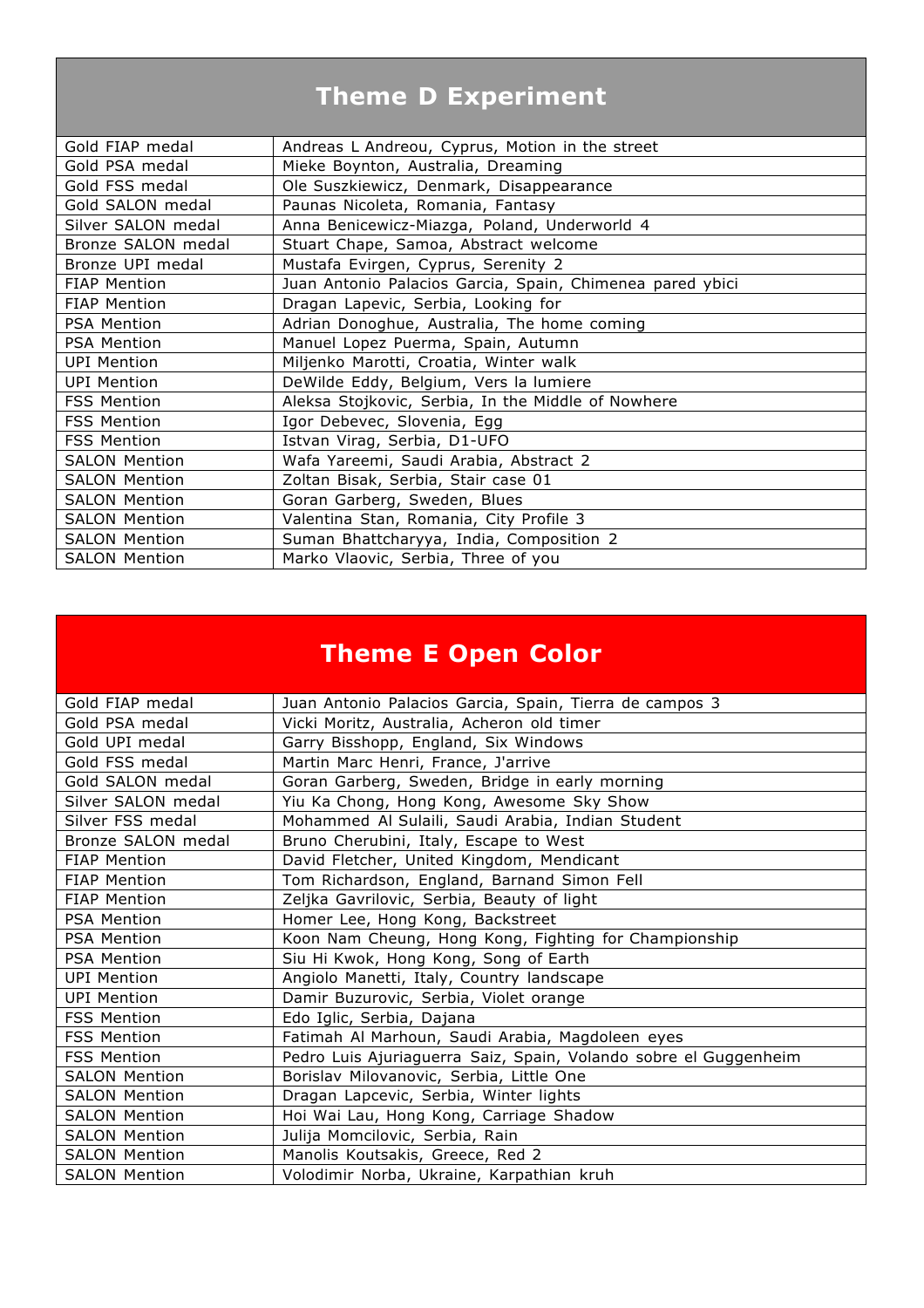# **Theme F Open Monochrome**

| Gold FIAP medal      | Bruno Cherubini, Italy, Eleonora                        |
|----------------------|---------------------------------------------------------|
| Gold PSA medal       | Marc Henri Martin, France, Cats                         |
| Gold UPI medal       | Damir Buzurovic, Serbia, Wood 2                         |
| Gold FSS medal       | Juan Antonio Palacios, Spain, Fronton.jpg               |
| Gold SALON medal     | Vicki Moritz, Australia, Eildon morning mono            |
| Silver SALON medal   | Tsun Ip Patrick Chow, Hong Kong, Knockout               |
| Silver SALON medal   | Julija Momcilovic, Serbia, Misery                       |
| Silver FSS medal     | Goran Garberg, Sweden, Dervisch shadow                  |
| Bronze SALON medal   | Mustafa Muezzinoglu, Cyprus, Life                       |
| <b>FIAP Mention</b>  | Alphan Yilmazmaden, Turkey, What if                     |
| <b>FIAP Mention</b>  | Riccardo Ercolessi, Italy, Collinesenesin               |
| <b>FIAP Mention</b>  | David Fletcher, United Kingdom, Triangles               |
| <b>PSA Mention</b>   | Antonio, Persano, Italy, Lebanon 2                      |
| <b>PSA Mention</b>   | Sasa Preradovic, Serbia, Ramona                         |
| <b>PSA Mention</b>   | Yvonne Wong, Hong Kong, Circles                         |
| <b>UPI Mention</b>   | Borislav Milovanovic, Serbia, Sirotanovicic05           |
| <b>UPI Mention</b>   | Emre Yengel, Turkey, Macaroni                           |
| <b>FSS Mention</b>   | Ahmed Alibrahim, Saudi Arabia, Innocent look            |
| <b>FSS Mention</b>   | Gennady Chubko, Russia, The Waltz is turned Together 57 |
| <b>FSS Mention</b>   | Tom Richardson, England, Glenlicht House                |
| <b>SALON Mention</b> | Aleksa Stojkovic, Serbia, Marionette                    |
| <b>SALON Mention</b> | Barbara Jenkin, United Kingdom, Indira                  |
| <b>SALON Mention</b> | Debasree Das, India, The Cyclist                        |
| <b>SALON Mention</b> | Gul Yildiz, Turkey, Gipsy child 2                       |
| <b>SALON Mention</b> | Mustafa Evirgen, Turkey, Chap fallen                    |
|                      |                                                         |

# **Accepted Photographs**

# **Theme A Street**

(Minimum score 17 points - Maximum score 29 points - Minimum score for acceptance 17 points). Arriving photos 916; acepted photos 303 (or 33,08%)

#### **Algeria**

latreche abdelghani, unnamed5 latreche abdelghani, unnamed1

#### **Australia**

yongxiong ling, Home for the holiday T-P Huynh, Good-Angle Adrian Donoghue, The diner Vicki Moritz, Venice streets Adrian Donoghue, Ill bring you flowers T-P Huynh, Stunt2 Adrian Donoghue, The illusionist GARY WALLIS, DELUGE Vicki Moritz, Work in progress2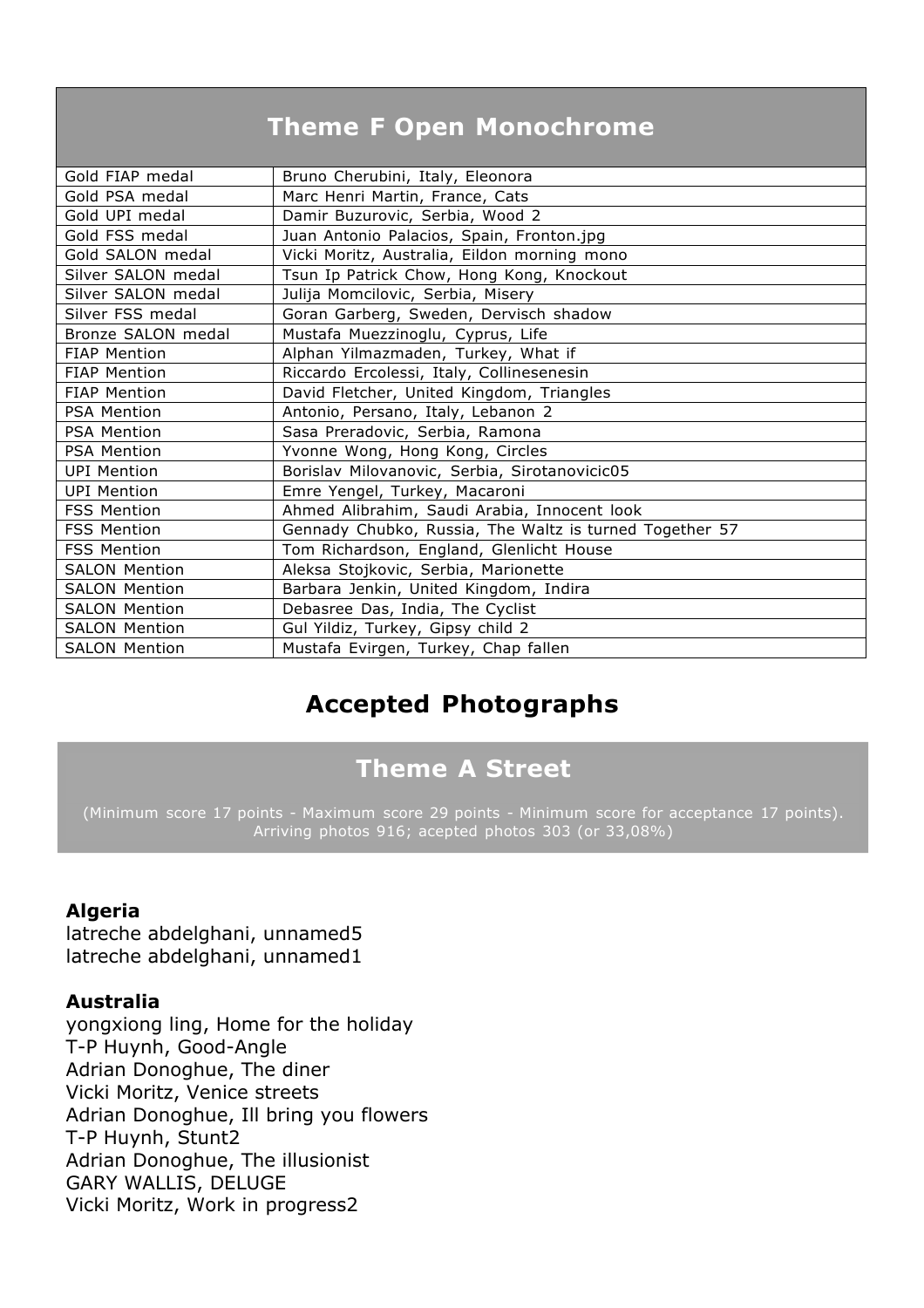T-P Huynh, Outdoor-Nude John Chapman, outdoor tailor yongxiong ling , Way of life yongxiong ling, Fair Adrian Donoghue, Face off yongxiong ling, MistRoad

#### **Austria**

Zeljko Reljic, Bec 1 Alois Bernkopf Dr., Morning walk 1

#### **Bahrain**

HANAN HASSAN AL-KHALIFA, EATING ALONE

#### **Belgium**

DeWilde Eddy, Lesoiseaux DeWilde Eddy, Labatte DeWilde Eddy, Duo ombre

#### **Bosnia and Herzegovina**

Mirsad Mujanovic, Music in the street Sanja Krnjajic, Vietnam street Miodrag Veselinovic, miting1 Sanja Krnjajic, Blind irony Nenad Radovic, Sunday afternoon Miodrag Veselinovic, ulicni zanat Milorad Kascelan, Down stairs-Triptych Milorad Kascelan, Street of musicians 2

#### **Canada**

Dany Chan, Kids playing in Streets of China Pohan Wu, Green Light Pohan Wu, Empty Skies Disclose Crows Kam Chiu Tam, Following the balls Dany Chan, Kids Having A Great Time Pohan Wu, Passer by Kam Chiu Tam, Jumping over Dany Chan, Straw Hat Street Hawker

#### **China**

Xiaohong Chi, Village Barber Xiaohong Chi, Breakfast spread Jinghui Chen, VISTA Xiaohong Chi, Dongwa Yi Wan, laneway 2 Dan Dai, City Lights

#### **Croatia**

Zoran Kolaric, varazdin Miljenko Marotti, Rain in SiennaII Zoran Kolaric, glance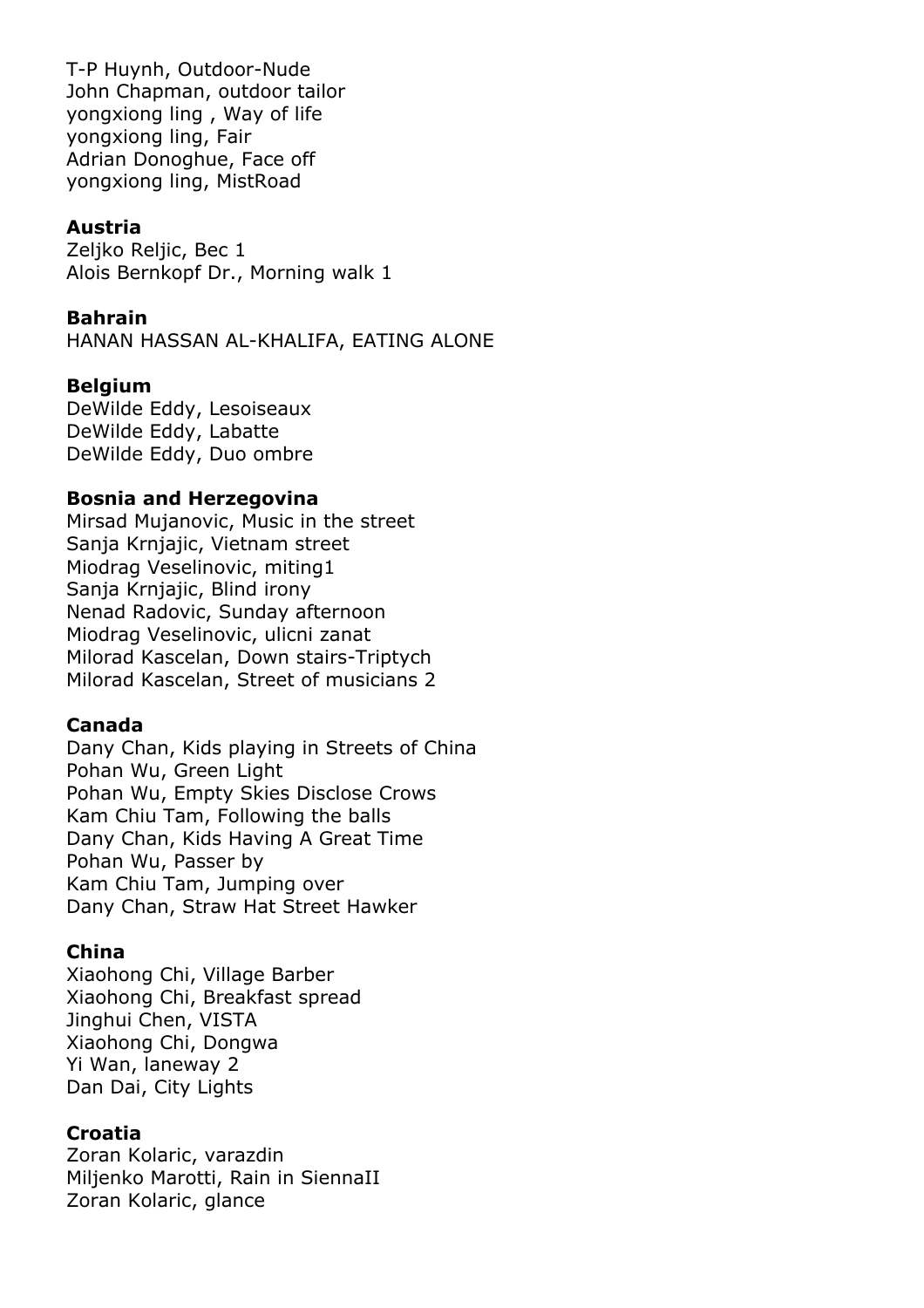# **Cyprus**

PANTELIS KRANOS, LINES Agis Taramides, Walking Ria Petridou, Two To Travel Inanc Tekguc, father to son 2 Agis Taramides, Ascending Mustafa Evirgen, Street Acrobats Mustafa Evirgen, Chestnut Kebab Tevfik Ulual, Backgammon Andreas L Andreou, STREET LIGHT Agis Taramides, In motion Andreas L Andreou, graffiti kids KLEA KYPRIANOU, Opposite Direction at Limassol Ria Petridou, Cyprus Aid Solidarity Concert Inanc Tekguc, lullaby Mustafa Evirgen, Busker

# **Czech Republic**

Jan Zahornacky, London-People on street 3 Jan Zahornacky, London-People on street 4

# **Denmark**

Ole Suszkiewicz, 3Watches Ole Suszkiewicz, Walk SKOV SOREN, streetsweeper 5563 SKOV SOREN, Beggar

# **Egypt**

Mohamed Mahdy, The ghost Mohamed Mahdy, The garden of pyramids

#### **England**

Malcolm Jenkin, Old Time Transport John Perriam, Oxford Circus Crossing John Perriam, Sinister Malcolm Jenkin, The Three Marathons

#### **Finland**

Tapio Kihlberg, The Berlin Wall Today Kauko Lehtonen, Men at the market

#### **France**

Armand PILE, First rain Guy B Samoyault, Les papis MARTIN Marc Henri MARTIN, Canaries GuyB Samoyault, Miroir

# **Germany**

Alexander Ribowski, carnival Volker Meinberg, Checkers2 Alexander Hochhaus, Any place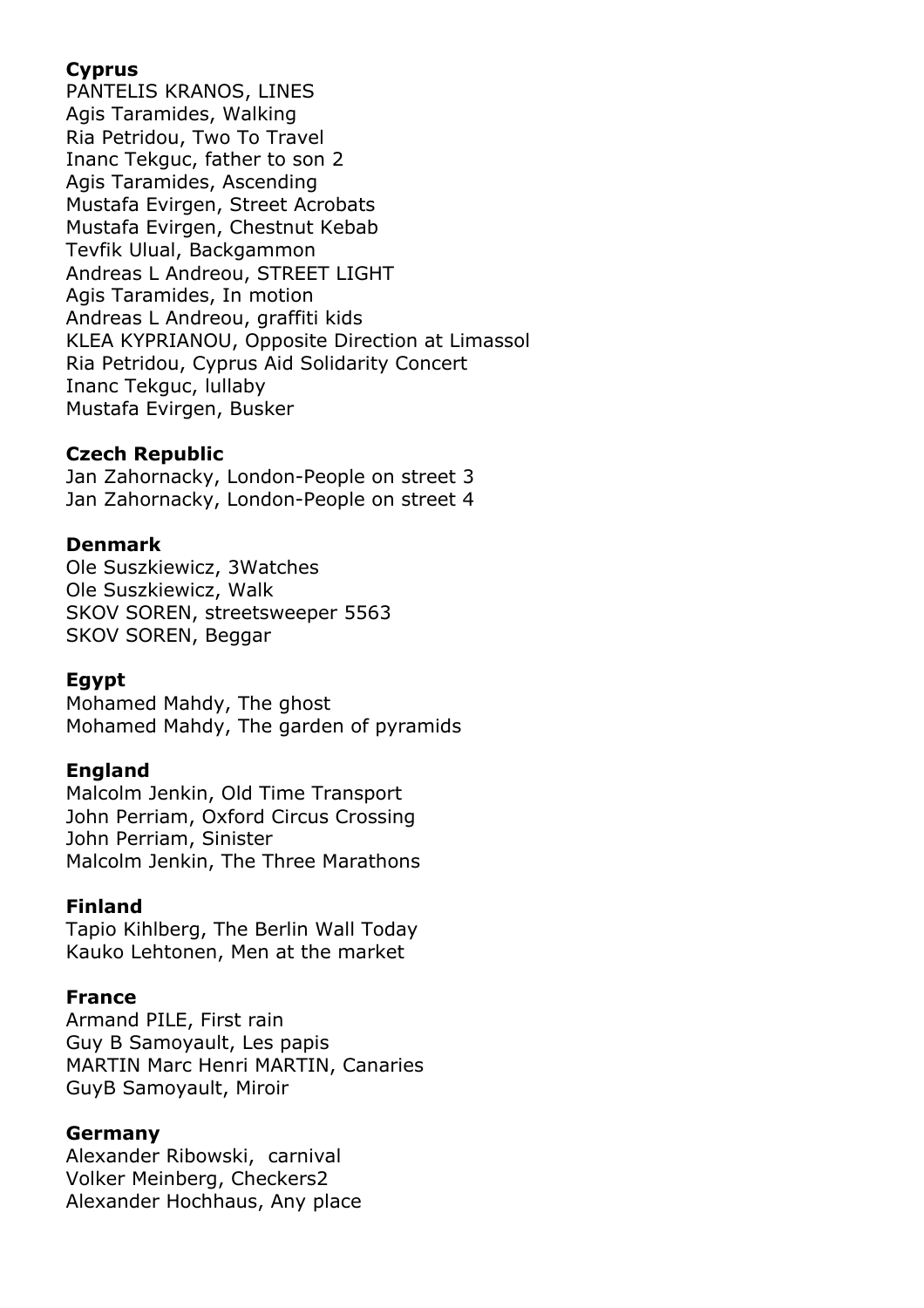Pfeiffer Alexander, Waiting Alexander Hochhaus, Attack

#### **Greece**

EVA LAMBROPOULOU, TIME FOR A SNACK EVA LAMBROPOULOU, THE TRIP NEVER ENDS

#### **Guernsey**

Davide Agnelli, Reflections and Shadows Davide Agnelli, A Meeting in Florence Davide Agnelli, The Bakery

#### **Hong Kong**

HW CHAN, Rainy Day2 Sarajevo HW CHAN, Narrow by-path HW CHAN, Rainy Day1 Sarajevo HW CHAN, Street end Dubrovnik Man-Kui Wisely NG, phenix Man-Kui Wisely NG, Old Man Man-KuiWisely NG, play ground

# **Hungary**

Irene Becker, Home Irene Becker, Sweeper Woman Istvan Kerekes, Running at home Irene Becker, Playing Boy from Jos Klmn Holocsi, Blue-red Istvan Kerekes, Poisoned city Istvan Kerekes, Ganges road Irene Becker, Ducklings Istvan Kerekes, Road to home Klmn Holocsi, Street PictureI

#### **India**

Anjan Das, Connect SUMAN BHATTACHARYYA, united we march

#### **Indonesia**

Joko Nuswantoro, Pass Dibyo Gahari, Jogging Dibyo Gahari, old town Dibyo Gahari, lines Maria Adriani, Biker in the sunset

#### **Ireland**

Des Byrne, The Nun Des Byrne, Im Late Mark Sedgwick, Street Seller Hanoi Catherine Bushe, Walking on shadows Catherine Bushe, Window shopping Catherine Bushe, Street reflections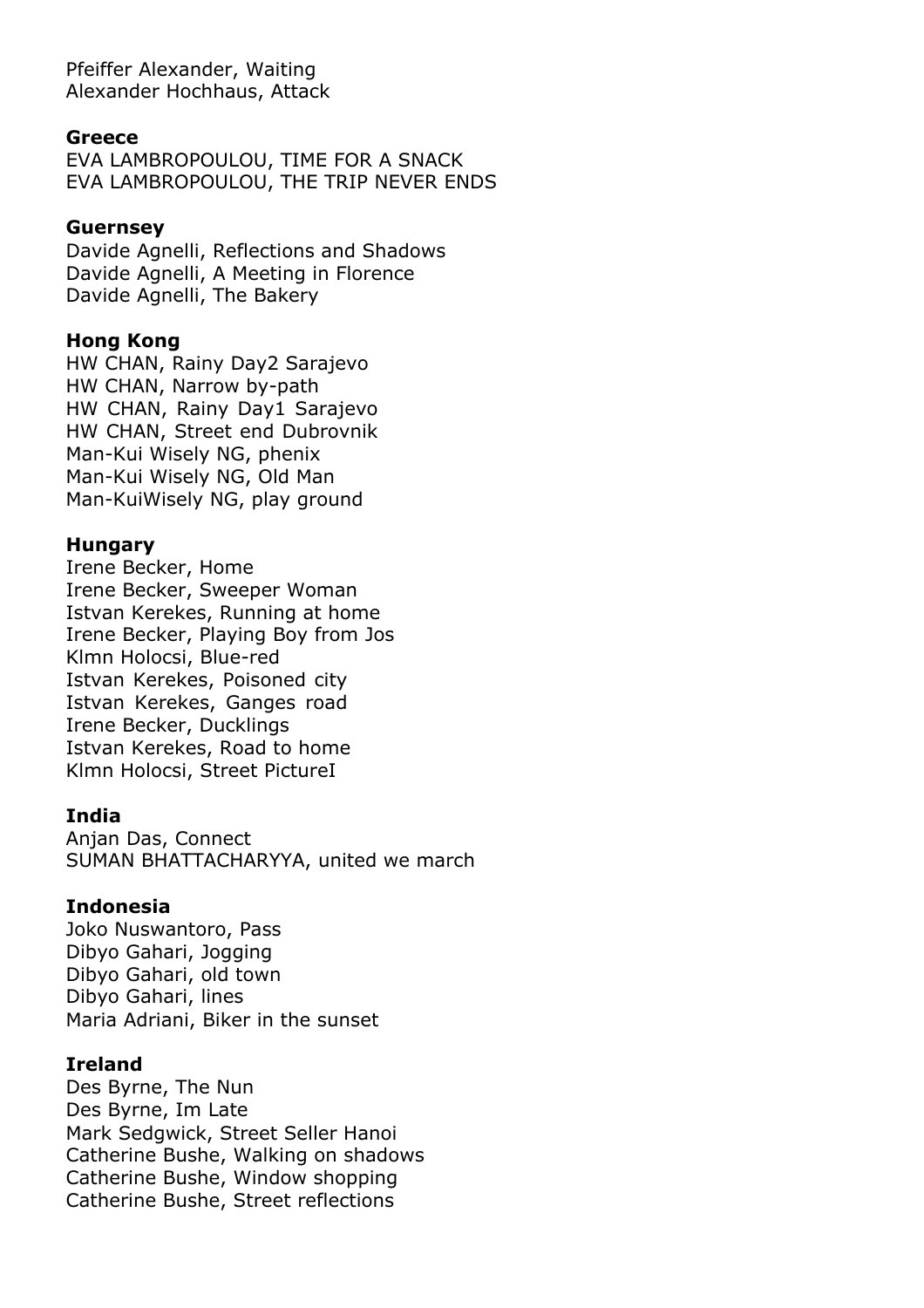Derville Conroy, The Banner Catherine Bushe, Co-ordinated

# **Italy**

Antonio Persano, Thedoor Daniele Franceschini, Urban Geometries Daniele Franceschini, Fellow Travelers emanuele zuffo, passo-di-tango ALBERTO DUMASS, Book List emanuele zuffo, ma quando-arriva-mio-papa Veniero Rubboli, Presences 2 FRANCESCA SALICE, DRIVING IN OLD HABANA Angiolo Manetti, Inside the geometry Veniero Rubboli, Street corner FRANCESCA SALICE, PIT STOP IN HABANA Andrea Nobili, Winter road Bruno Cherubini, Woman in Trinidad Andrea Nobili, Speed brush strokes Daniele Franceschini, Rear Window ALBERTO DUMASS, Wedding In Venice vittorio Chiampan, South Italy Antonio Persano, His way Riccardo Ercolessi, Ritorno a casa Marco Garabello, Tranche de Vie FRANCESCA SALICE, STREET FOOTBALL

# **Kuwait**

abdulrahman alterkait, Down town noise Rashid Sabzali, Lines Rashid Sabzali, Life and in animate

#### **Latvia**

Viesturs Links, gavroche Viesturs Links, you can Viesturs Links, talents and admirers Viesturs Links, autumn melody

#### **Lithuania**

Irma Norbutaite, street stairs Irma Norbutaite, yarn path

#### **Moldova**

Meer GHERSBERG, Licht und Schatten

#### **Netherlands**

Daniel LYBAERT, Opdestoeprand Daniel LYBAERT, Wan de laarsin Brugge Daniel LYBAERT, Verdrietin Doelin ZwW Daniel LYBAERT, Stiekem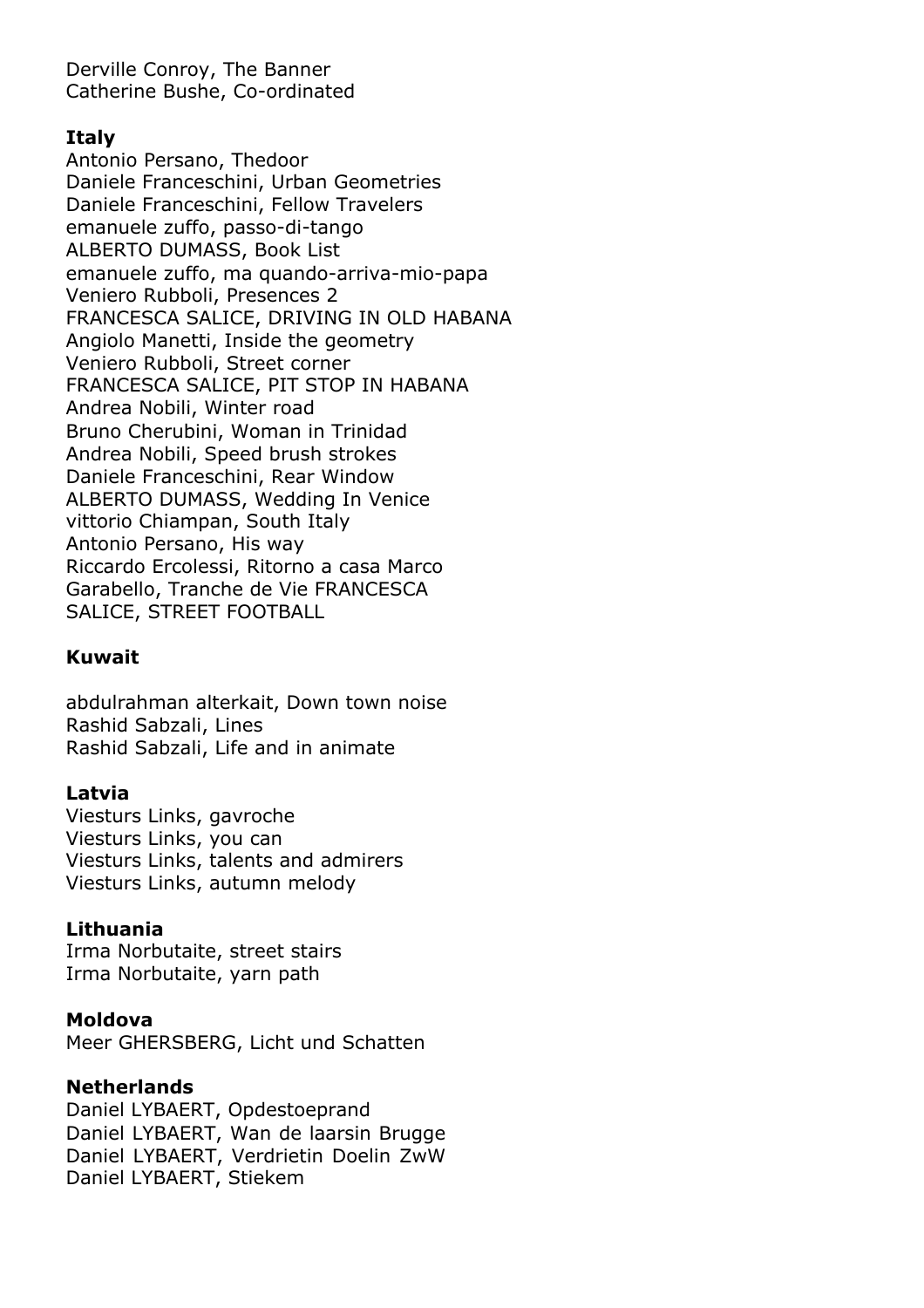# **Norway**

Jarle Harkestad, Buick Jarle Harkestad, Come play with me Wenche Aune, Quiet street HaraldK Andersen, The Birds JohnEinar Sandvand, Child monks in Yangon June Grnseth, Gaming hands MR Wenche Aune, Street scene1 JohnEinar Sandvand, Ortodox jews reading newspaper Wenche Aune, Street scene 3

## **Oman**

haitham alfarsi, bull fighting 1 haitham alfarsi, water girl 2 haitham alfarsi, hand and iron Habib Alzadjali, Three Windows Habib Alzadjali, The Family

# **Poland**

Roland Kilimanjaro Blazejewski, looking in the wrong direction Anna Benicewicz-Miazga, road 31 Roland Kilimanjaro Blazejewski, after work Roland Kilimanjaro Blazejewski, sweet childhood time Anna Benicewicz-Miazga, road 18

# **Portugal**

Joao Taborda, Funny Girls Joao Taborda, Our World

#### **Quatar**

Mohamed Nageeb, Not Equal Mohamed Nageeb, Inside the cave mohamed alkaabi, BMP1754pic mohamed alkaabi, Happiness in the simplest

# **Romania**

Oliver Merce, Picture Ovi D Pop, feeding the pidgeons 3 Oliver Merce, Ibewalbinggod Csaba Toth, COMFORT Istvan Magdo, City like Ovi D Pop, look up Rucsandra Calin, Music Of The Night Rucsandra Calin, Gates open to poverty Paunas Nicoleta, Home alone AdelaLia Rusu, Time of crisis

# **Russia**

Yury Pustovoy, Car Service Oleg Grachev Grachev, Village on the lake Viktor Kanunnikov, Gondolier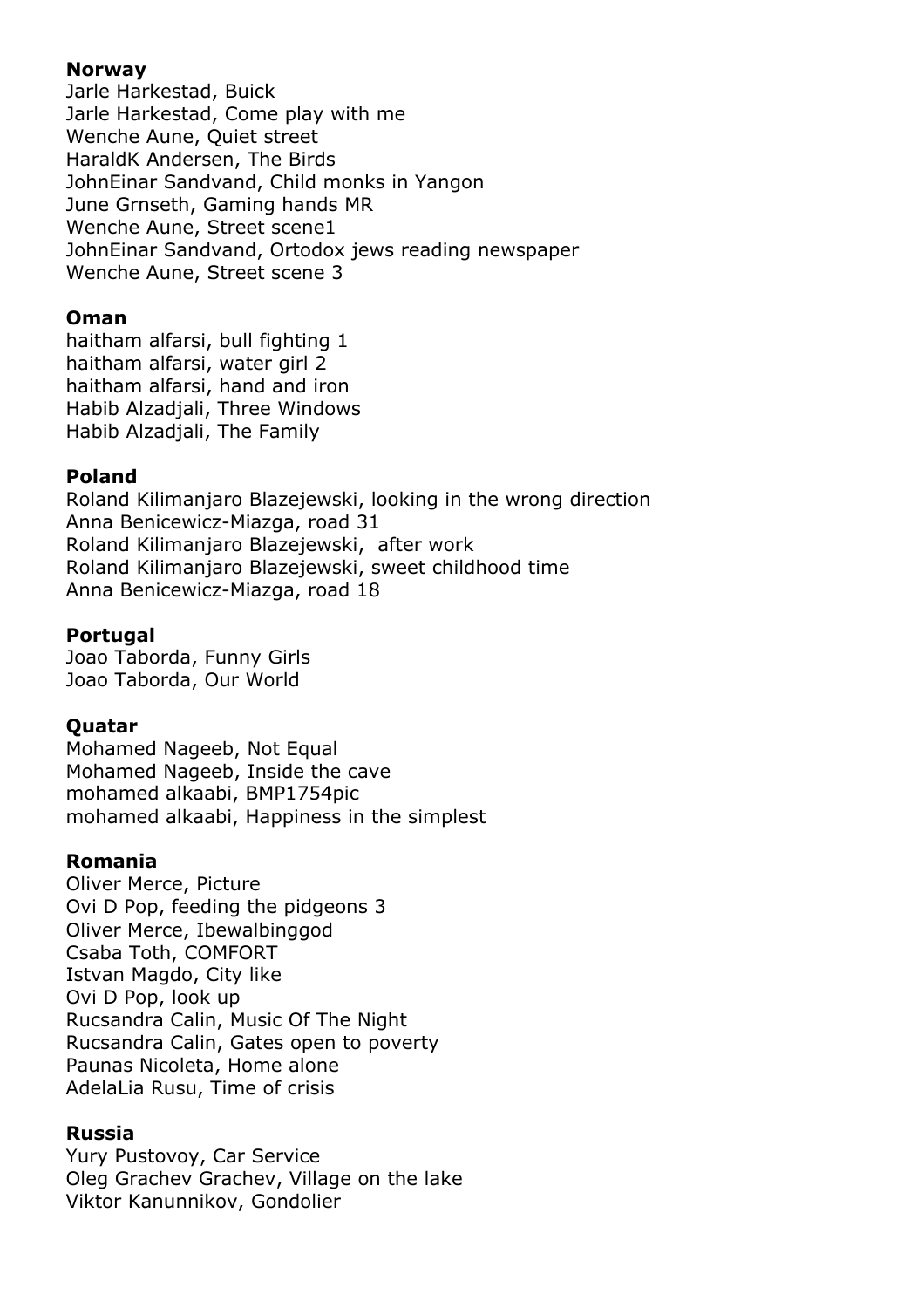Yury Pustovoy, On the streets of PakistanII Vladimir Proshin, Chanel Viktor Kanunnikov, People and shadows 2 Vladimir Myagkov, After snowfall Viktor Kanunnikov, Morning in Venice Gennady Chubko, Generations Vladimir Myagkov, Winter morning in Magadan Vladimir Myagkov, Cathedral square Silent snow Yury Khodzitskiy, The reporting Vladimir Proshin, in the street-9239 Vladimir Proshin, The one-2

#### **Samoa**

Stuart Chape, Bhutan horse chase

#### **Saudi Arabia**

Mohammed Al Sulaili, Indian Baby Fatimah Al Marhoun, both are reading Mohammed Al Sulaili, Patron of Camels Mohammed Al Sulaili, Omo wedding

#### **Serbia**

Anica Zupunski, Alley Branimir Radovanovic, Shadows No10062 Branimir Radovanovic, Street Lipar No9874 Branislav Backovic, Rain Zeljka Gavrilovic, Street 2 Dejan Ilijic, Down town Zoltan Bisak, Observer Sasa Preradovic, Commitment Nenad Borojevic, Walking in the dark Damir Buzurovic, Passing by Branislav Backovic, Life 02 Sasa Preradovic, Before the rain VojislavVojo Pesterac, Life goes on Goran Kojadinovic, Sunday morning Sasa Preradovic, Two friends Marina Dimitrijevic, Kid on the bike Branimir Radovanovic, Movement No7591 Dejan Ilijic, 1413 Dragan Lapevic, Passing by Borislav Milovanovic, Uncle Rasa Zeljka Gavrilovic, Winter idyll Hadzi Miodrag Miladinovic, Grandma and Cat Dusan Kozoderovic, S2 Damir Buzurovic, Duhovi u Ivanovu voze biciklu Sasa Preradovic, Star1999 Marko Vlaovic, At the station Julija Momcilovic, Walker Jan Valo, People Dobrivoje Markovic, Praha01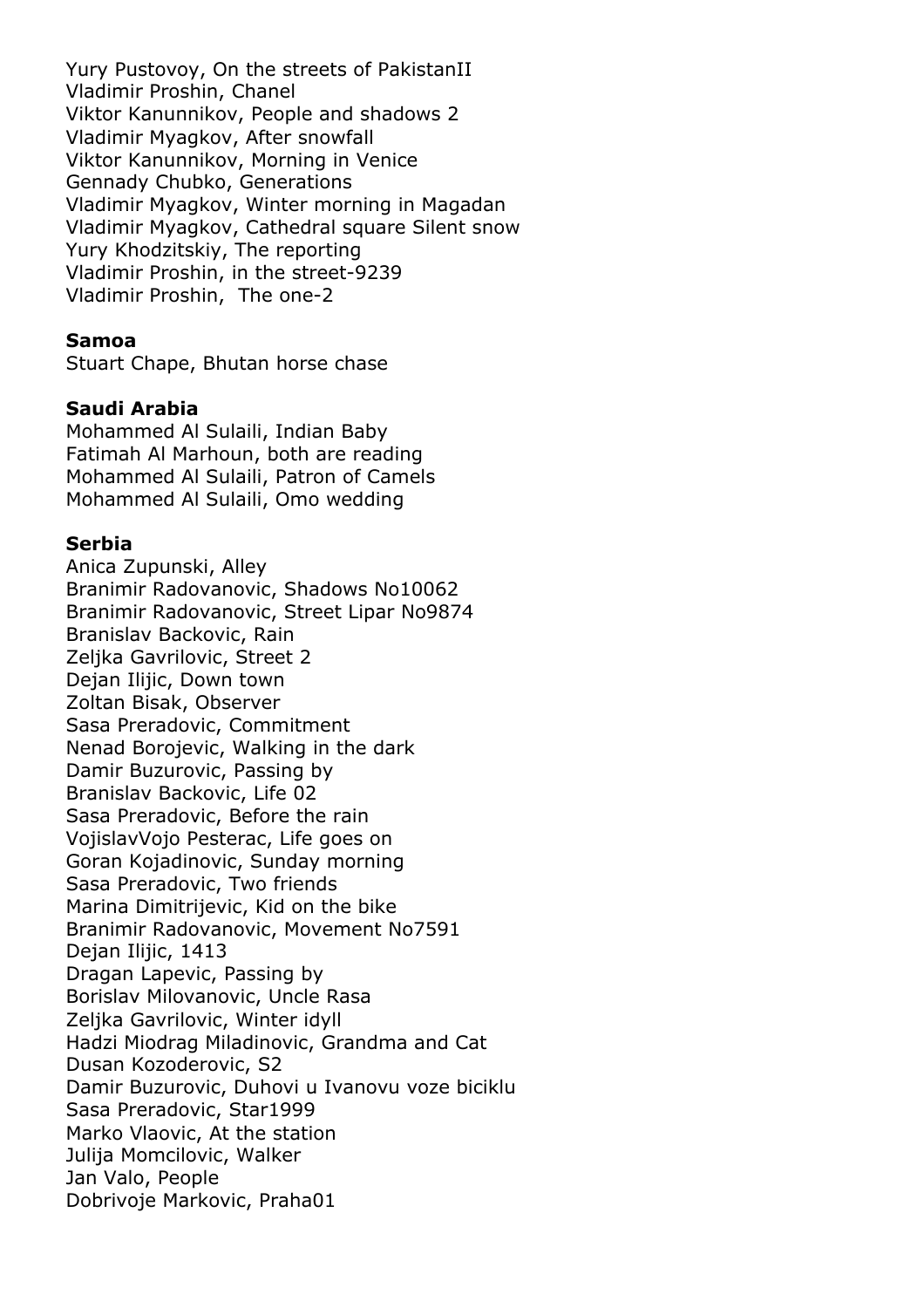Aleksa Stojkovic, 1.S Edo Iglic, One minute more Bojan Bojanic, Old Dragan Lapcevic, Pairs Dejan Ilijic, 151413 Borislav Milovanovic, Oman3542 Marko Vlaovic, Day in the park Goran Kojadinovic, Running across II Marko Vlaovic, Homeless Jan Valo, View Edo Iglic, Left or right Duan Kozoderovic, S4 Jan Valo, Red Marina Dimitrijevic, Street ghosts Mirjana Dobrosavljev, 1-3.RUNNING Dusan Kozoderovic, S3 Pantelija Ilic, Ulicni muzikant Mirjana Dobrosavljev, 1-4.LOVEBIRDS Bozana Pavlica, Kiss Pantelija Ilic, Zivot u prolazu

#### **Singapore**

David Poey-Cher TAY, Clearing rubbish CHOOPING MAK, PORTER SERVICE Zee Kek HENG, Busy and leisure David Poey-Cher TAY, Concentration Giap Chiu TEO, Charles Teo And Canae Teo Giap Chiu TEO, Pianter Teo Seng David Poey-Cher TAY, Alone David Poey-Cher TAY, Flower vendor

#### **Slovakia**

Jan Vajas, Four And A Dog

#### **Slovenia**

Peter Zajfrid, Generations Igor Debevec, Dance Igor Debevec, Big brother is watching you

#### **Spain**

Juan Antonio Palacios Garcia, Bercianos-3 Juan Antonio Palacios Garcia, VENECIA-2 Juan Antonio Palacios Garcia, Berlin-1 Manuel Lopez Puerma, Tristeza

#### **Sweden**

Ulf Norenius, Antonia in Dubrovnik Ulf Norenius, A break for a smoke Goran Garberg, The happy way Mikael Bengtsson Lestander, Follow Me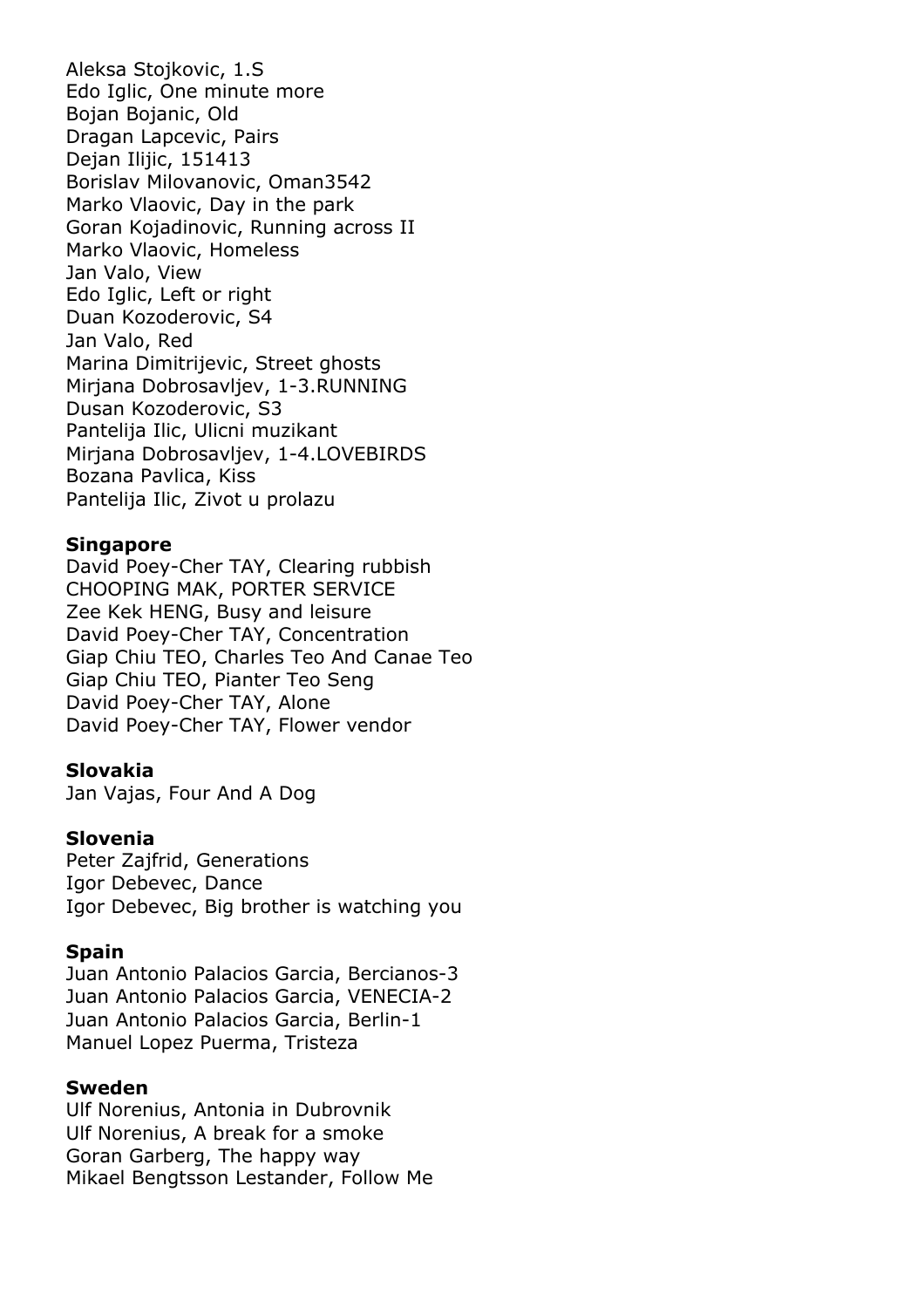# **Turkey**

DERVIS OZCAN, ZERZAVATCI Emre Yengel, Cion MEDNAN SACAKLI, Morning at the Istiklal Street inTaksim Aylin Cakiner, Futbol Hasan Hulki Muradi, play cards Aylin Cakiner, simitci Mehmet Naci Demirkol, MEETING Aylin Cakiner, Kkakerdeoncu Dilek Erim, brigde Emre Yengel, oppressed DERVIS OZCAN, GUNESINCOCUKLARI Hasan Hulki Muradi, difficult life

# **Ukraine**

Andrii Zaika, Game of sellers Andrii Zaika, The right way

# **United Kingdom**

Gary Stamp, ALONE ON A PLATFORM Peter Spring, shop window David Fletcher, Separate Tables Peter Spring, Rainy night in newyork Peter Spring, WATCHER Peter M Welford, On a Mission John Whitby, Memories

#### **USA**

Kah Wai Lin, Waiting Larry Tho Dao, Followed Mom

# **Theme B Landscape**

(Minimum score 18 points - Maximum score 29 points - Minimum score for acceptance 18 points). Arriving photos 908; acepted photos 291 (or 32,05%)

# **Algeria**

latreche abdelghani, MG3270

#### **Australia**

T-P Huynh, Go To Work By Bike Margaret Zommers, Water Honed Stone Vicki Moritz, Val DOrica dawn Pano Vicki Moritz, Eildon ripple yongxiong ling, Good morning Vicki Moritz, Pinnacles sunset3 Vicki Moritz, Mentone groyne2 Mieke Boynton, Aurora Margaret Zommers, Morning Glory Pool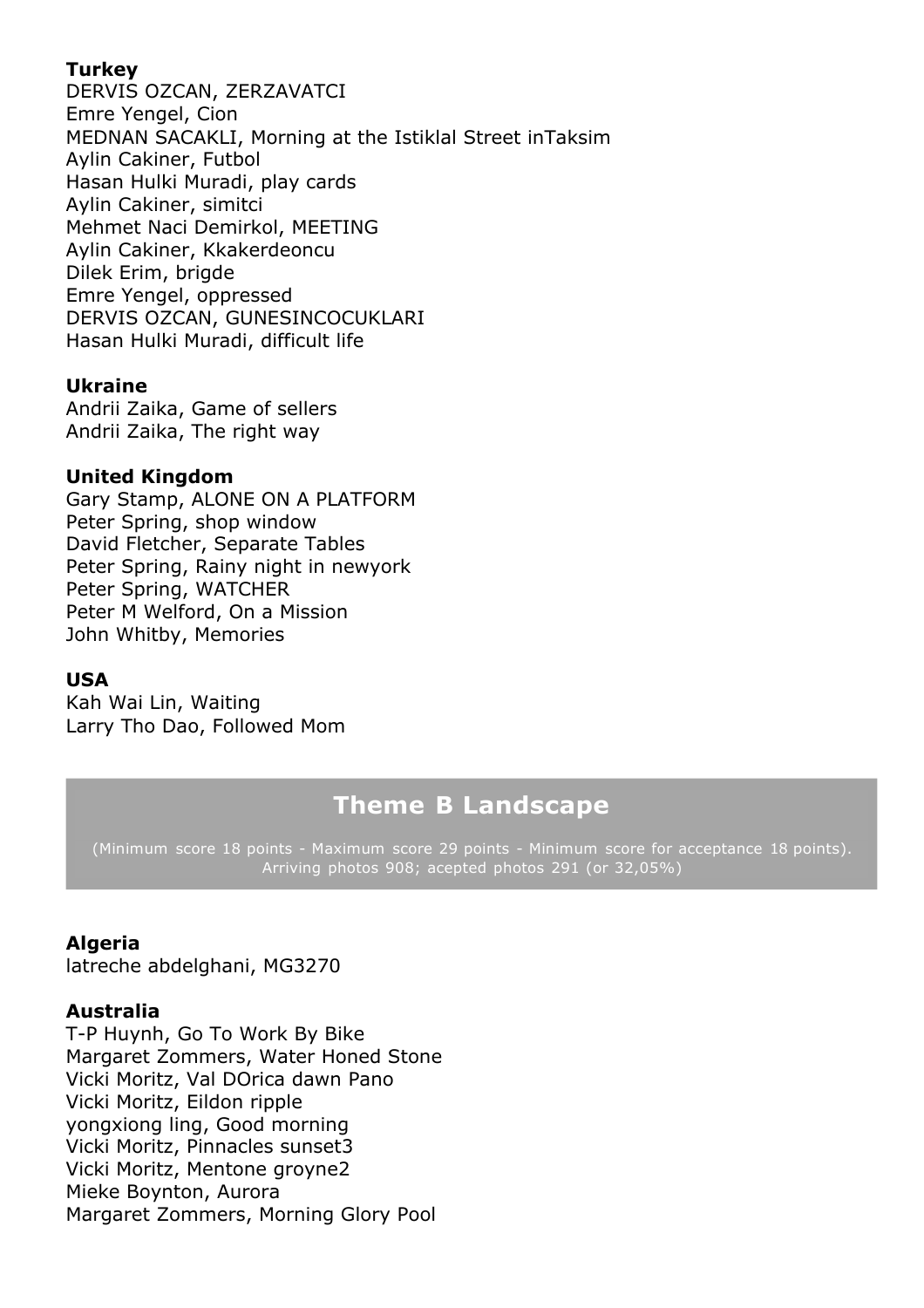yongxiong ling, Morning20 yongxiong ling, Hongcun morning

#### **Austria**

Alois Bernkopf Dr, Bagan

# **Bangladesh**

MD Tanveer Hassan Rohan, Beauty Of Nature MD Tanveer Hassan Rohan, Stone Forest 2

# **Belgium**

De Wilde Eddy, Mont Saint Michel 2 De Wilde Eddy, Boulogne1

# **Bosnia and Herzegovina**

Miodrag Veselinovic, tri ograde Sanja Krnjajic, Winter mirror Milorad Kascelan, Landscape 26 Sanja Krnjajic, Eastern shadows Radoje Elez, Pogled s mirisom lavande Miodrag Veselinovic, Ljeljen Radoje Elez, Vinograd u belom Mirsad Mujanovic, Millsin Jajce

# **Canada**

Yung Niem, Dance of the Souls Kam Chiu Tam, Winter in Niagara Falls Phillip Kwan, Cloud Cover Machu Picchu Yung Niem, Iceland startrail Dany Chan, The Glow Of Dawn

# **China**

Dan Dai, Picturesque in Jiangnan Xiaohong Chi, Beautiful Yuanyang Xinxin Chen, gold sand sea Jinghui Chen, DREAMLAND Yi Wan, Terra cedfield7

# **Croatia**

Petar Sabol, First light Petar Sabol, Desert magic Miljenko Marotti, Triangle Zoran Kolaric, Istrian parallels Miljenko Marotti, Single road Miljenko Marotti, Lavander Petar Sabol, Winter night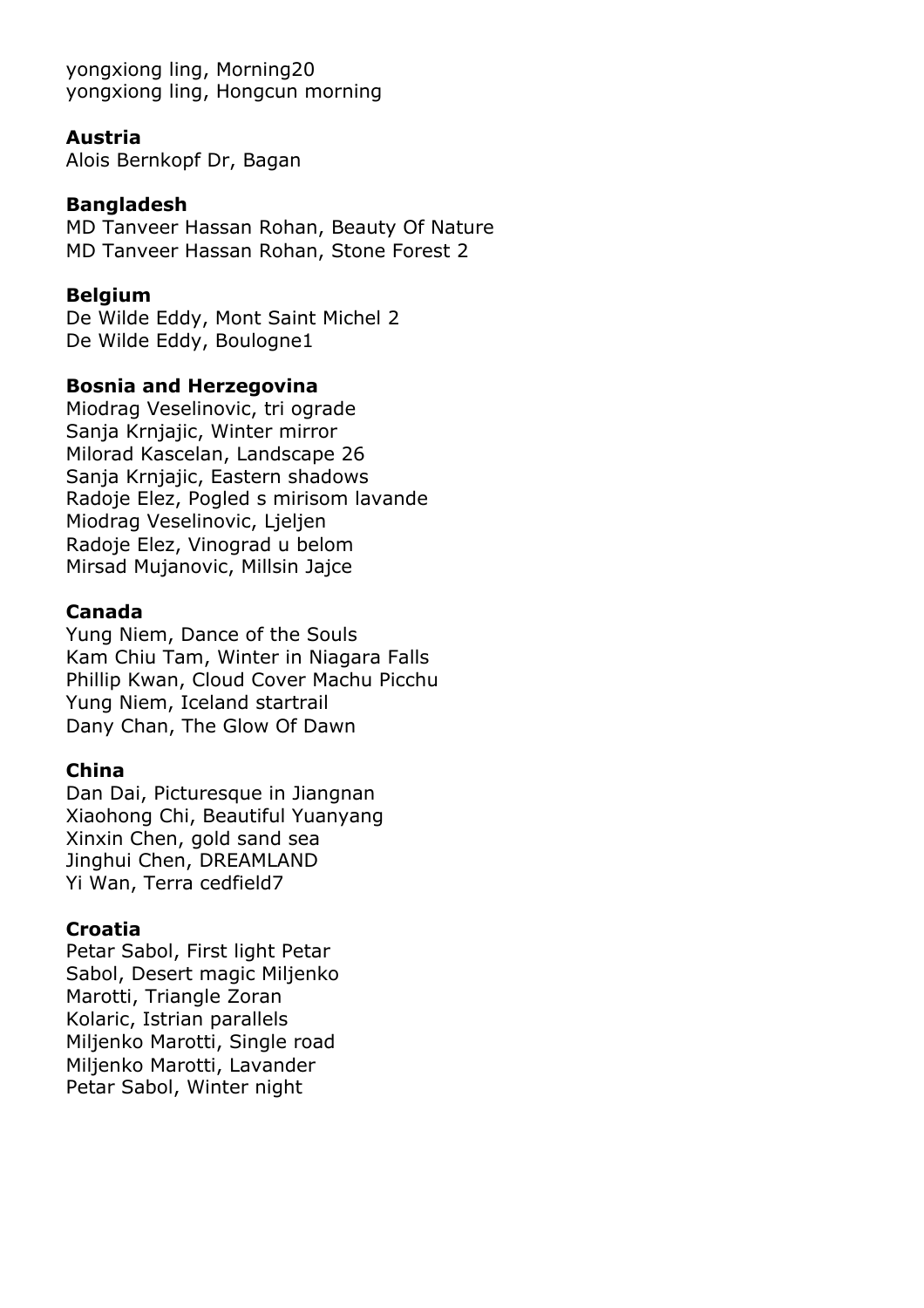# **Cyprus**

Agis Taramides, Just before night fall Tevfik Ulual, Roots And Water Agis Taramides, Ship wreck Ria Petridou, Haunted Wreck Hasan Baglar, Silent Blue

# **Czech Republic**

Jan Zahornacky, Autumn22. Jan Zahornacky, Fields11. Jan Zahornacky, Autumn on The Moutains

# **Denmark**

SKOV SOREN, dandelion painter SKOV SOREN, tree SKOV SOREN, Shepherd with sheep and dog

# **Egypt**

Mohamed Mahdy, Just Us Ahmed Mahmoud, Golden Beam

# **England**

John Perriam, Dales Scene John Larry, Nepalese Farming Malcolm Jenkin, Derwent water Morning2 Malcolm Jenkin, Death Valley Sand

# **Finland**

Kauko Lehtonen, Melancholy

# **France**

MARTIN Marc Henri MARTIN, Campagne Guy B Samoyault, Cretesenesi Guy B Samoyault, Ol Doinyo Langai

# **Germany**

Alexander Hochhaus, Four Chimneys Heiko Roemisch, curves of fertilisation 0052 Pfeiffer Alexander, Seaside Pfeiffer Alexander, Foggy Morning Alexander Ribowski, fog Heiko Roemisch, elbauentree02M Volker Meinberg, Sibirian Islands 5 Alexander Hochhaus, Sunrise Alexander Hochhaus, Bali Tanah Lot

# **Greece**

EVA LAMBROPOULOU, MESSOLONGHI LAGOON IN THEMIST1 EVA LAMBROPOULOU, THE LONELY BOAT EVA LAMBROPOULOU, A SMALL HIDDEN PLACE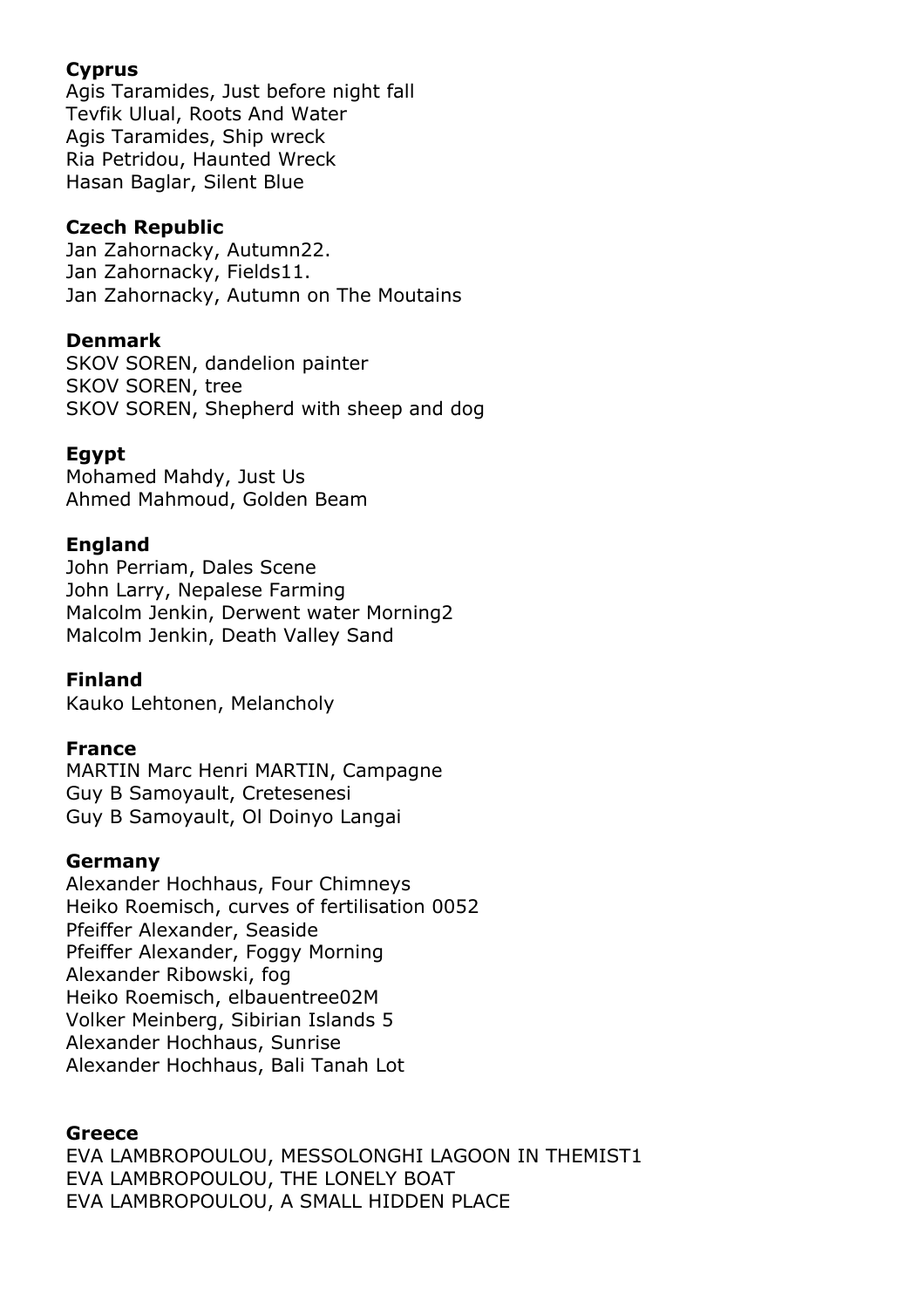Iannis Skotiniotis, Meteora II Iannis Skotiniotis, Evening rural landscape II

#### **Guernsey**

Davide Agnelli, Siblini Davide Agnelli, Harvest Lines Davide Agnelli, Siblini Pastures Davide Agnelli, Surfing Spectacle

#### **Hong Kong**

HW CHAN, Golden sea little boat Man-Kui Wisely, Travel HW CHAN, Golden beach1 HW CHAN, Camel route HW CHAN, Quiet Man Kui Wisely, Woodland

# **Hungary**

Irene Becker, Spring time Kalman Holocsi, Summertime Irene Becker, Dream Land Kalman Holocsi, Landscape Istvan Kerekes, Alpentale Istvan Kerekes, Schorfling Irene Becker, Morning Mist

# **India**

PROSENJIT DAS. Golden harvest 2 Anjan Das, POETIC PROSENJIT DAS, Lost Horizon 2 Anjan Das, SUSTAINED PROSENJIT DAS, Misty morning Anjan Das, FOGGY HILL SCAPE

#### **Indonesia**

Dibyo Gahari, Fishermen Dibyo Gahari, Good Morning Rancaupas Dibyo Gahari, mistymorning

# **Ireland**

Mark Sedgwick, Donegal Squall and Gull Teddy Sugrue, Volcanic Landscape Mark Sedgwick, Lough Foyle Mark Sedgwick, Mountain waterfall Catherine Bushe, Patchwork fields and farms Mark Sedgwick, Delphi Valley

# **Israel**

Galia Gitliz, Bluegreen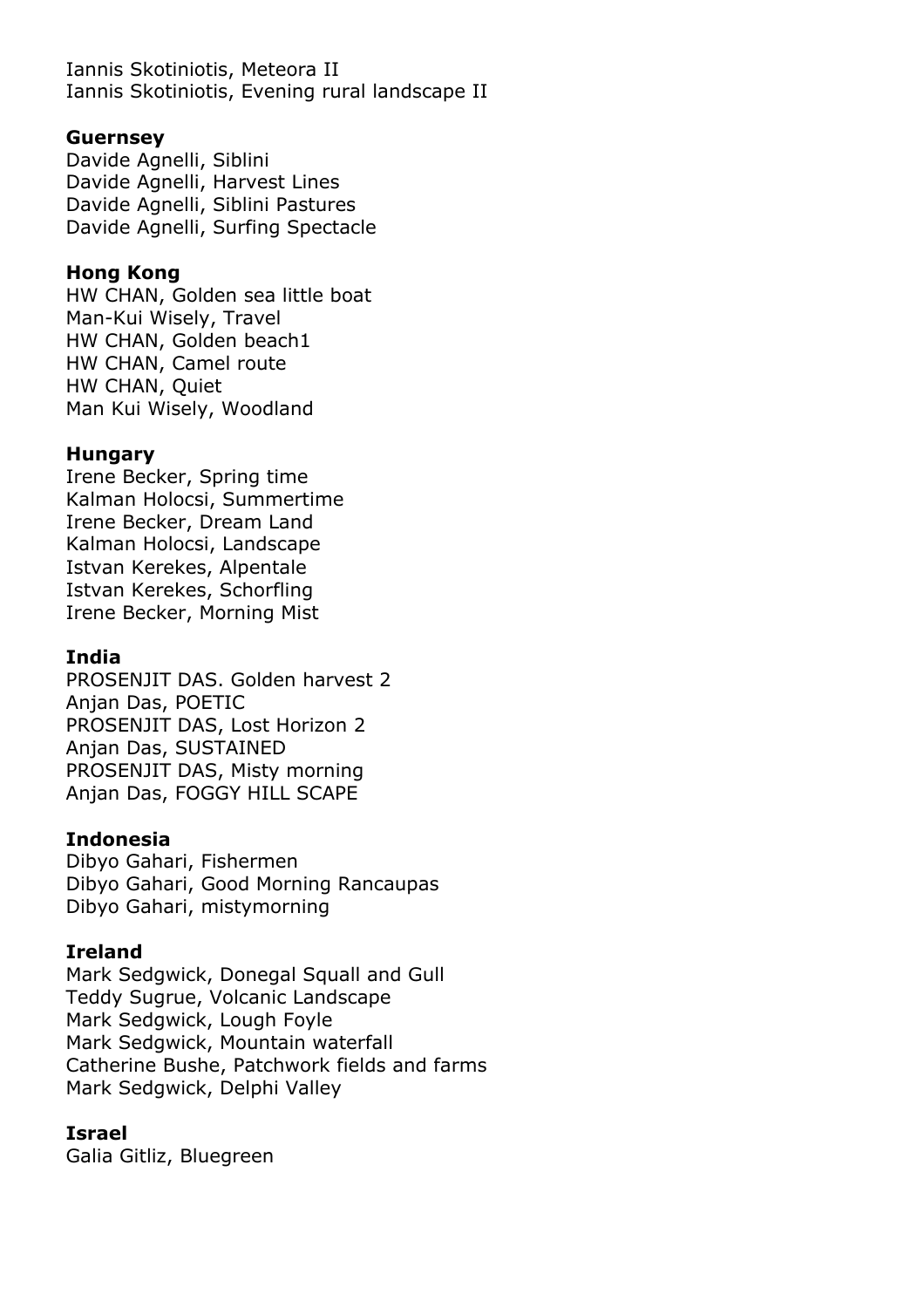# **Italy**

Angiolo Manetti, On the edge Angiolo Manetti, Green waves Riccardo Ercolessi, Barchenellanebbia debora morelli, crete3 Daniele Franceschini, Twilight Zone Riccardo Ercolessi, Scardovari-retidapesca Simone Boddi, valdorcia3 Angiolo Manetti, Golden dunes Simone Boddi, pienza13 Vittorio Chiampan, Coast of Norway Angiolo Manetti, Dawnin Vald Orcia Riccardo Ercolessi, Castelluccio di Norcia-paesaggion3 Simone Boddi, pienza12 Bruno Cherubini, Landscape with horse Simone Boddi, valdorcia5 Antonio Persano, Bruma2 Marco Garabello, White Geometry Andrea Nobili, Waterfalls of light Marco Garabello, Tree in Deadvlei Roberto Mancini, Marinadi Pisa Dantescurse Marco Garabello, Admirando las Torres Daniele Franceschini, Mist Marco Garabello, Olas Antiguas

# **Kuwait**

Rashid Sabzali, Path of nature

# **Latvia**

Viesturs Links, loneliness Viesturs Links, dark pond Viesturs Links, sentinel

#### **Moldova**

Meer GHERSBERG, Mrchen Meer GHERSBERG, Bunte Felder

#### **Netherlands**

Daniel LYBAERT, Lands chapenfietser Daniel LYBAERT, Drieschapeninkleur Daniel LYBAERT, Glooiendlandschap

#### **Norway**

Harald K Andersen, Laagen June Gronseth, Landscape of Reine Lofoten June Gronseth, Panorama Anchestorsvillage John Einar Sandvand, The old oak Jarle Harkestad, Under the sky Harald K Andersen, Motions In Sand Jarle Harkestad, Protected rocks Wenche Aune, People in the desert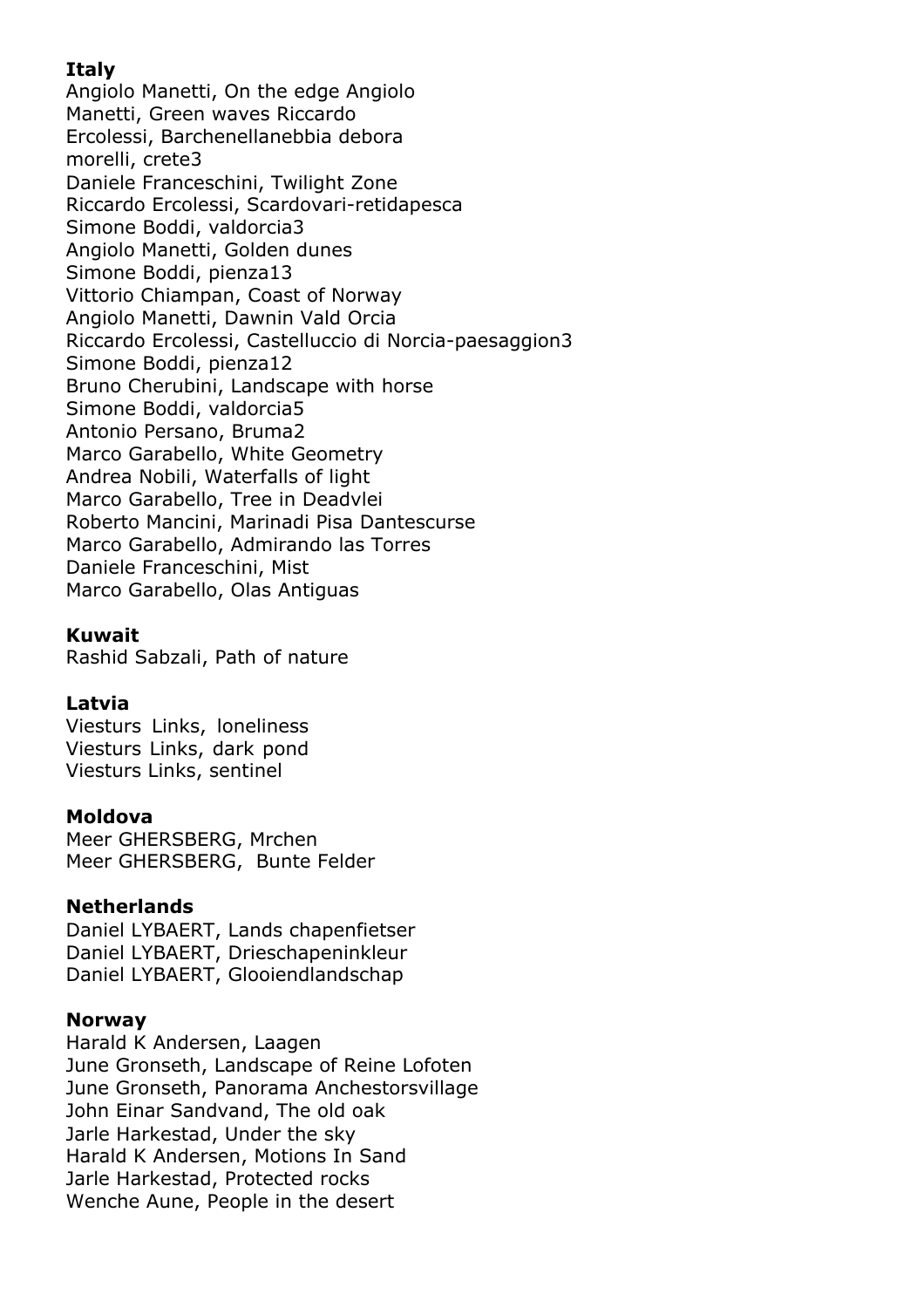#### **Oman**

Habib Alzadjali, Lines haith amalfarsi, sunrise2 haith amalfarsi, sunrise4

#### **Portugal**

Joao Taborda, The tree paddy

#### **Quatar**

Mohamed Nageeb, The same End

#### **Romania**

Oliver Merce, The Sheepfold Jeno Major, cropmuntiifagarasvazutidelapalti Istvan Magdo, Jigsaw Rucsandra Calin, Magical Places Valentina Stan, Winter in Maramures Adela Lia Rusu, Maramures5 Istvan Magdo, Winter stillness Csaba Toth, MISTY MOUNTAINS Csaba Toth, PURE REFLECTION Oliver Merce, Reflexions Rucsandra Calin, Jiu Valley Csaba Toth, INNER FEVER Adela Lia Rusu, Blue Water Istvan Magdo, Loneliness Oliver Merce, The land beyond the mist Jeno Major, apuspaltinis2-1

#### **Russia**

Vladimir Proshin, On the river-01 Yury Pustovoy, Li River China Vladimir Myagkov, Mountain landscape Vladimir Myagkov, Eternal tranquility Vladimir Myagkov, Before a storm Okhotsk Sea Oleg Grachev, Mountains Dolgie Oleg Grachev, Alone Oleg Grachev, Morningin mountains Yury Pustovoy, Reine Norway Igor Voller, New Year Miracle Vladimir Myagkov, In a wild edge Andrew Shlykoff, Dagestan Yury Khodzitskiy, End of the earth Yury Khodzitskiy, Winter park Yury Pustovoy, Night phantoms Viktor Kanunnikov, Lofotens3 Andrew Shlykoff, Moon Rise Yury Pustovoy, Iceland Vladimir Proshin, China-5127 Viktor Kanunnikov, Autumn in Finland1 Viktor Kanunnikov, Lofotens6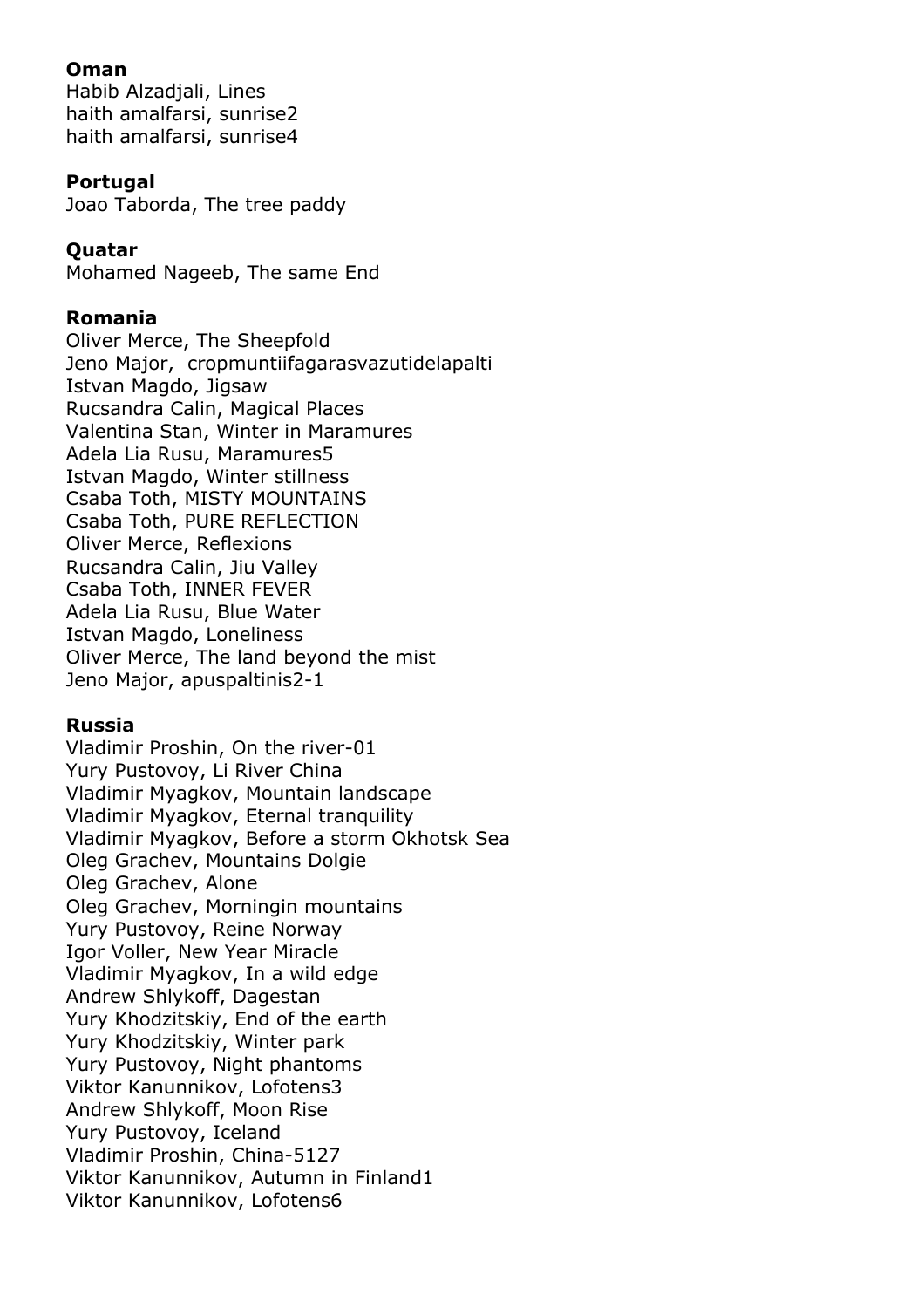#### **Samoa**

Stuart Chape, Sydney harbour aerial2 Stuart Chape, Vavau2

#### **Saudi Arabia**

Fatimah Al Marhoun, couple Fatimah Al Marhoun, passionate mountins Mohammed Alnaser, Mara Rise 1920 Ahmed Alibrahim, Sunrise wafa yareemi, tea farme Ahmed Alibrahim, Farmer3

#### **Serbia**

Damir Buzurovic, The three way Damir Buzurovic, Wood7 Damir Buzurovic, Wood1 Damir Buzurovic, Long expo tree Dragan Lapcevic, Orchard in spring Borislav Milovanovic, Lost in Mist Zoltan Bisak, Man in the boat Mirjana Dobrosavljev, 2-1.LIKE A VOLCANO Zoltan Bisak, Convent Borislav Milovanovic, Volfy Hadzi Miodrag Miladinovic, Capadocia96 Borislav Milovanovic, Lisine Pantelija Ilic, Jutarnja mistika Anica Zupunski, First snow Vojislav Vojo Pesterac, After the storm Zoltan Bisak, Morning Flight Pantelija Ilic, Medvednik10 Branislav Backovic, Autumn on Medvednik Aleksa Stojkovic, forest Nikola Miljkovic, Mount Everest Has A Hat Aleksa Stojkovic, tara Edo Iglic, Altered nature Pantelija Ilic, Medja Anica Zupunski, Glory Goran Kojadinovic, Skadar lake after sunset Branimir Radovanovic, Beam No8155 Zeljka Gavrilovic, Landscape 3Sunset Branimir Radovanovic, Thunder storm No8400 Istvan Virag, B4-Durmitor100 Mirjana Dobrosavljev, 2-2.FLIGHT OF THE DANUBE Edo Iglic, Sunset Branislav Backovic, Drina Branjevo Dragan Lapevic, Near the rainbow Sasa Preradovic, Uvac02 Dobrivoje Markovic, Kablar04 Sasa Preradovic, Uvac01 Aleksa Stojkovic, sedlo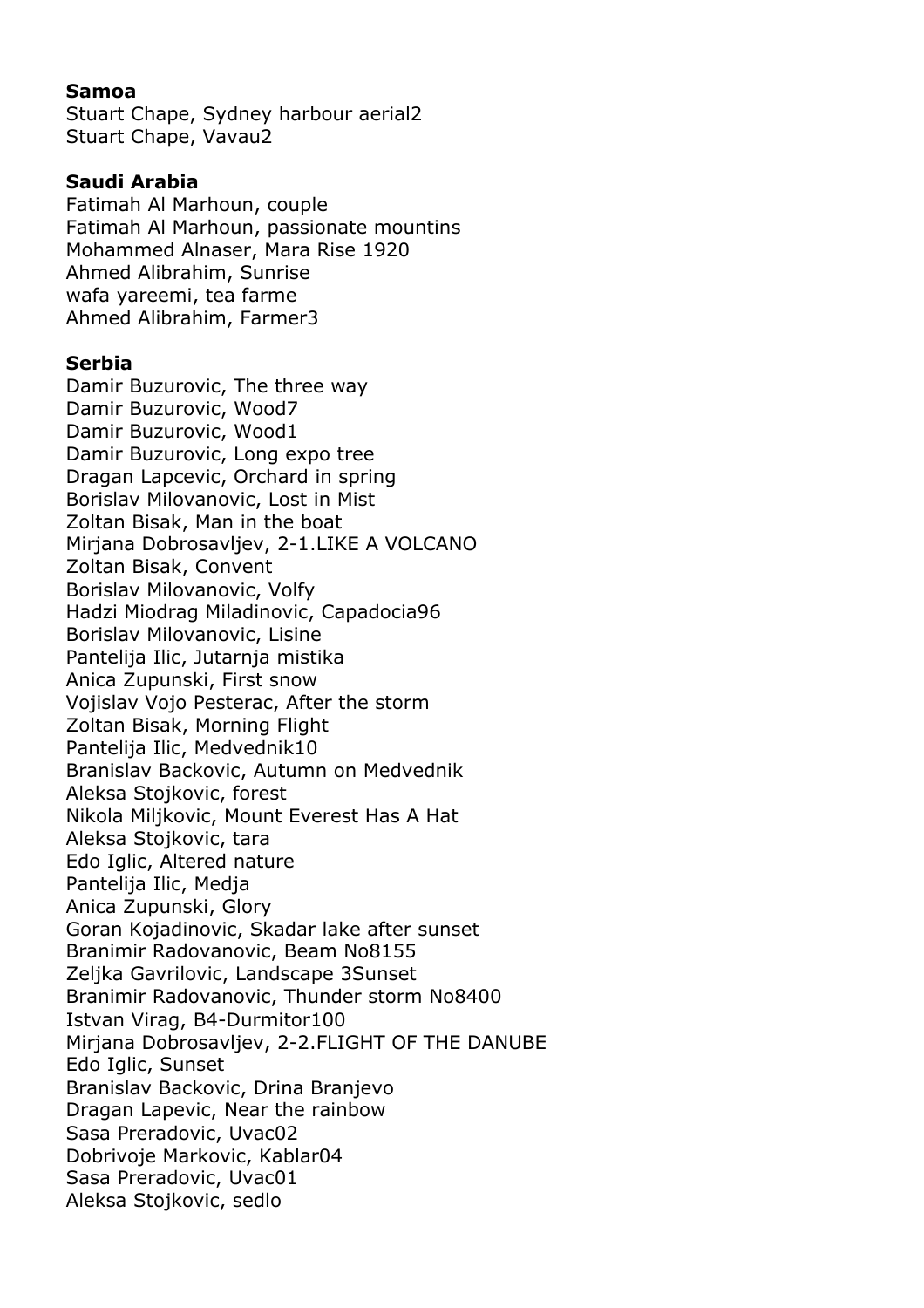Sasa Preradovic, Uvac03 Bogdan Obadic, Jutro na Zlatiboru

#### **Singapore**

Giap Chiu TEO, Walk To The House Giap ChiuTEO, a lot of fog Zee Kek HENG, Foggy rice fields John Yuk Kong Chung, 1428121065-HDR Zee Kek HENG, Rice terrace in the mist

# **Slovakia**

Andrej Skuba, Born from death Andrej Skuba, Gate to the forest Andrej Skuba, In the kingdom of ice

# **Slovenia**

Igor Debevec, Field in summer Igor Debevec, Lavender fields IV Peter Zajfrid, Above the clouds Igor Debevec, Tuscany hills Peter Zajfrid, First morning drive

# **Spain**

Juan Antonio Palacios Garcia, Tierra de Campos3 jordi egea torrent, Cala Cap Roigcopia22 jordi egea torrent, DSC1358copia2ab jordi egea torrent, badalona2a2 jordi egea torrent, DSC4764copia2 Manuel Lopez Puerma, La casa Manuel Lopez Puerma, Toscana Juan Antonio Palacios Garcia, Itzurun2

#### **Sweden**

Mikael Bengtsson Lestander, One Crispy Morning

#### **Turkey**

Mehmet Naci Demirkol, MOUNTAIN Mehmet Aslan, samandag-gece Mehmet Aslan, arsuz-uzun Mutluhan Karakoyunlu, Persembe Yaylasi Coban Emre Yengel, Duden Ali Ozkan Arikanturk, Fishing Nets Dilek Erim, silence Cemil Guven, Kapuzbasi Waterfull A.Ersin Beyhan, ESB-039-1 Emre Yengel, Midsummer DERVIS OZCAN, KIZKALESI Mehmet Naci Demirkol, DADES VALLEY FERIDUN KISMET, IMG0098-1 Ali Ozkan Arikanturk, By the Ocean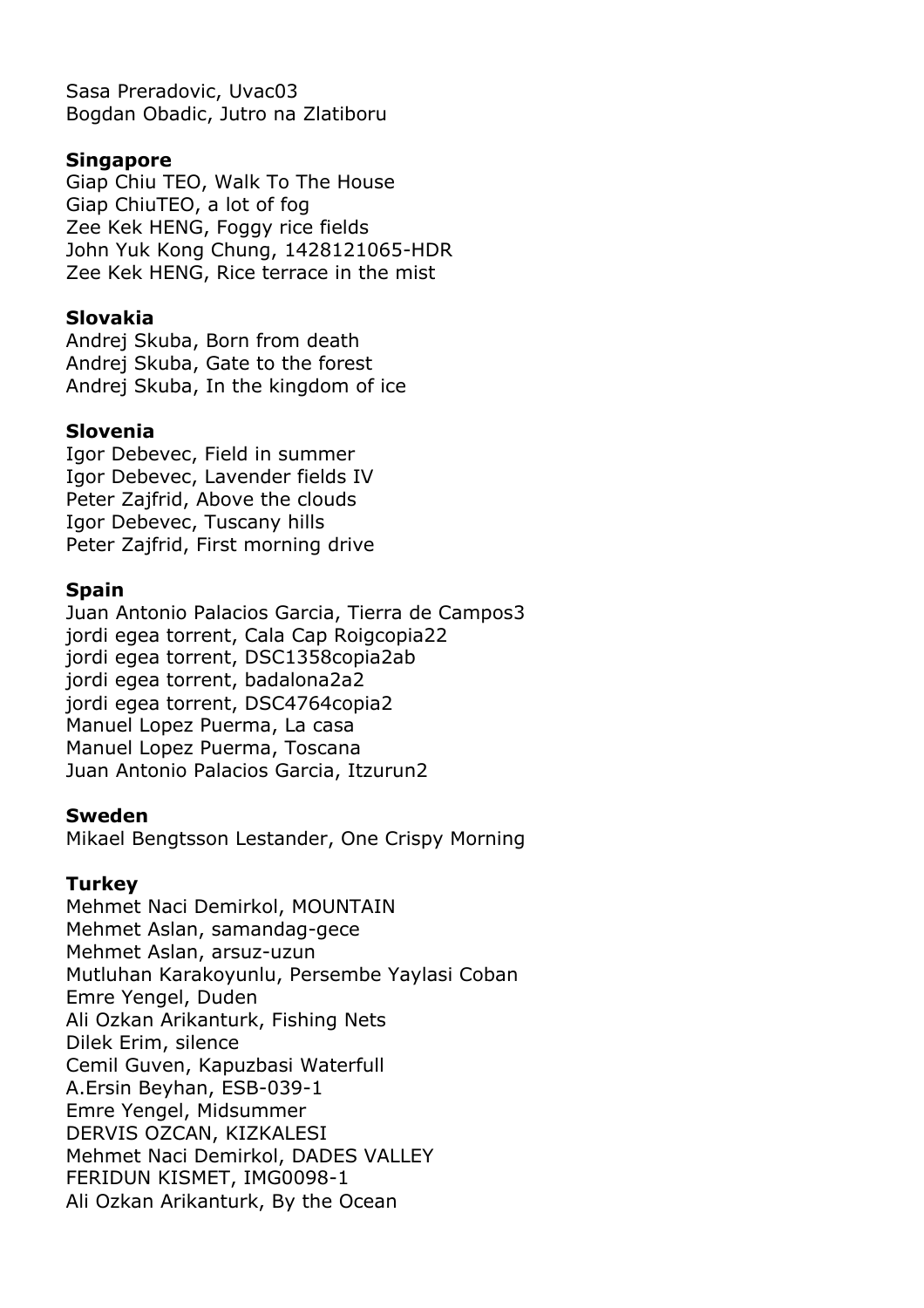Ayhan Senbayrak, On the snowy road Mehmet Naci Demirkol, 04SUMELA

#### **Ukraine**

Volodimir Norba, Gemba

#### **United Arab Emirates**

Nader Al Jneibi, Harmony

#### **United Kingdom**

Les Forrester, Storm Chasing John Whitby, Dead Vlei Storm5 Les Forrester, The Defender Les Forrester, Pathway to the Abyss Les Forrester, Elgol Storm Gary Stamp, SOUTH WOLDPIER SUFFOLK

#### **USA**

Manss Aval Wagner, Moment Larry Tho Dao, Calmels Cross The Desert Larry Tho Dao, Sunrise And Sheep Larry Tho Dao, Morning Fog Kah-Wai Lin, Fishing Pierat Belmar Beach Nicolas Raymond, Glen Artney Stream

# **Theme C Portrait**

(Minimum score 19 points - Maximum score 29 points - Minimum score for acceptance 19 points). Arriving photos 874; acepted photos 264 (or 30,21%)

#### **Australia**

Mieke Boynton, Village Girl Mieke Boynton, Soulful Eyes Snezana Djacic, Cathrine Adrian Donoghue, My parents wedding Mieke Boynton, Lost in Thought Vicki Moritz, Jenny Vicki Moritz, Grrrr mono yongxiong ling, Hope GARY WALLIS, I HAVE NO DREAMS I MUST EAT TODAY Mieke Boynton, With a Twinkle in his Eye yongxiong ling, Happiness

#### **Austria**

Alois Bernkopf Dr, Antonia 2 Alois Bernkopf Dr, Alter Karpate SW2

#### **Bangladesh**

MD Tanveer Hassan Rohan, Halima Khatun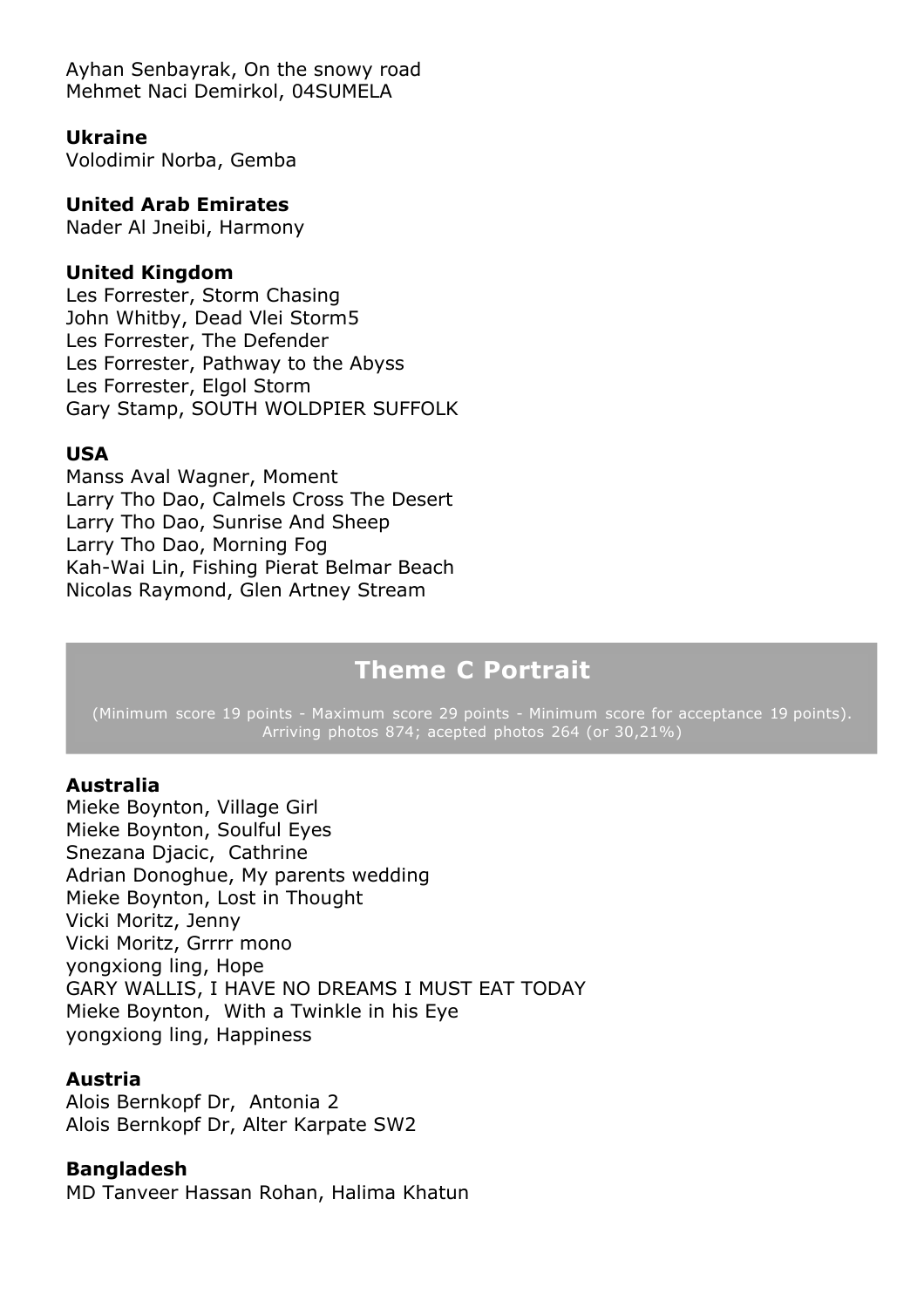# **Belgium**

De Wilde Eddy, Regard intense De Wilde Eddy, Gueule noire Bart Dumont, DSC9026 Bart Dumont, DSC9054

#### **Bosnia and Herzegovina**

Milorad Kascelan, Ana1 Miodrag Veselinovic, monah Milorad Kascelan, Fashion2 Mirsad Mujanovic, Deep in the faith Sanja Krnjajic, Zara Milorad Kascelan, Uncertainty04 Mirsad Mujanovic, Amela

# **Canada**

Yung Niem, Sole dancer Kam Chiu Tam, Bubble girl Yung Niem, Body builder4222 Kam Chiu Tam, Spanish dancer Kam Chiu Tam, Yunnan girl Phillip Kwan, Nancy Dany Chan, Old Villager of Nepal2

# **China**

Yi Wan, girl live in hills Jinghui Chen, SISTERS Yi Wan, Grandpa And Grandson Jinghui Chen, LESYEUX Yi Wan, The old man smoking pipes

# **Croatia**

Miljenko Marotti, Grandmother in scarf Zoran Kolaric, red Petar Sabol, Chimney sweeper Aleksandar Idvorac, NORA Miljenko Marotti, Peacefull Miljenko Marotti, Blackcap

# **Cyprus**

Inanc Tekguc, girl Mustafa Evirgen, Portrait of Crone Andreas L Andreou, 2Crying eyes Mustafa Evirgen, Goody Hasan Baglar, Ali

# **Czech Republic**

Jaroslav Klasek, Maja02 Jan Zahornacky, Nurse School2 Jaroslav Klasek, Old Craft05 Jaroslav Klasek, Batak Girl01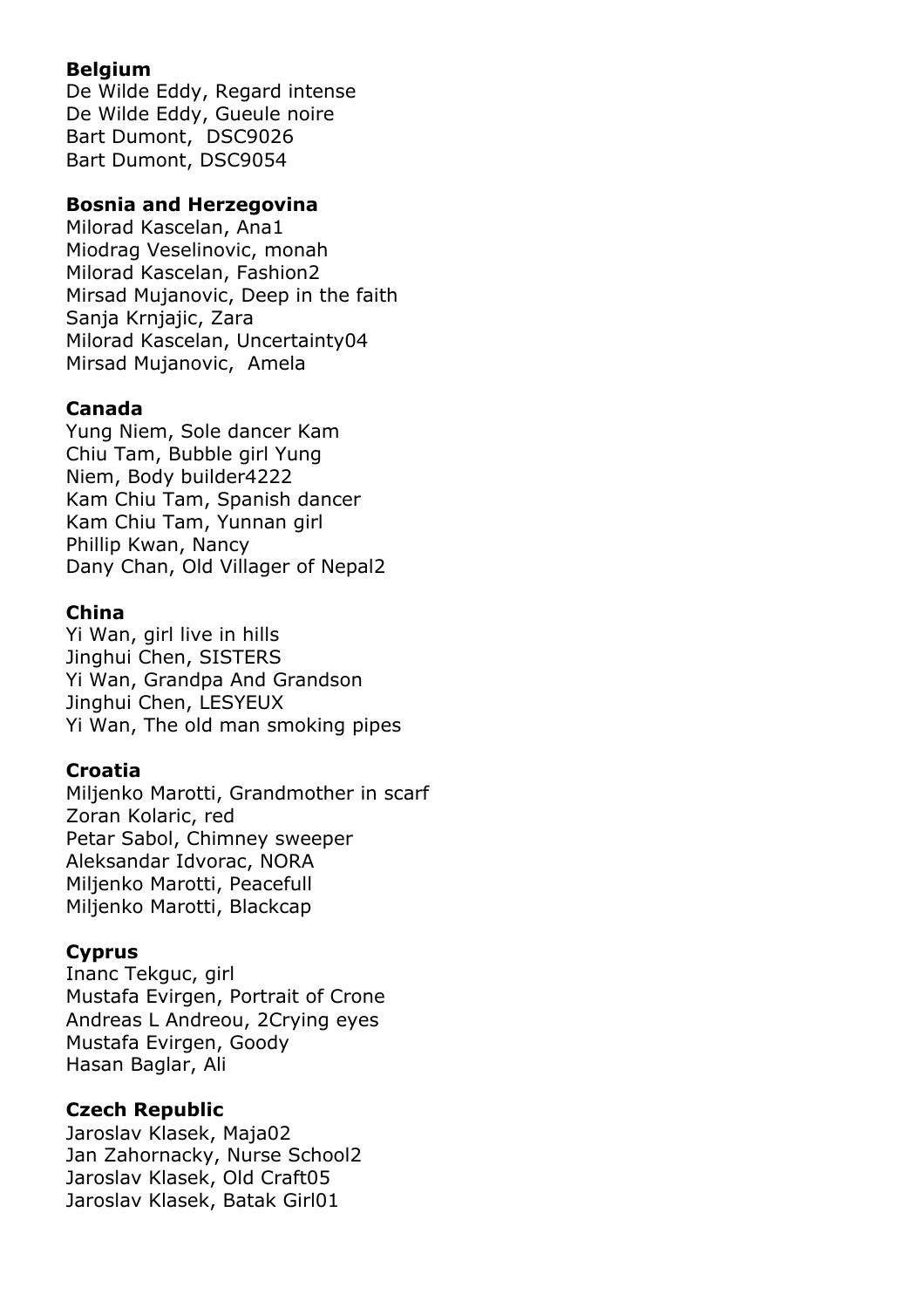Jan Zahornacky, Marek3.

#### **Denmark**

SKOV SOREN, mrgadhadhar SKOV SOREN, No.67 Ole Suszkiewicz, Cypriot1 Ole Suszkiewicz, Simones Place Kim Pedersen, Pale Face

# **Egypt**

Ahmed Mahmoud, Emotions Mohamed Mahdy, silent language Ahmed Mahmoud, Mirrors in his eyes Mohamed Mahdy, The stranger Mohamed Mahdy, Rings

#### **England**

John Larry, Scared Woman Goma Zaire John Larry, Living with Memories John Larry, Boy at Window John Perriam, Gothic Gent John Perriam, Street sweeper

#### **France**

MARTIN Marc Henri MARTIN, Night Watch Guy B Samoyault, Red smile

#### **Germany**

Alexander Ribowski, gipsy boy Alexander Ribowski, the window

#### **Greece**

EVA LAMBROPOULOU, SNACK TIME

#### **Hong Kong**

Man-Kui Wisely, Sisters2

#### **Hungary**

Istvan Kerekes, With grandpa Istvan Kerekes, Tearful eyes Istvan Kerekes, Best friends Istvan Kerekes, Yelena Klmn Holocsi, Andi Klmn Holocsi, Orsi Irene Becker, Her boy Istvan Varga, bb1of1-54 Istvan Varga, bb1of1-55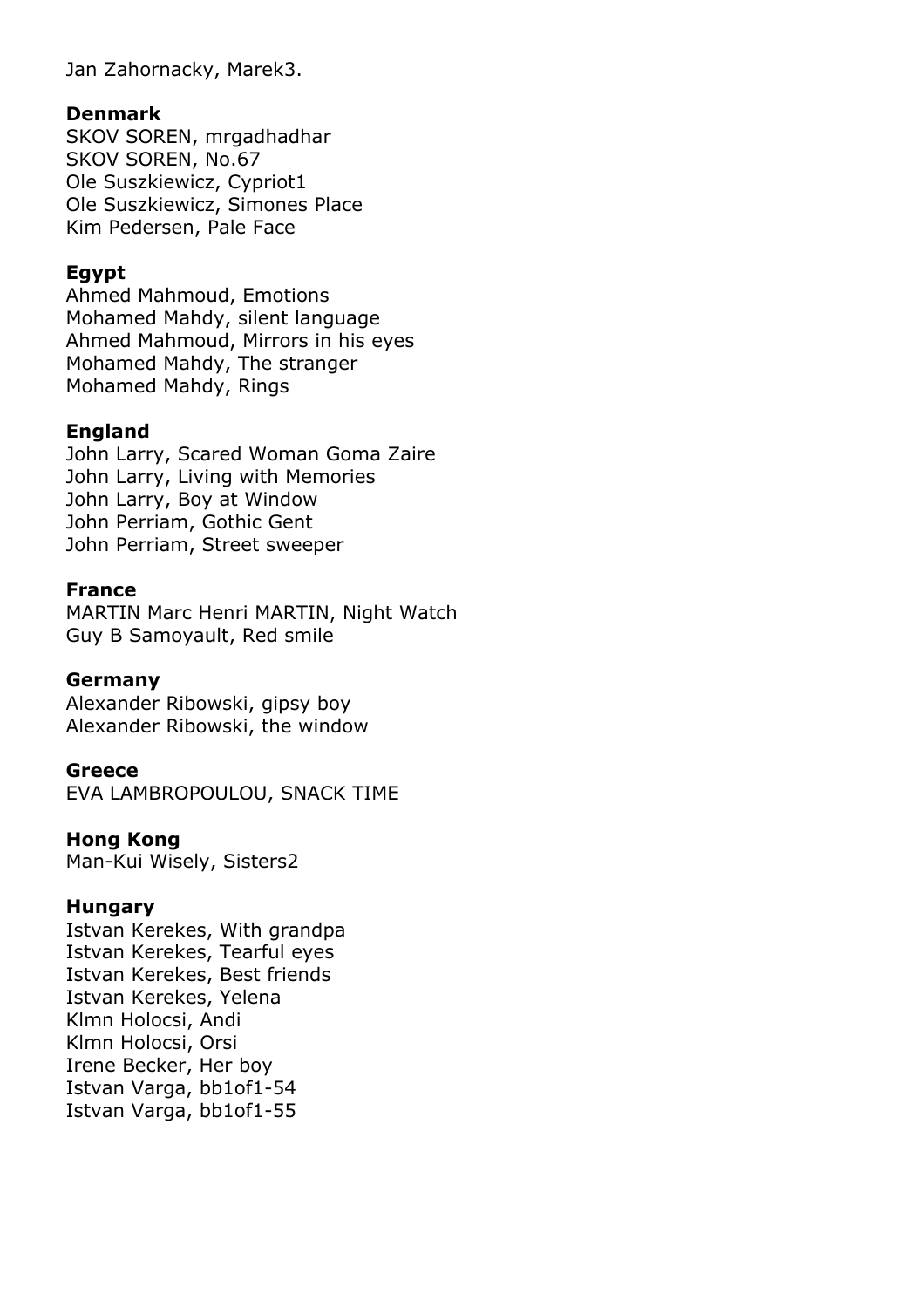# **India**

Anjan Das, PORTRAIT FROM THE EAST SUMAN BHATTACHARYYA, born free childhood SUMAN BHATTACHARYYA, Blooming Buds Anjan Das, DIGANTIKA

# **Indonesia**

Joko Nuswantoro, Little Boy

# **Ireland**

Mark Sedgwick, The Verger Mark Sedgwick, Bad Hair Day Mark Sedgwick, Monk and Incense Derville Conroy, Alice1 Derville Conroy, Orla Derville Conroy, Aisling

# **Israel**

Galia Gitliz, Old georgian lady

# **Italy**

Simone Boddi, malindi2 Bruno Cherubini, Dancing girl Marco Garabello, Sguardo Marco Garabello, River bero Antonio Persano, The question Bruno Cherubini, The woman of Santeria Antonio Persano, Nineteen Veniero Rubboli, Challenger Simone Boddi, carnevale20 Bruno Cherubini, At Habana bar FRANCESCA SALICE, SADNESS Andrea Nobili, Richard Andrea Nobili, George Bruno Cherubini, Dancing girl2 FRANCESCA SALICE, INDIAN GIRL Marco Garabello, Life debora morelli, ritratto2 Riccardo Ercolessi, Puffin Angiolo Manetti, Sad eyes

# **Kuwait**

abdulrahman alterkait, Blue water trouble Rashid Sabzali, Old is knowledge **Latvia** Viesturs Links, my little sunshine

# **Moldova**

Meer GHERSBERG, 4Olga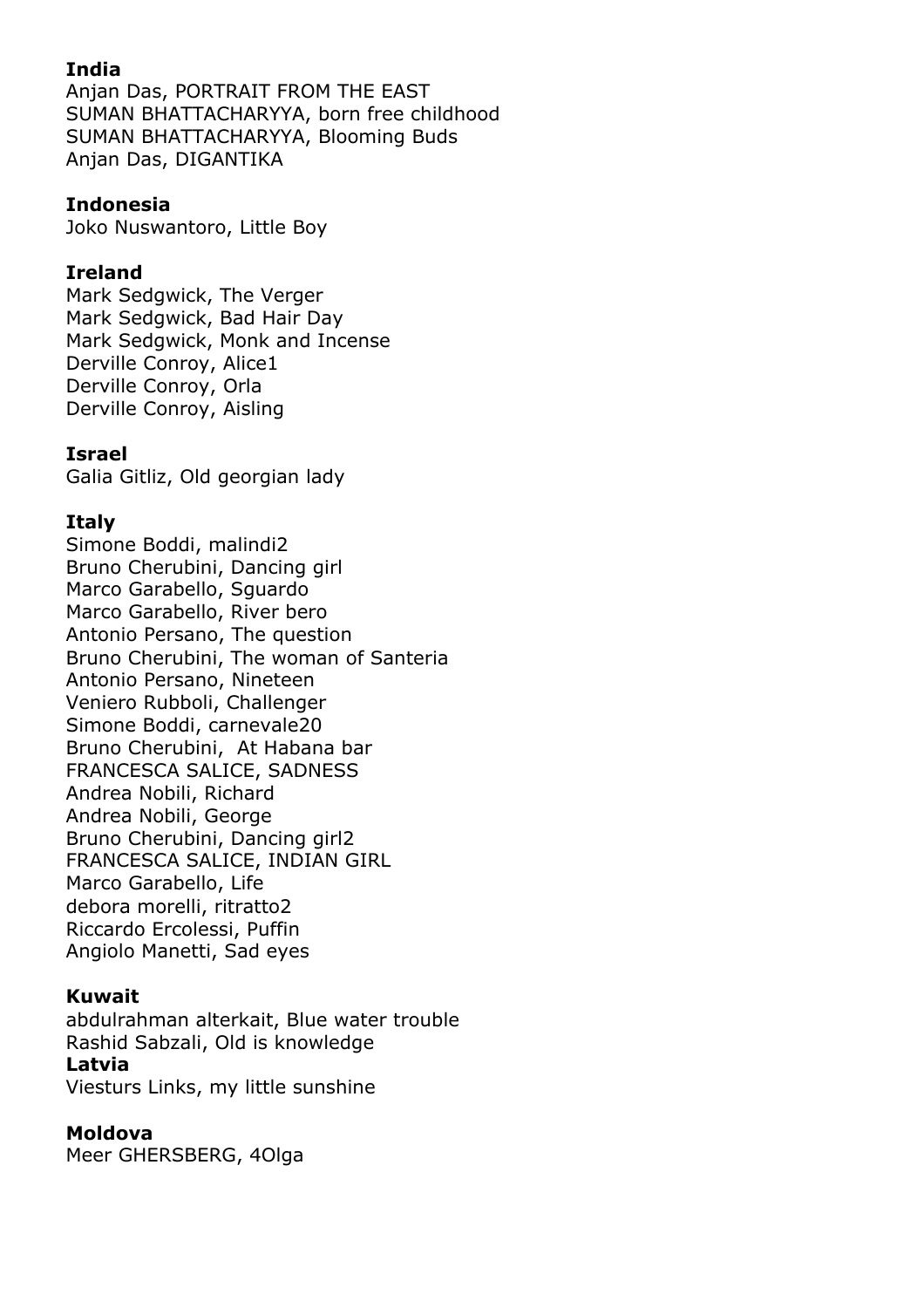# **Netherlands**

Daniel LYBAERT, Monojesseen Justin Exp003 Daniel LYBAERT, Trein machinist

## **Norway**

JohnEinar Sandvand, Mystery woman Jarle Harkestad, grandmother JohnEinar Sandvand, Beata Siudek Jarle Harkestad, In the saloon Jarle Harkestad, Marthe JohnEinar Sandvand, Burmese monk

# **Oman**

Habib Alzadjali, Woman and Girl Habib Alzadjali, Little Girl3 Habib Alzadjali, Village Girl2 sanjoy sengupta, DSC1765 haitham alfarsi, indian look haitham alfarsi, girl mountain haitham alfarsi, girl look

# **Poland**

Roland Kilimanjaro Blazejewski, looking in the wrong direction Jerzy Stanczyk, Mother and her daughter Roland Kilimanjaro Blazejewski, Im silent Jerzy Stanczyk, A triple portrait

#### **Portugal**

Joao Taborda, Moments of Love

#### **Quatar**

Abdulla Al-Mushaifri, the prince

#### **Romania**

Bathori Zsigmond, MISSING WINGS Csaba Toth, ANOTHER DAY Rucsandra Calin, Robert 1 Oliver Merce, Innocence Paunas Nicoleta, The grandmother Paunas Nicoleta, Yearning ZSOLT Bikfalvi, Aunt Istvan Magdo, Curiosity Csaba Toth, HUSSAR AdelaLia Rusu, Deepdark Istvan Magdo, Popeye Muntean Cosmina-Daniela-Vlasta, Cleverboy Rucsandra Calin, Yellow rose AdelaLia Rusu, Dreaming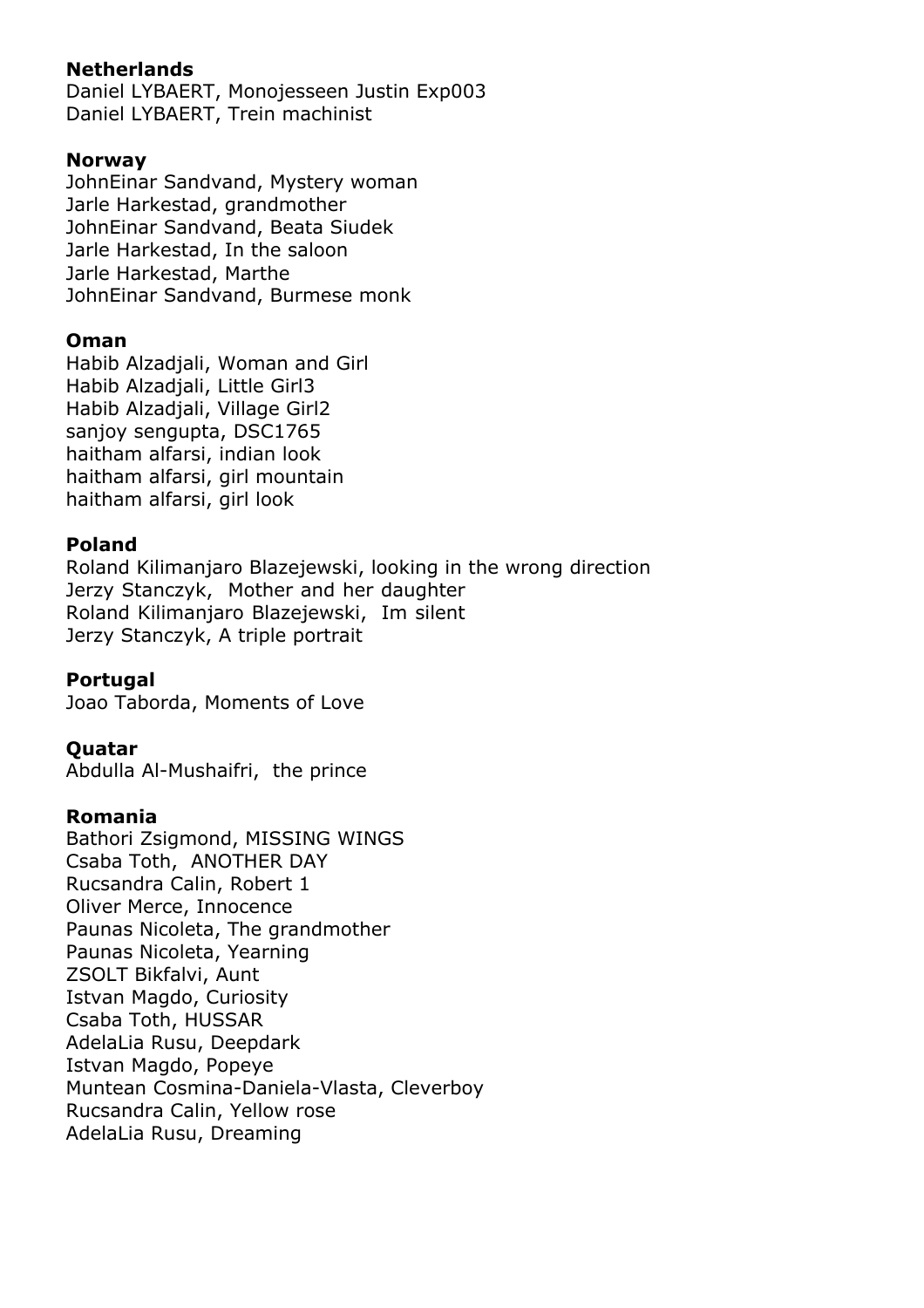# **Russia**

Vladimir Myagkov, Korean Vladimir Proshin, Way Vladimir Myagkov, Margaret Viktor Kanunnikov, Chinese actress2 Yury Pustovoy, Ethiopia Surma tribe Igor Voller, Lets Play Jazz Yury Khodzitskiy, Legend Formula-1NikiLauda Vladimir Proshin, Mist-2 Andrew Shlykoff, No Name

## **Samoa**

Stuart Chape, Mere1 Stuart Chape, Mother and daughter1 Stuart Chape, Lisa

# **Saudi Arabia**

Mohammed Al Sulaili, Old Woman Mohammed Al Sulaili, Baby Girl Ahmed Alibrahim, Sad child Fatimah Al Marhoun, green eyes Mohammed Al Sulaili, Omo Boy Look Mohammed Alnaser, Tannu 19202 Mohammed Alnaser, Detailed1 wafa yareemi, man2 Fatimah AlMarhoun, Dream wafa yareemi, boy Ahmed Alibrahim, Sadness Ahmed Alibrahim, Sad Man

#### **Serbia**

Zoltan Bisak, Guardian Damir Buzurovic, Unknown girl Zoltan Bisak, MTNL Branislav Backovic, Concerned mother Marina Dimitrijevic, Old boy Pantelija Ilic, Milica Damir Buzurovic, Eyes Damir Buzurovic, Decak iz Ivanova Branislav Backovic, International trainSK BG-336 Istvan Virag, C3-Melinda Istvan Virag, C2-Karolj Zeljka Gavrilovic, Wisplighton the face Julija Momcilovic, The secret in her eyes Vojislav Vojo Pesterac, Duska Nenad Borojevic, A Street Musician Vojislav Vojo Pesterac, Milica0971 Goran Kojadinovic, Resigned Julija Momcilovic, Nika Zeljka Gavrilovic, Portret9-1920-Atwind Julija Momcilovic, Light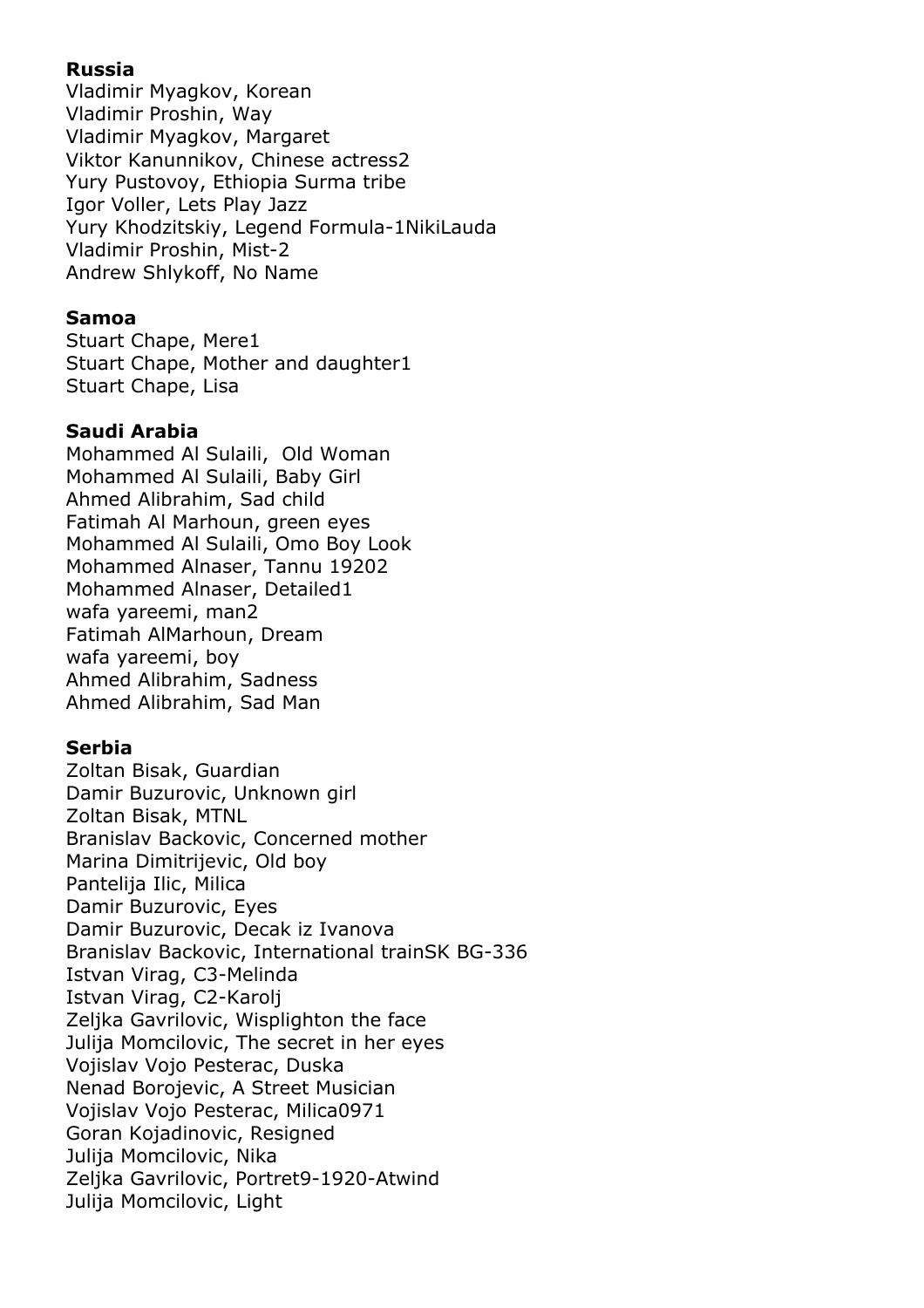Branislav Backovic, Painter Novak Demonjic Nenad Borojevic, Homeless Istvan Virag, C1-Portrait1 Branislav Backovic, Repairer Slobodan Spasojevic Nikola Miljkovic, Thorns Istvan Virag, C4-Gipsy robert semnic, monk Vladimir Mijailovic, The story of another life Borislav Milovanovic, Granny Anica Zupunski, Sea of love Edo Iglic, Driver Edo Iglic, Girl from Rajac2 Nikola Miljkovic, Girl from Himalayas Dusan Kozoderovic, P4 Jan Valo, Arrow

# **Singapore**

David Poey-Cher TAY, Welcome Giap Chiu TEO, Celine Teo Lee Lee

# **Slovakia**

Andrej Skuba, Night nocturne Andrej Skuba, Passion

#### **Slovenia**

Jasim Sulianovic, portret1

#### **Spain**

Manuel Lopez Puerma, Labrador Manuel Lopez Puerma, Pablo Juan Antonio Palacios Garcia, Cofrade3 Manuel Lopez Puerma, Mujer aragonesa jordi egea torrent, DSC7905copia1abona2 Manuel Lopez Puerma, La cestadepan

#### **Sri Lanka**

Sanka Sammana Perera, Young priests

#### **Sweden**

Mikael Bengtsson Lestander, Linda Red Hat

#### **Turkey**

Ismet Arikanturk, MeToo Aylin Cakiner, bakis Cemil Guven, The old man in the village Mutluhan Karakoyunlu, Ahbecocuk Ali Ozkan Arikanturk, Pink Purple Green Mutluhan Karakoyunlu, Cimcime Mutluhan Karakoyunlu, Habersizv1 HasanHulki Muradi, colors of life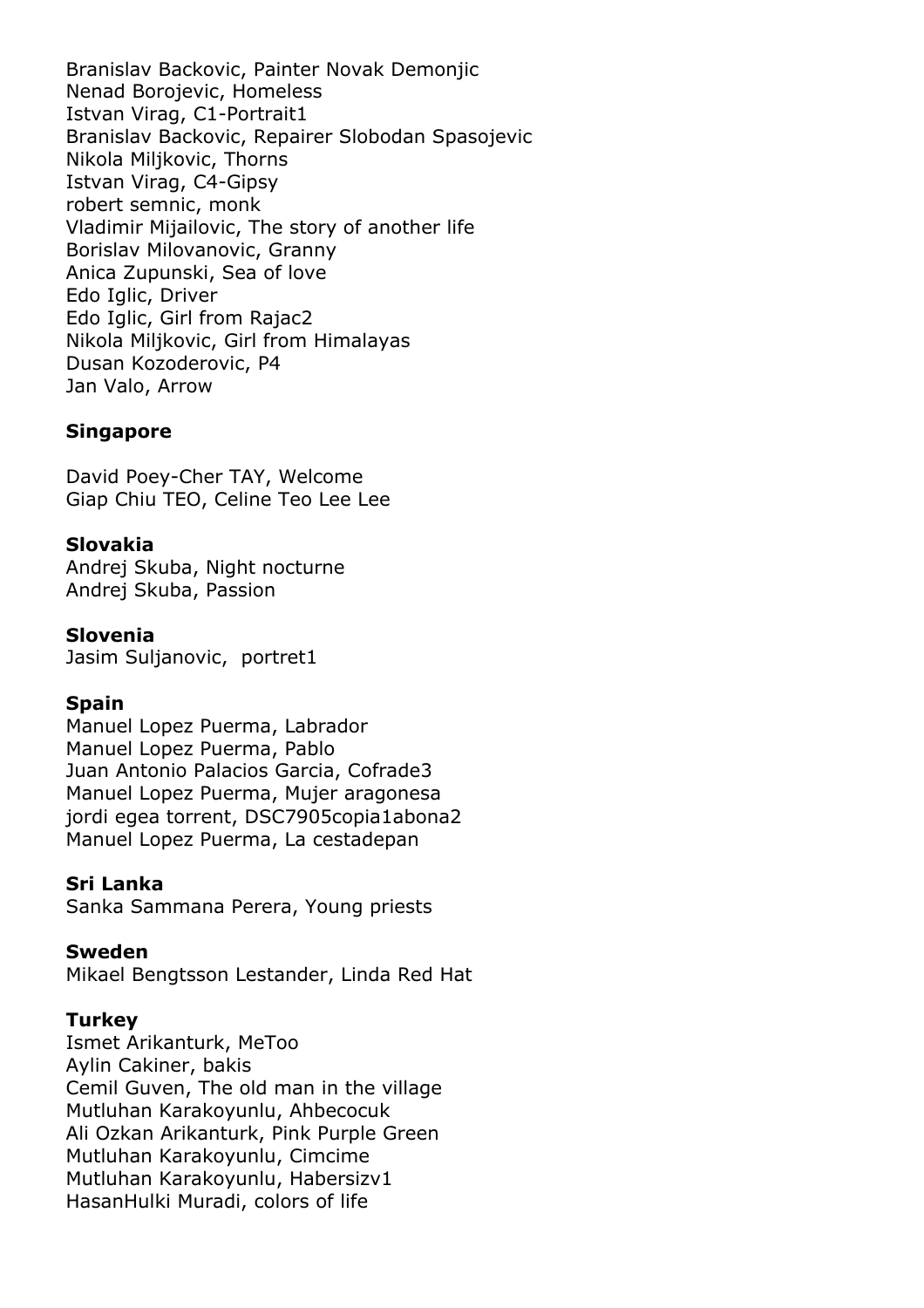Dilek Erim, innocence Dilek Erim, year of the trail Emre Yengel, Black Hasan Koca, Miner and his mule Dilek Erim, child brides DERVIS OZCAN, ASA Ayhan Senbayrak, The old man DERVIS OZCAN, RUHESI Cemil Guven, destroyed hopes

#### **Ukraine**

Volodimir Norba, Norba Ded Volodimir Norba, Norba Grany

#### **United Arab Emirates**

Nader Al Jneibi, Child11 Nader Al Jneibi, Man3 Nader Al Jneibi, Child3

#### **United Kingdom**

Diana Keane, Planning the next move Les Forrester, Martina John Harding, The rat John Harding, The cap John Harding, The stare Les Forrester, The Catwalk Peter Spring, thinking back John Whitby, Matriarch Les Forrester, Raphaelle Diana Keane, George John Whitby, Juggler Barbara Jenkin, Turquoise Miss Gary Stamp, INDUSTRIAL PORTRAIT

#### **USA**

Kah-Wai Lin, Couple Portrait Hassan Abu Taki, Boys Going to School Hassan Abu Taki, Counting for what I sold Hassan Abu Taki, Rural Man

# **Theme D Experiment**

(Minimum score 20 points - Maximum score 28 points - Minimum score for acceptance 20 points).

#### **Australia**

Mieke Boynton, Dreaming Adrian Donoghue, Early start Adrian Donoghue, The home coming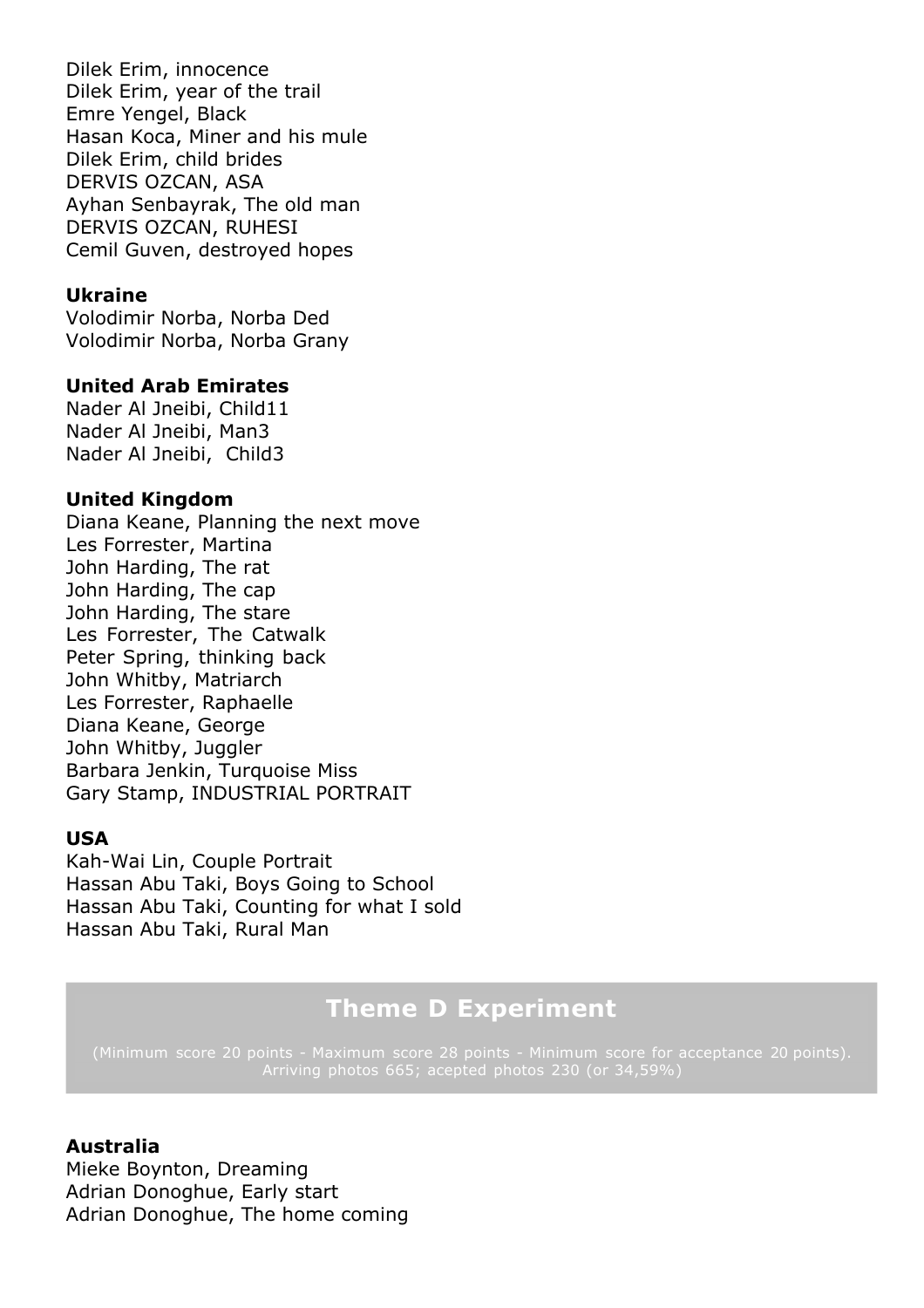yongxiong ling, Morning stroll3C Adrian Donoghue, The holiday Vicki Moritz, Tilda yongxiong ling, Pilrimage buddhas2 Mieke Boynton, At Five Vicki Moritz, Straight to hell Adrian Donoghue, On the whispering wind Snezana Djacic, I Want My Lemon

#### **Bangladesh**

MD Tanveer Hassan Rohan, Journey Towards Dream Land MD Tanveer Hassan Rohan, Reborn MD Tanveer Hassan Rohan, In to the Paradise

#### **Belgium**

De Wilde Eddy, Vers la lumiere De Wilde Eddy, Arbres tortures De Wilde Eddy, Voyageurs anonymes

#### **Bosnia and Herzegovina**

Mirsad Mujanovic, Next page lets wait Radoje Elez, Ona Mirsad Mujanovic, Pictorial warning Milorad Kascelan, In labyrint

#### **Canada**

Phillip Kwan, Dribble Phillip Kwan, Birch Pohan Wu, Rapid Eye Movement Yung Niem, Crossing over pencil Dany Chan, Heaven and Earth Dany Chan, Bird Paradise Yung Niem, Dancing out of the frame

#### **China**

Yi Wan, Space Jinghui Chen, CHRONO CROSS

#### **Croatia**

Miljenko Marotti, Winter walk Miljenko Marotti, Misty Miljenko Marotti, Black hole fishing Petar Sabol, Award winning kingfishers

#### **Cyprus**

Andreas L Andreou, motion in the street Mustafa Evirgen, Serenity2 Mustafa Evirgen, Little egret Hasan Baglar, Spider PANTELIS KRANOS, BELOW Mustafa Evirgen, Alien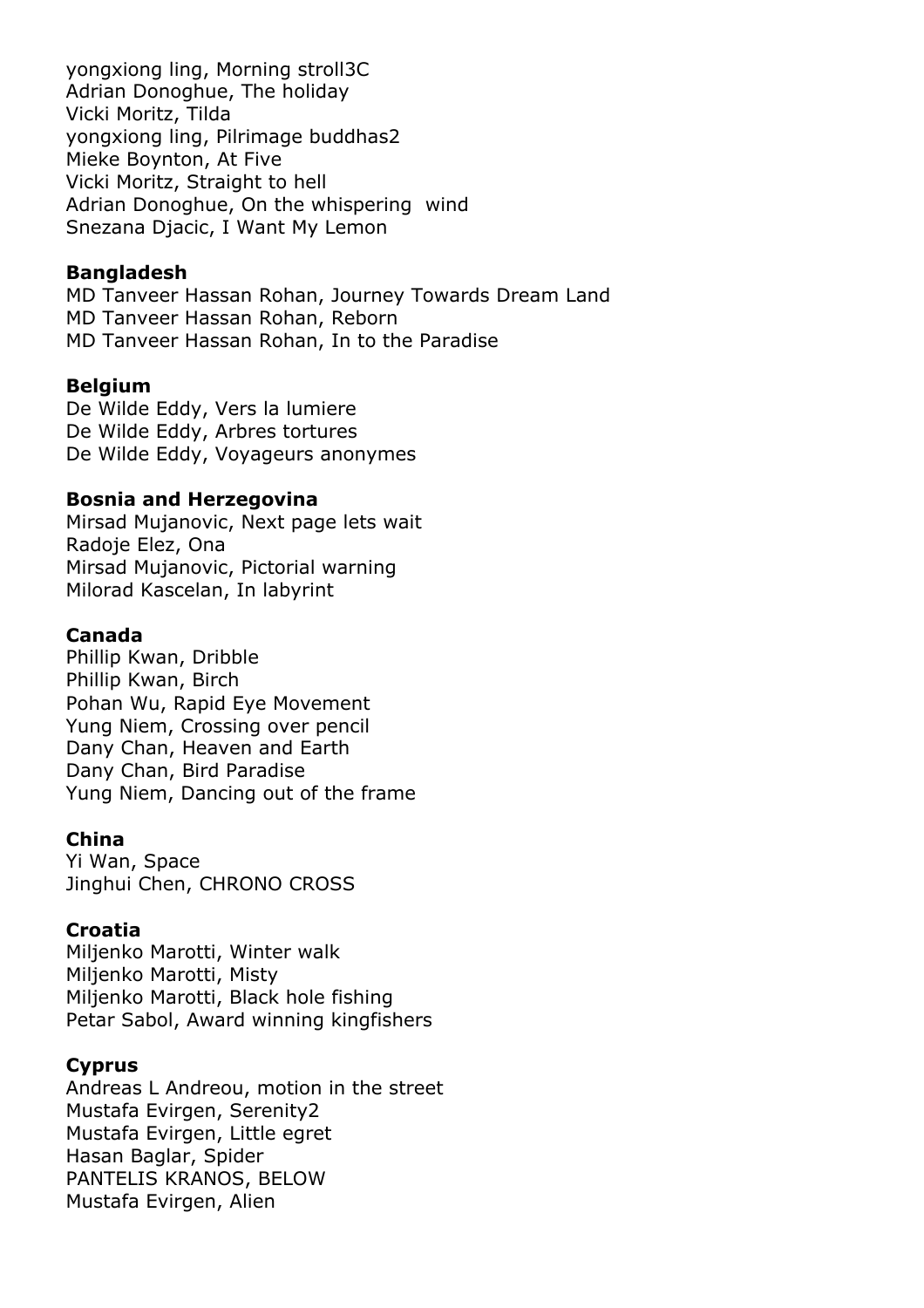Tevfik Ulual, Dancing With The Wind Mill Mustafa Evirgen, Whirling Dervishes PANTELIS KRANOS, SWIMMING IN A BOTTLE PANTELIS KRANOS, DIVE IN BLUE

#### **Czech Republic**

Jaroslav Klasek, Autumn Mood Jan Zahornacky, Balad about Water.

#### **Denmark**

Ole Suszkiewicz, Disappearance Ole Suszkiewicz, TheTerrorist Ole Suszkiewicz, Going Home SKOV SOREN, Terezien stadt Kim Pedersen, Water

#### **Egypt**

Mohamed Mahdy, I miss you Ahmed Mahmoud, Umbrella

#### **England**

John Perriam, White Charger John Perriam, Homeward Bound John Perriam, The Wicked Witch

#### **Finland**

Kauko Lehtonen, Floating star Kauko Lehtonen, Black swan in Underworld

#### **Germany**

Alexander Hochhaus, Dream room Alexander Hochhaus, Atlantis Heiko Roemisch, winter trees art9627 Volker Meinberg, New York City3 Volker Meinberg, Fire Escape1

#### **Hong Kong**

Man-Kui Wisely, TheWitch Man-Kui Wisely, of the Ocean Man-Kui Wisely, The Creature

#### **Hungary**

Adam Szathmary, Drying Istvan Varga, bb1of1-57 Kalman Holocsi, Stop way Kalman Holocsi, Light

#### **India**

SUMAN BHATTACHARYYA, composition2 SUMAN BHATTACHARYYA, despair1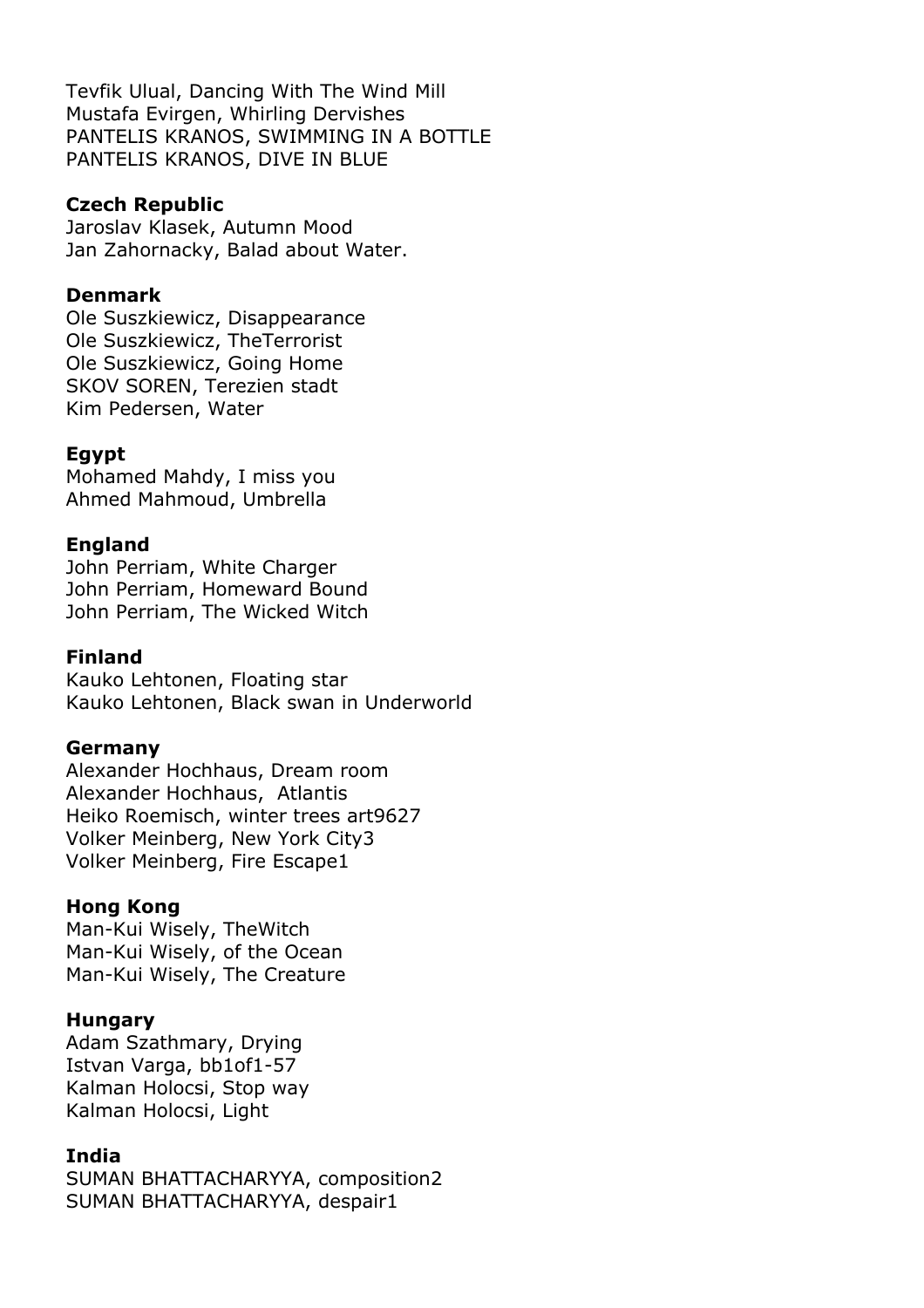SUMAN BHATTACHARYYA, composition4 Anjan Das, FUTURE CITY SUMAN BHATTACHARYYA, composition3

#### **Indonesia**

RUDY SUNANDAR, LIE Joko Nuswantoro, lost Joko Nuswantoro, Old Man

# **Ireland**

Mark Sedgwick, Street Dancers

# **Italy**

Antonio Persano, Fury Marco Garabello, City scape Daniele Franceschini , The Roots Of Coincidence debora morelli, jade1 Bruno Cherubini, Lion Tamer Marco Garabello, Pomodoro emanuele zuffo, wild flowers Antonio Persano, Women Marco Garabello, Omenajea Dal giulia stacchiotti, lovers Angiolo Manetti, Through your eyes Marco Garabello, Air emanuele zuffo, PETAL sonthefloor Veniero Rubboli, Anomalous portrait

# **Latvia**

Viesturs Links, rescuers Viesturs Links, little decadent portrait Viesturs Links, revised biography of marx

#### **Moldova**

Meer GHERSBERG, 1Mohn

#### **Netherlands**

Daniel LYBAERT, Gecorrigeerdevlucht Daniel LYBAERT, Contpiep

#### **Norway**

Jarle Harkestad, restles visitor June Gronseth, Gazing in green June Gronseth, Waterfall in fantasy

#### **Oman**

Habib Alzadjali, 4Eyez2 sanjoy sengupta, SSG 3148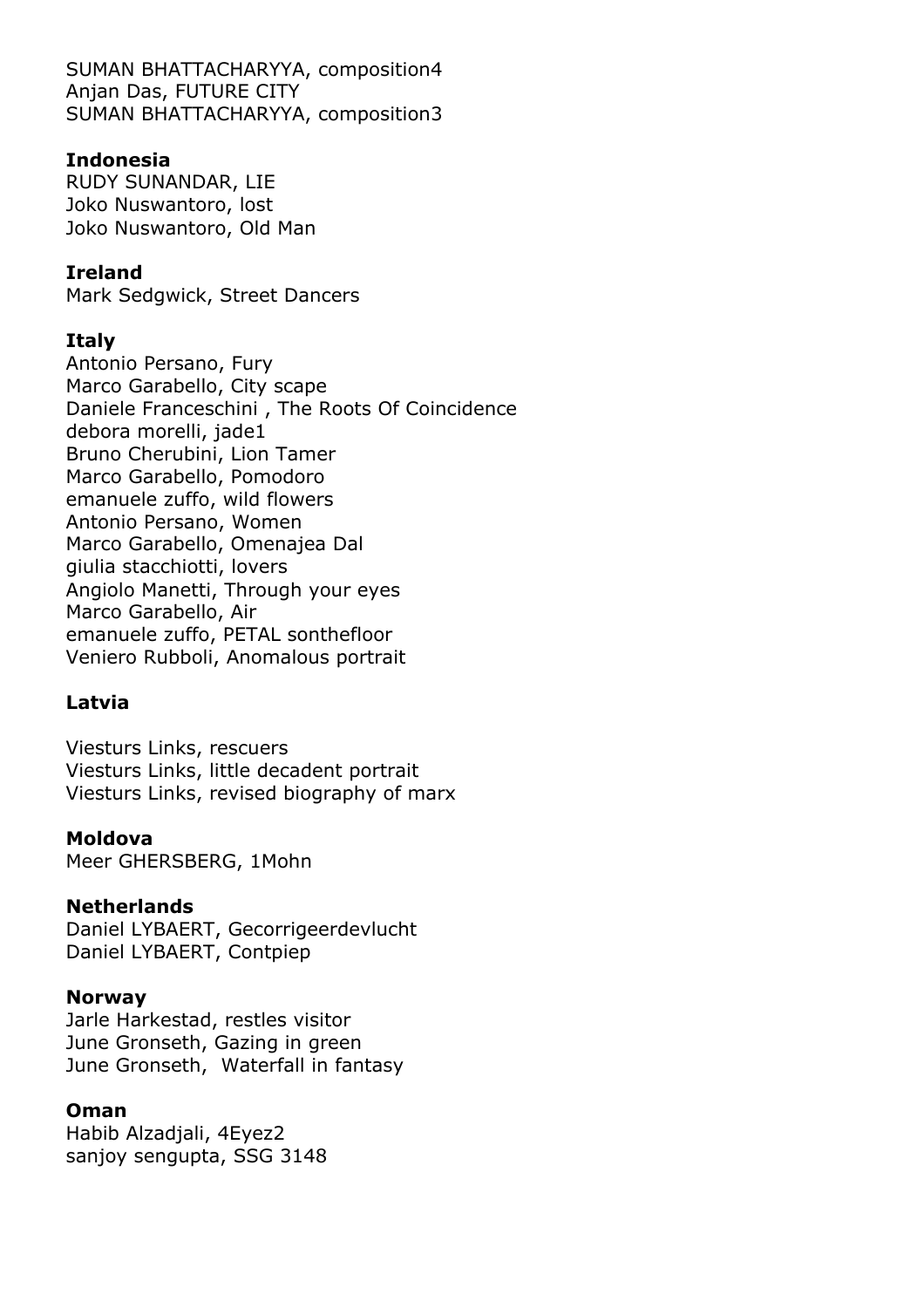# **Poland**

Anna Benicewicz-Miazga, Underworld4 Anna Benicewicz-Miazga, Underworld1 Anna Benicewicz-Miazga, Visit1 Anna Benicewicz-Miazga, Visit2

# **Portugal**

Joao Taborda, Coming to me Joao Taborda, Child and Buterflies Sinphony

#### **Quatar**

Abdulla Al-Mushaifri, katara

# **Romania**

Paunas Nicoleta, Fantasy Valentina Stan, City Profile3 Rucsandra Calin, Purple tulips ZSOLT Bikfalvi, Predestination AdelaLia Rusu, Clock of life3 Paunas Nicoleta, The time Istvan Magdo, Entangled Valentina Stan, Green Light Istvan Magdo, Heavy metal Ovi D Pop, hot Csaba Toth, UNLIMITED Csaba Toth, WORMHOLE AdelaLia Rusu, Clock of life5 ZSOLT Bikfalvi, Stork Jet Rucsandra Calin, Fall rhapsodies

#### **Russia**

Oleg Grachev, Scanogram4 Oleg Grachev, Scanogram3 Vladimir Proshin, Aphrodite Vladimir Proshin, Illusion-2 Viktor Kanunnikov, Venice in reflections1 Vladimir Proshin, Dreamer

#### **Samoa**

Stuart Chape, Abstract welcome Stuart Chape, Out of time1

#### **Saudi Arabia**

wafa yareemi, Together wafa yareemi, abstract2 Ahmed Alibrahim, Splash1

#### **Serbia**

Zoltan Bisak, Stair case01 Marko Vlaovic, Three of you Zelika Gavrilovic, Mental chaos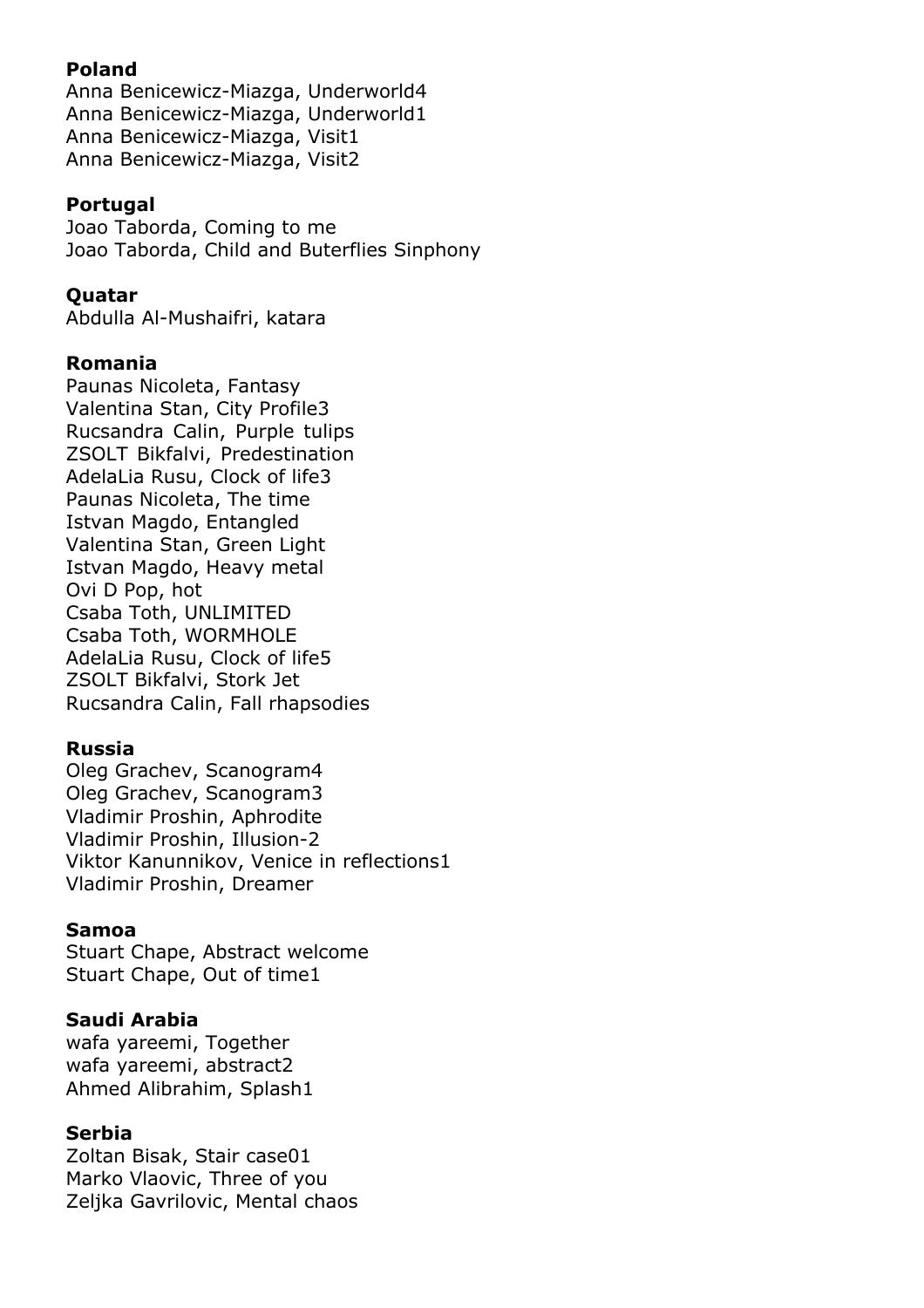Aleksa Stojkovic, In the Middle of Nowhere Zoltan Bisak, Staircase Zoltan Bisak, Flock Branislav Backovic, Painter Stojan Anicic Zeljka Gavrilovic, Distress Istvan Virag, D1-UFO Dragan Lapcevic, Looking for Istvan Virag, D2-Lokvanji Branislav Backovic, Imagination of a cat Vladimir Mijailovic, Vintage Istvan Virag, D3-Watergrass Istvan Virag, D4-Leaves Zoltan Bisak, Darkside Vojislav Vojo Pesterac, Red and yellow2700 Hadzi Miodrag Miladinovic, Secret Marina Dimitrijevic, Agelessness Nikola Miljkovic, Black Light Experiment01 Nikola Miljkovic, UV Make-Up02 Bogdan Obadic, The Sky Under the Hat Nikola Miljkovic, BlackLightExperiment02 Zeljka Gavrilovic, Eksperiment2 Sunny day Bojan Bojanic, On the other side Anica Zupunski, Marriage robert semnic, experim1art Djordje Vukicevic, Dilemma Sasa Preradovic, In The Spiders Tower03 Borislav Milovanovic, Gal Damir Buzurovic, Fairy1 Snezana Lukic, Fortress Zeljka Gavrilovic, Eksperiment4 Sunrise Bogdan Obadic, Morning After Dusan Kozoderovic, E2 Vladimir Mijailovic, Frame in the frame robert semnic, gel Anica Zupunski, Magic Marina Dimitrijevic, Light play Goran Kojadinovic, Winter forest magic Branimir Radovanovic, Jumping Vladimir Mijailovic, Fancy Julija Momcilovic, The Three Faces of Eve

#### **Singapore**

David Poey-Cher TAY, Another world David Poey-Cher TAY, Complex world Zee Kek HENG, Tattoo girls David Poey-Cher TAY, Resurrection David Poey-Cher TAY, Funny angel

#### **Slovakia**

Jn Vajas, Curly Tree Jn Vajas, Firework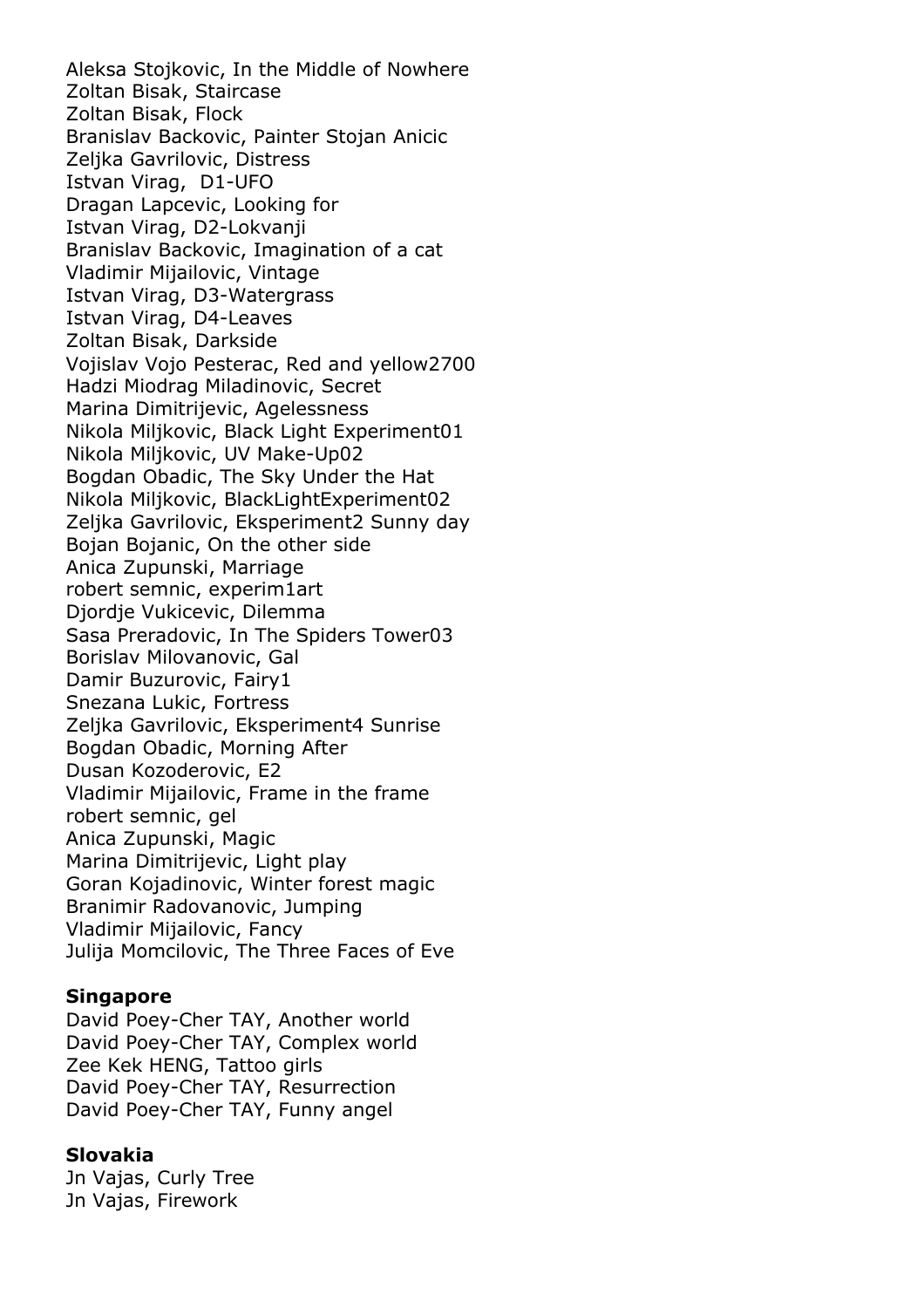## **Slovenia**

Igor Debevec, egg Igor Debevec, Stairs II Jasim Suljanovic, eksperiment4 Igor Debevec, Pyramid of the 21st century Jasim Suljanovic, eksperiment3

#### **Spain**

Manuel Lopez Puerma, Fumando espero Manuel Lopez Puerma, Autumn Juan Antonio Palacios Garcia, Chimenea pared y bici Juan Antonio Palacios Garcia, La Fabrica de nuebes Manuel Lopez Puerma, Luchadores Juan Antonio Palacios Garcia, Zaloa2 Manuel Lopez Puerma, Clown Jose Laino, Grapes Shoe

# **Sri Lanka**

Sanka Sammana Perera, Vintage Sanka Sammana Perera, Her Kingdom

# **Sweden**

Goran Garberg, Smoky dance Goran Garberg, Show1 Mikael Bengtsson Lestander, I Want Freedom Mikael Bengtsson Lestander, Screaming For Food Mikael Bengtsson Lestander, Traveller In Time

# **Turkey**

Cemil Guven, the woman in red Cemil Guven, dry Trees Cemil Guven, Lighting Way Ismet Arikanturk, Hats A.Ersin Beyhan, MEB-027-1 Hasan Hulki Muradi, life goes on Aylin Cakiner, sera Cemil Guven, Prisoner Emre Yengel, The Only Real

# **United Kingdom**

Barbara Jenkin, Circle of Veils Barbara Jenkin, Celestial Being John Whitby, Visitors John Whitby, Inventor Diana Keane, Dancers with Camelia John Harding, The black hole Diana Keane, Star maiden Triad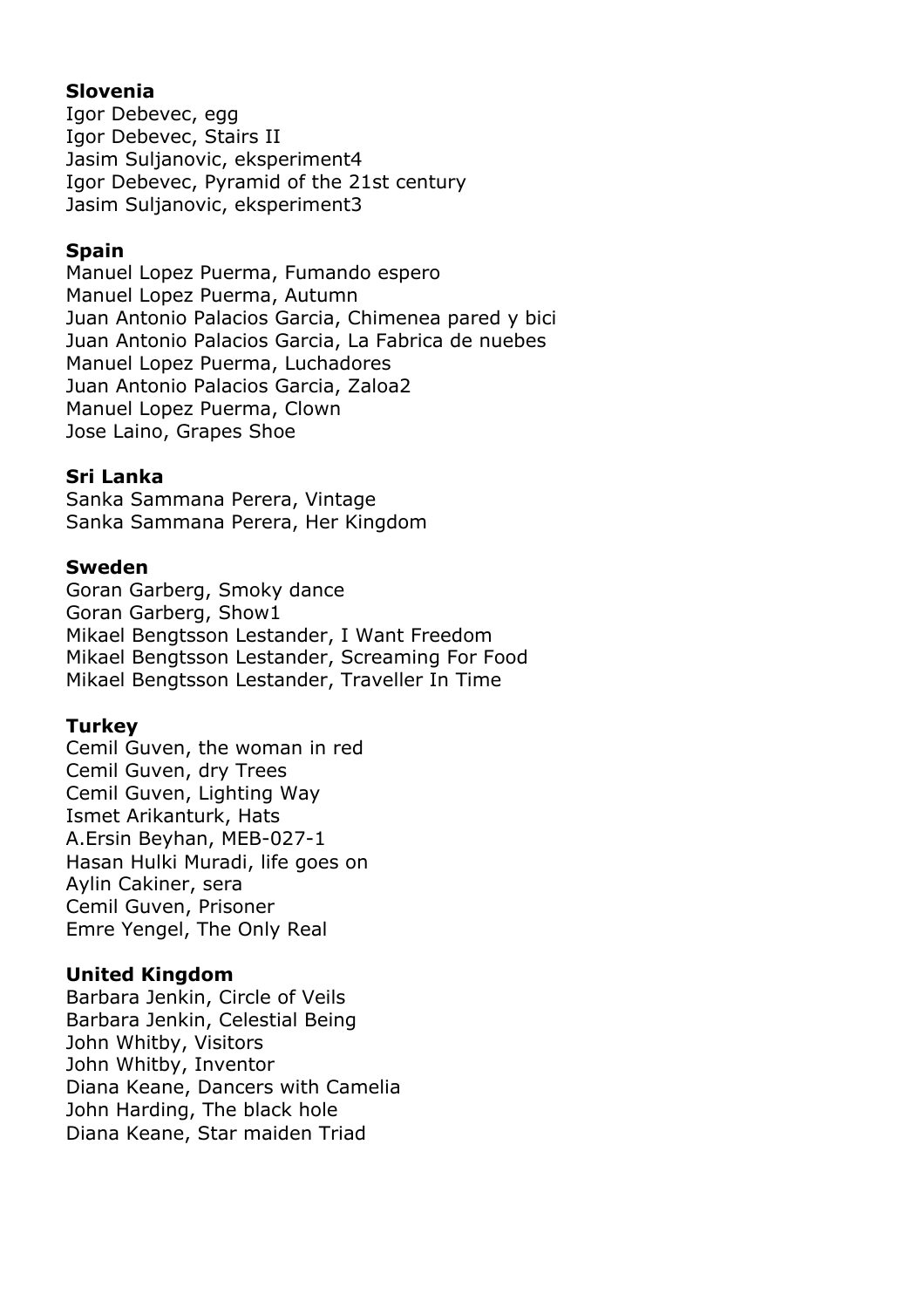#### **USA**

Kah Wai Lin, Dried Trees of Manasquan Dave Whitson, Dancing on a Thunder head Dave Whitson, Amazon of the Ages manss aval, Manss Ava A Moment Ago Kah Wai Lin, Forest Impression Dorothy Beller, Trees by Rive rbed 4 Nicolas Raymond, Glacier Abbey

# **Theme E Open Color PRINT**

Arriving photos 672; acepted photos 228 (or 33,93%)

#### **Australia**

Anna Pha , Glass Staircase Vicki Moritz, Acheron oldtimer Anna Pha, Apologies to Escher

#### **Belgium**

Bart Dumont, DSC5257

#### **Bosnia and Herzegovina**

Mirsad Mujanovic, Colorful passage Mirsad Mujanovic, The fifteenth of a second

#### **Canada**

Phillip Kwan, Northern Light Reflection Phillip Kwan, Bald Eagle Catching Fish Phillip Kwan, Husky Racer29

#### **Croatia**

Darija sesto, a girl with a hat Marko Gotal, What is my purpose Darija sesto, rainin Paris

#### **Cyprus**

PANTELIS KRANOS, TOWARD THE LIGHT A TRED SEA Mustafa Muezzinoglu, Moon2 Constantinos Charalambous, Corridor KLEA KYPRIANOU, Magic Curtain yiannos zachariou, lady in red1920 Hasan Baglar, Holy Light KLEA KYPRIANOU, Meteora Ria Petridou, Upside Down Mustafa Evirgen, Matisse Tevfik Ulual, Women yiannos zachariou, love from Cyprus Constantinos Charalambous, Children of the world Mustafa Muezzinoglu, La Cumparsita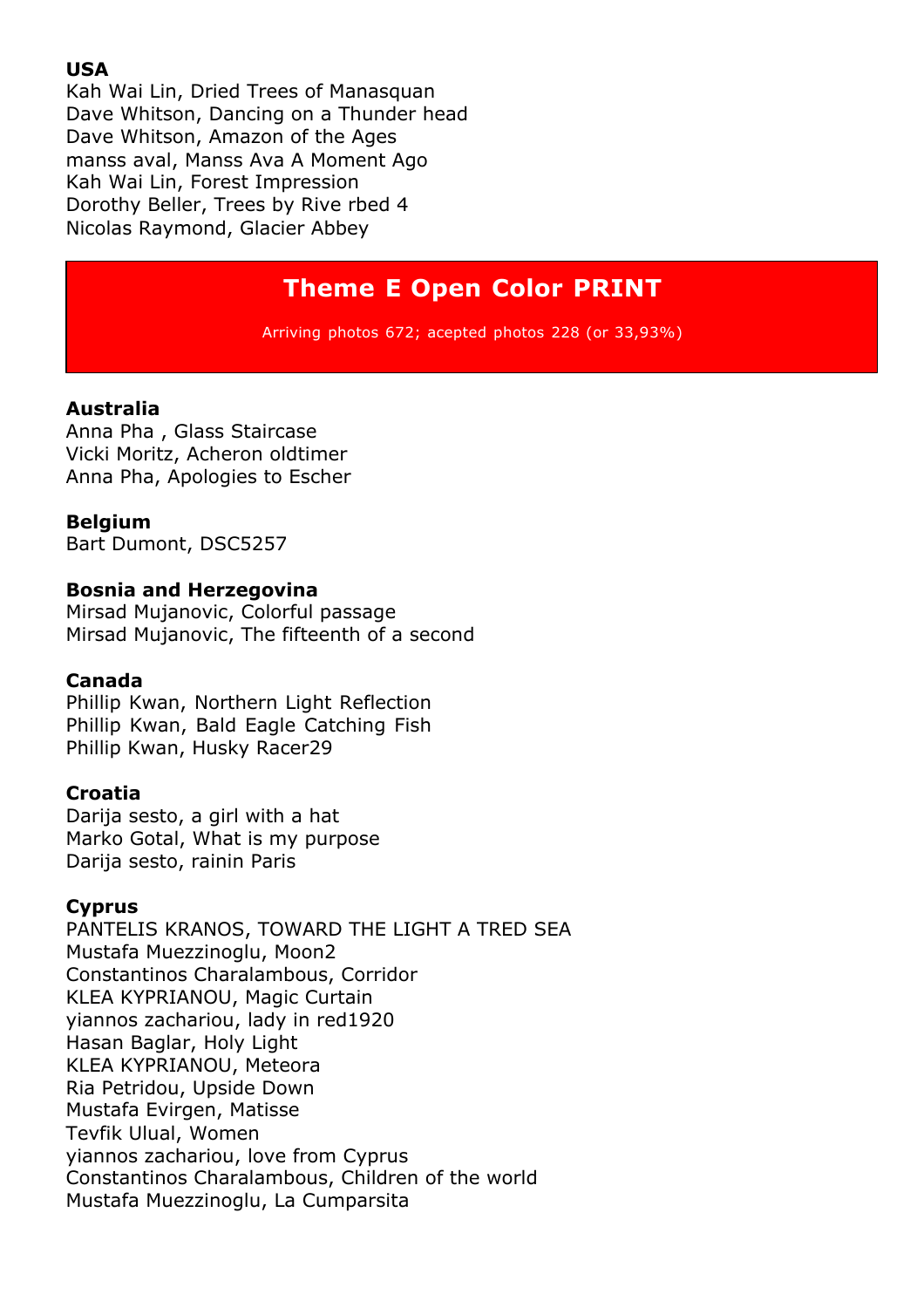Mustafa Evirgen, Tinner2 Ria Petridou, Walk To the Depth Tevfik Ulual, Colourful PANTELIS KRANOS, CAVES AT GOZOMALTA

# **Czech Republic**

Jaroslav Klasek, Boy from Highlands

# **England**

Tom Richardson, Barnand Simon Fell Malcolm Jenkin, The Shawl Christine Woolgar, 01-04-2014-0113 Christine Woolgar, 08-05-2014-0116 Tom Richardson, lone tree glendubhlochan Garry Bisshopp, Reflective Abstraction Malcolm Jenkin, Cleo Garry Bisshopp, Six Windows

# **Finland**

Tapio Kihlberg, Nothern Lights1

# **France**

MARTIN Marc Henri MARTIN, J'arrive Armand PILE, Puits sans fond MARTIN Marc Henri MARTIN, Elleeteux Armand PILE, Leper choir rouge MARTIN Marc Henri MARTIN, Mobil Home MARTIN Marc Henri MARTIN, Atterriss age

#### **Germany**

Dr Michael E Bottcher, Living Art II Dr Michael E Bottcher, Waterfall no.13

#### **Greece**

EVA LAMBROPOULOU, MESSOLONGHI LAGOON2 MANOLIS KOUTSAKIS, RED2 MANOLIS KOUTSAKIS, TRIGAS EVA LAMBROPOULOU, A DREAM ON EARTH

# **Hong Kong**

KWAN LEUNG CHEUNG, FLOOD4 HOI YAN FONG, Sony Centre at Night Koon Nam CHEUNG, Got it but Lost it Heidi OUYANG, Shy Little Girl Yue Yun CHAN, life struggle CHUN KANG CHAN, PLUM MING FAI TANG, An Iron Woman Tsun Ip Patrick CHOW, HONEY BUZZARDS Lung Tsai WANG, Flying Food CHUN KANG CHAN, BACK HOME KENNETH KWOK, Light of Hope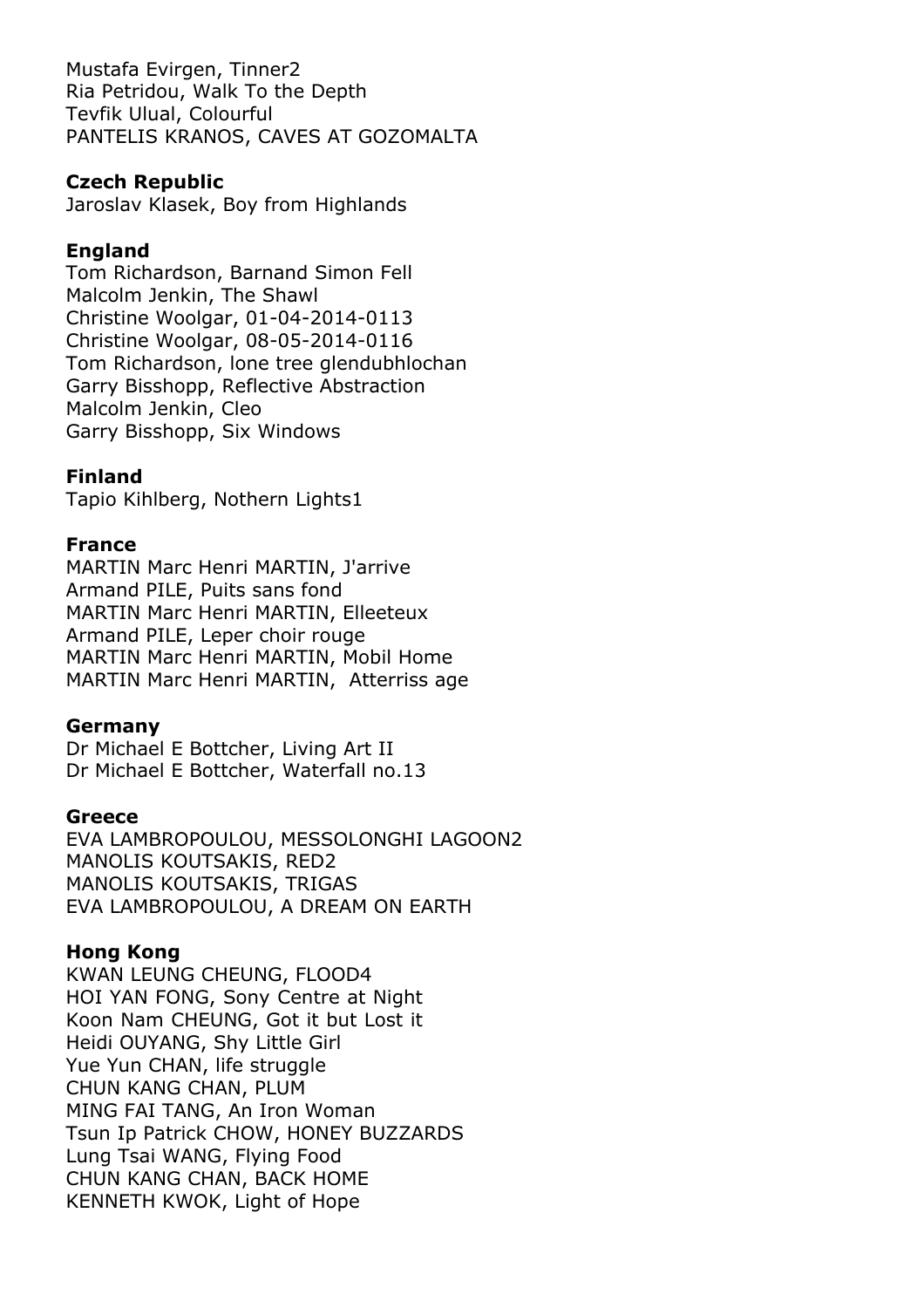KAN KEUNG HO, Rhythm of Circles No.10 HOI WAI LAU, CARRIAGE SHADOW Hiu Wan YEUNG, Phoenix dance in the sky HOI WAI LAU, AUTUMN Yiu Ka CHONG, Awesome Sky Show KENNETH KWOK, Always Power Sau Shun Wong, pony chase KAN KEUNG HO, Geese Parading Sau Shun Wong, never miss ok Chi Wai Claude YUEN, colour1 Chasing SIU HI KWOK, Song of Earth Koon Nam CHEUNG, Fighting for Championship Banly CHEUNG, Feeding Hung CHAN, Fighting HOMER LEE, BACK STREET Koon Keung Cheung, Concentrated working Xing Fang SU, Grandma in work Lau Barry, Dew drop Man Kui Wisely, Running Yvonne WONG, Happy Mothers Koon Keung Cheung, Cooking fish busy Yiu Ka CHONG, New Generation Tsun Ip Patrick CHOW, MARBLE SCULPTORS

#### **Hungary**

Elek Papp, Under way Julianna Szepesi, Old man at the gate Elek Papp, The last pair of boots Zoltan Vass, Blue silence Elek Papp, Artificer Irene Becker, House on the Drina River Zoltan Vass, path of dreams Kercz Tibor, Food service Julianna Szepesi, At the golden temple

#### **India**

Gouri Sarkar, Listners Abhirup Bose, Passer by ABHIJIT BANERJEE, WALLPAPER1 Arijit Mukherjee, Colors of Life Debasree Das, Holy Bath Soumya Basu, Blue Door Das Ritankar, Little Saint Prabal K Sarkar, Family Krishnendu Dasgupta, Little drummer Krishnendu Dasgupta, Life on the move Debasree Das, With the pets SUMAN BHATTACHARYYA, still life1 Soumya Basu, Curious Mood Gouri Sarkar, Curiosity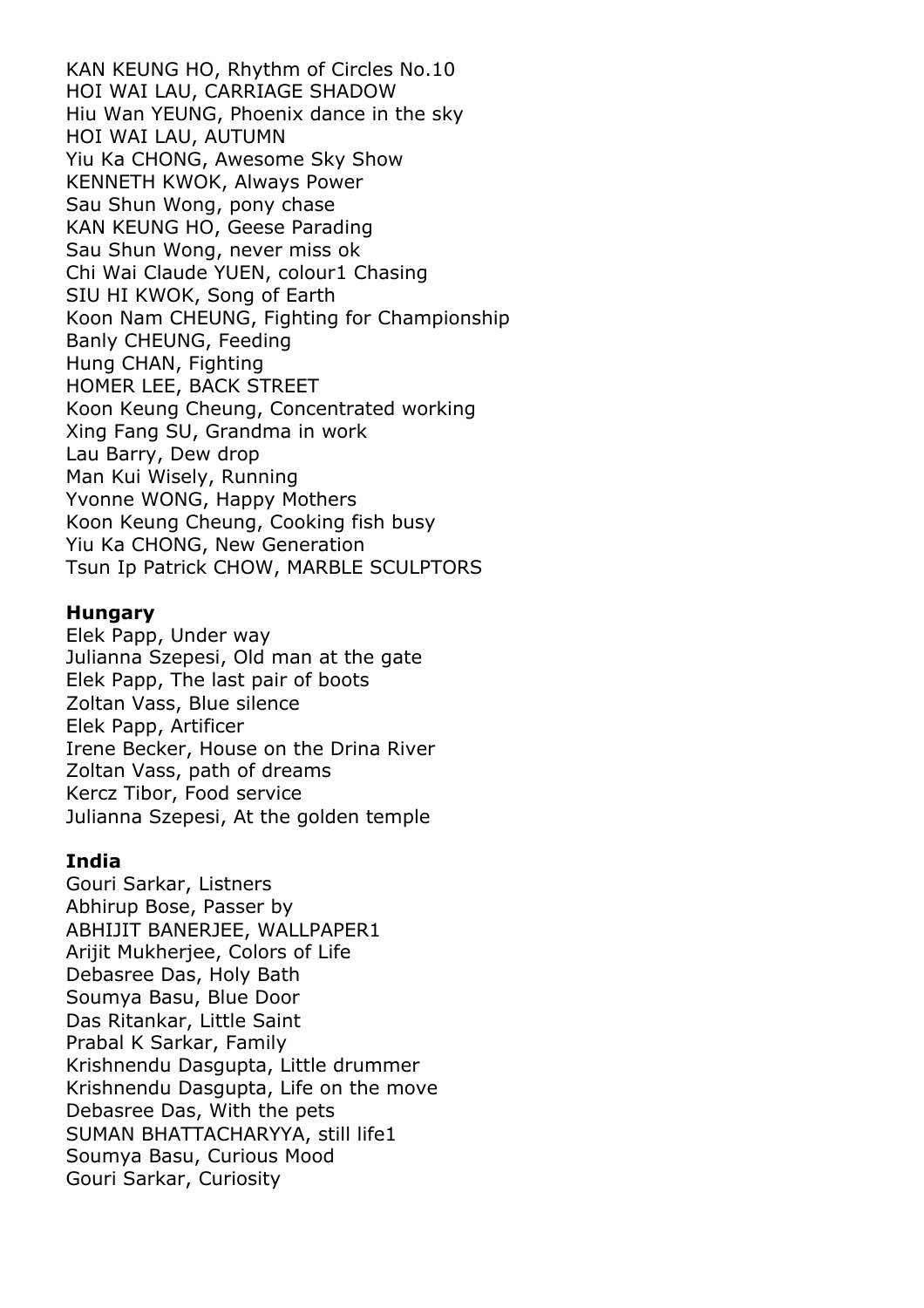# **Indonesia**

Joko Nuswantoro, Brick Maker

# **Ireland**

Catherine Bushe, Old and new

# **Israel**

Galia Gitliz, Playing Fishes

# **Italy**

Riccardo Ercolessi, Scardovari-nassen1 FRANCESCA SALICE, LE GROWING FISHERMAN Riccardo Ercolessi, Campotendato ALBERTO DUMASS, SikhI Antonio Persano, Her soul Azelio Magini, Damigella Riccardo Ercolessi, Kolmanskopn1 Azelio Magini, 3Syrphidae Bruno Cherubini, Escape to West Bruno Cherubini, Satellite TV Angiolo Manetti, Country landscape

#### **New Zealand**

Peter Morris, Beautiful Belly Paul Byrne, Lemon water

#### **Norway**

June Gronseth, Bow in sky Lars Martin Teigen, Milky Way from Norway Harald K Andersen, On The Rooftop

#### **Romania**

Bathori Zsigmond, THE NOMAD ZSOLT Bikfalvi, Mustang Sallys Adela Lia Rusu, Memories Ovi D Pop, Leekoo 2 Csaba Toth, BIG BOSS

#### **Russia**

Gennady Chubko, On Holiday of rein deer breeder Vitaliy Podgurchenko, Andrew and Mary Vladimir Myagkov, In reflection III

#### **Saudi Arabia**

Fatimah Al Marhoun, magdoleen eyes Ahmed Alibrahim, Dress maker nasser alrabeai , Camels in Najran Fatimah Al Marhoun, littlestudent Fatimah Al Marhoun, memories Mohammed Al Sulaili, Indian Student Ahmed Alibrahim, School Child3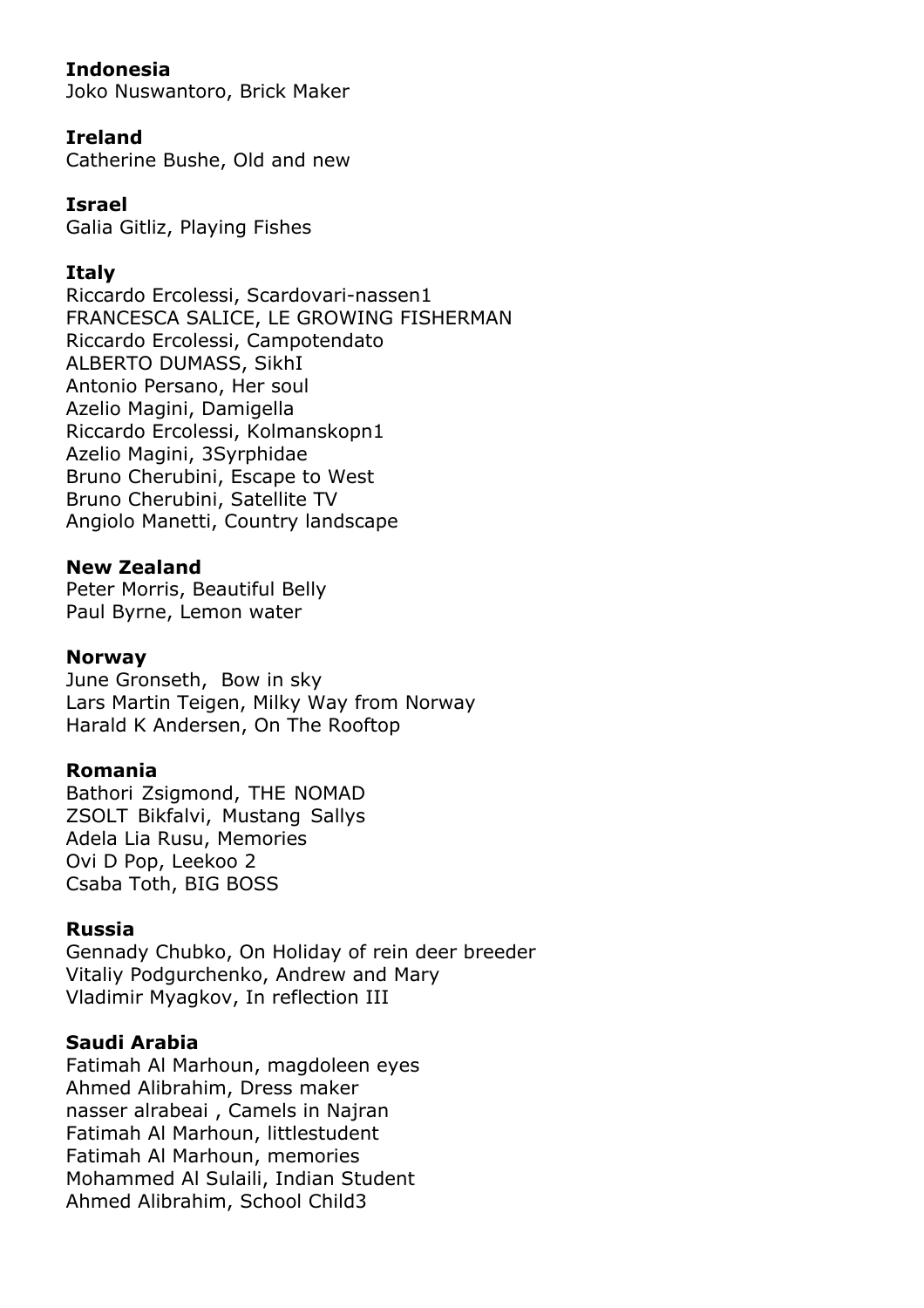Ahmed Alibrahim, In rain Mohammed Al Sulaili, School

#### **Serbia**

Dragan Lapcevic, Even Goran Kojadinovic, Rendez-vous Dragan Lapevic, Belgrade Yapi Edo Iglic, Lady with the puppy Istvan Virag, F2-Medvednik01 Hadzi Miodrag Miladinovic, Moulders7020 Dragan Lapcevic, Winter lights Pantelija Ilic, View Branimir Radovanovic, Konjarnik No0567 Zeljka Gavrilovic, Joyful freedom Damir Buzurovic, Encore Pantelija Ilic, Stado sa Medvednika Branimir Radovanovic, Down no4653 Borislav Milovanovic, Little One Djordje Vukicevic, Net Snezana Lukic, Cleaners Julija Momcilovic, Rain Edo Iglic, Dajana robert semnic, foto izlozba Damir Buzurovic, Front Line Aleksa Stojkovic, monk Mirjana Dobrosavljev, 5-4.STREET LAZE TELECKOG Snezana Lukic, Eurostep Damir Buzurovic, Violet orange Snezana Lukic, Workers Borislav Milovanovic, Zagubica 20108536 Edo Iglic, Breaking with the past1 Zeljka Gavrilovic, Beauty of light Sasa Preradovic, Alexandra13-02-09-04 Istvan Virag , F1-Street scene01

#### **Singapore**

Zee Kek HENG, Workers pouring salts Zee Kek HENG, Twin reflection

#### **Slovenia**

Jasim Suljanovic, BLEDSKI OTOK Biserka Sijaric, MORNING RITUAL Dejan Kokol, Natural frame II Jasim Suljanovic, ZIMSKA IDILA Dejan Kokol, Vertigo Biserka Sijaric, REMEMBRANCE

# **Spain**

Alicia Carnicer, Wating for departure Pedro Luis Ajuriaguerra Saiz, Volando sobre el Guggenheim Juan Antonio Palacios Garci, Tierra de campos3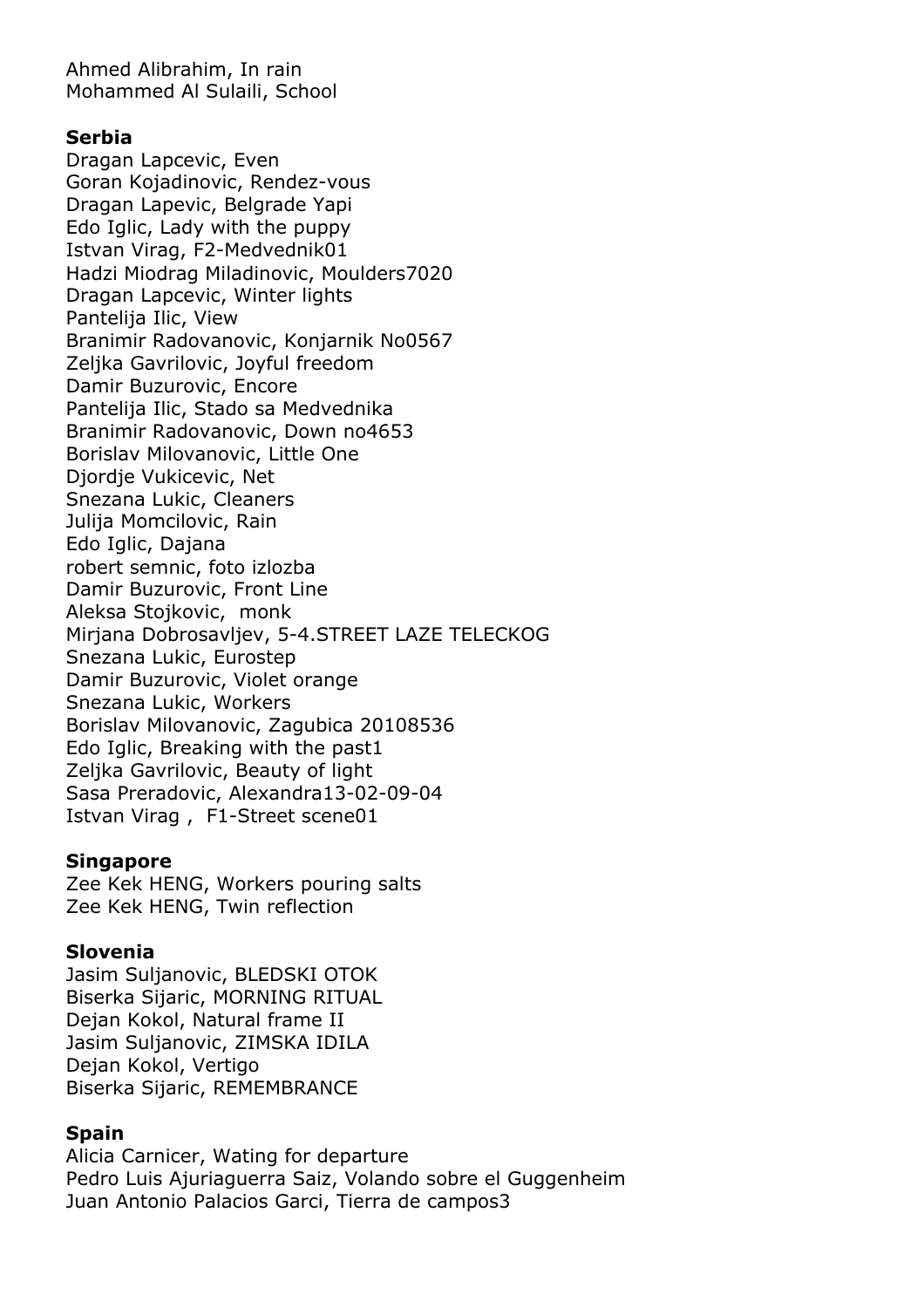Juan Antonio Palacios Garcia, Bodegon126 Pedro Luis Ajuriaguerra Saiz, Jump Juan Antonio Palacios Garcia, Bodegon132 Pedro Luis Ajuriaguerra Saiz, Neimeyer26-AC

#### **Sweden**

Goran Garberg, Bridge in early morning

#### **Turkey**

Burcu Karsli, sebiaruz-6929 Selma Demirkol, msr OZHAN OZDE, Colorful Group MESUT KURT, KUCUKKIZ Semih Akca, Making Molasses Dilek Erim, generations Gul Yildiz , working man Hasan Hulki Muradi, Man Osman Maasoglu, flocks and shepperd Osman Maasoglu, tandir Ibrahim Bulent Teymur, color and fire Guldem Kocel, Misty Morning On CharlesB Ayhan Senbayrak, Sabun Waterfall arif miletli, 1-light MEDNAN SACAKLI, E-1-5-A beautiful woman at the exhibition Ergun Karadag, street Ahmet Cetintas, silence Alphan YILMAZMADEN, champ Hasan Hulki Muradi, Taskale Ibrahim Bulent Teymur, dubai Cemil Guven, dark arif miletli, 3-railway Gul Yildiz, window and five children Hasan Koca, Crossing the bridge Alphan YILMAZMADEN, hope Selma Demirkol, kalayc Dilek Erim, eyes Emre Yengel, Fake Windows Cemil Guven, I will return

# **Ukraine**

Volodimir Norba, Intown Volodimir Norba, Karpathian kruh

# **United Kingdom**

David Fletcher, Mendicant David Fletcher, Time for a Rest David Fletcher, Forest Funghi Barbara Jenkin, Simba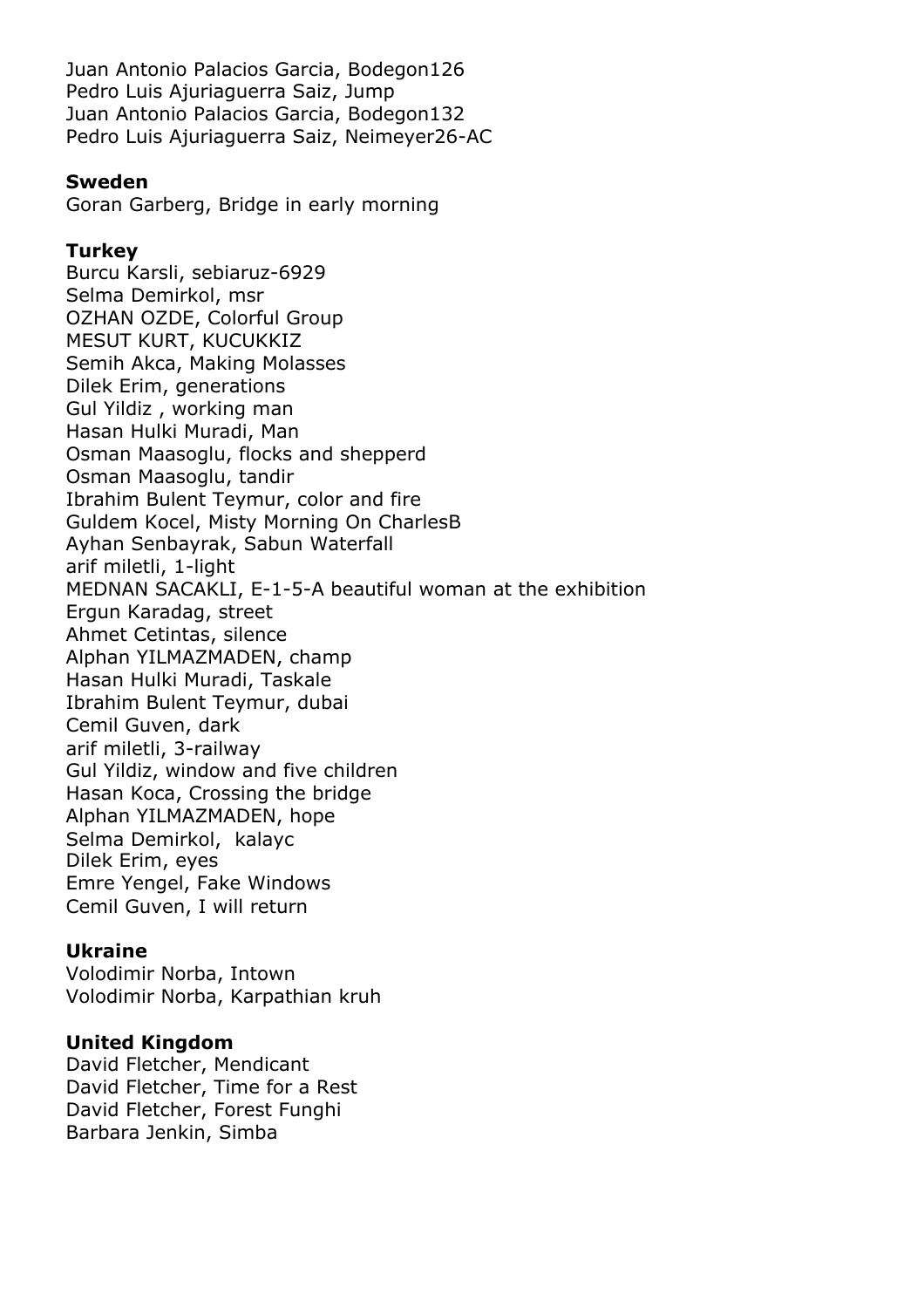**USA**

Dave Whitson, In a Red Robe Bon Laing, Lee 3 Bon Laing Lee, Lee 1

# **Theme F Open Monochrome PRINT**

Arriving photos 635 ; acepted photos 216 (or 34,02%)

#### **Australia**

Vicki Moritz, Princes Pier Vicki Moritz, Eildon morning mono Vicki Moritz, Winter willow Vicki Moritz, Slope point hut NZ

#### **Belgium**

Bart Dumont, DSC4691

#### **Bosnia and Herzegovina**

Mirsad Mujanovic, Moja Liza

#### **Canada**

Phillip Kwan, Egret with Stick Phillip Kwan, Osprey with Bass

#### **Croatia**

Darija sesto, e2-a stone gate Marko Gotal, Lost

#### **Cyprus**

yiannos zachariou, midnight stroll 1920 Mustafa Muezzinoglu, Harleys Fire2 Tevfik Ulual, The Pier1 Mustafa Evirgen, Chap fallen Tevfik Ulual, The Pier2 Ria Petridou, Right Here Waiting for You Mustafa Muezzinoglu, Life PANTELIS KRANOS, A FISHING BOAT WRECK yiannos zachariou, together

#### **Czech Republic**

Jaroslav Klasek, Morning in Dragon Cove02

#### **England**

Tom Richardson, stunted treet wisleton Tom Richardson, view from castle rigg Malcolm Jenkin, Music Maker Garry Bisshopp, Coronation Dome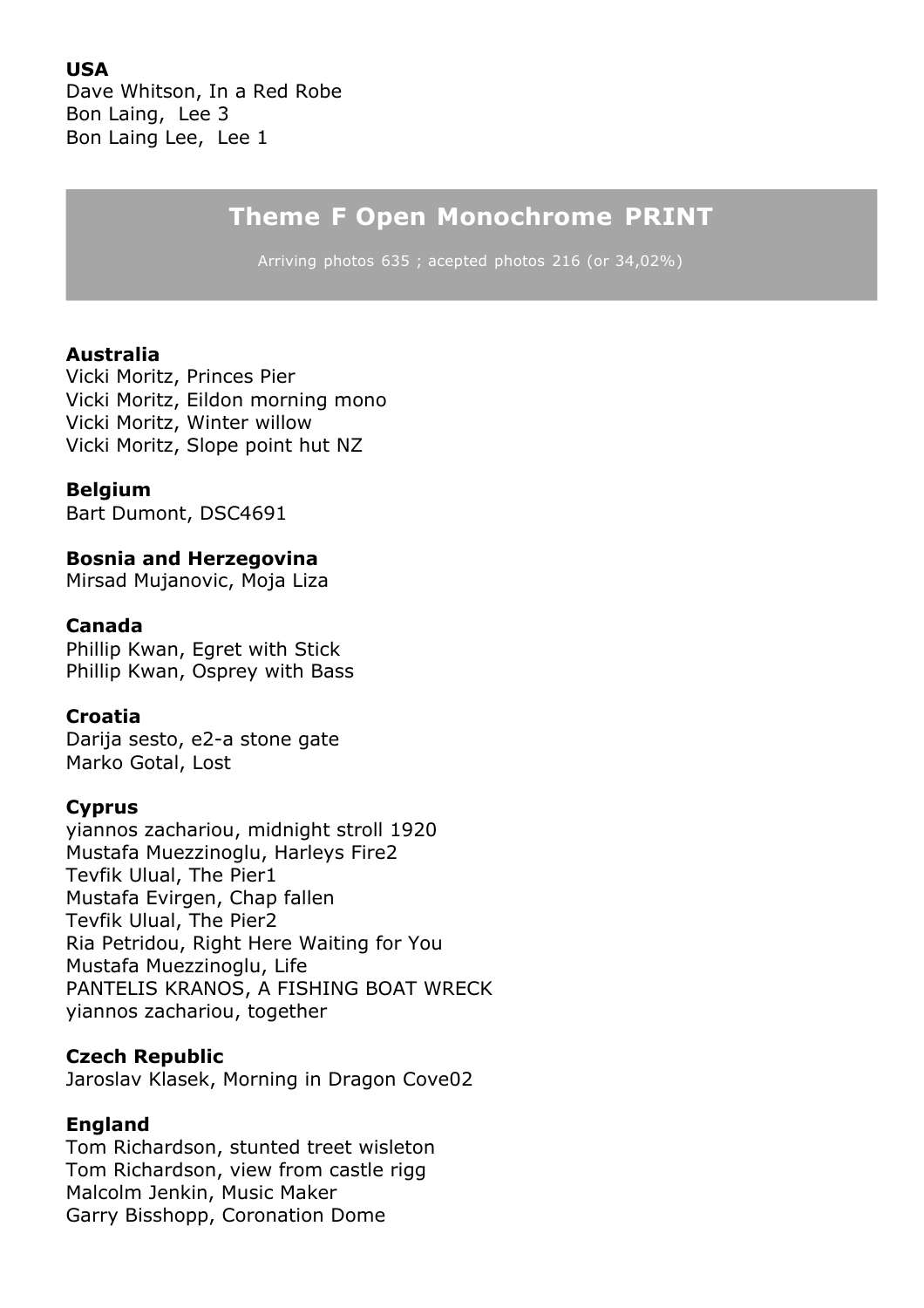Tom Richardson, Glenlicht House Garry Bisshopp, Aldford Iron Bridge Malcolm Jenkin, Sitting Tom Richardson, colonsay farm Malcolm Jenkin, Trouble

#### **France**

MARTIN Marc Henri MARTIN, Cats MARTIN Marc Henri MARTIN, Comme un ver MARTIN Marc Henri MARTIN, Desordre

#### **Germany**

Dr Michael E Bottcher, Salzburg crossings Dr Michael E Bottcher, StrumpfaktII

#### **Greece**

EVA LAMBROPOULOU, FULL MOON MANOLIS KOUTSAKIS, TEAM SPIRIT

#### **Hong Kong**

KWAN LEUNG CHEUNG, LOSE CONTROL Lung Tsai WANG, Help to Cook Koon Keung Cheung, Buffalo racing Hung CHAN, The Great Wall Xing Fang SU, Guilin Fishing Banly CHEUNG, Smoking Life Koon Nam CHEUNG, Camels in Desert Heidi OUYANG, Hair Salonin Nepal HOI WAI LAU, MORNING LIGHT Yvonne WONG, Circles Heidi OUYANG, Smoking Potter Sau Shun Wong, Overtaking KWAN LEUNG CHEUNG, OXCART Hiu Wan YEUNG, Leisure Time Koon Keung Cheung, Follow me Yiu Ka CHONG, Sailing KWAN LEUNG CHEUNG, FIGHTING ELEPHANTS Yue Yun CHAN, Horse racing Hung CHAN, Football Game HOI WAI LAU, DREAMS Chi Wai Claude YUEN, A Foggy Morning Tsun Ip Patrick CHOW, LIFE TIME DEDICATION Banly CHEUNG, Waiting For Haircut Sau Shun Wong, mongolian catcher CHING YAN YU, Leap of faith Tsun Ip Patrick CHOW, KNOCKOUT Sau Shun Wong, climb Xing Fang SU, Peaceful Sailing Man Kui Wisely, Surrounding HOI WAI LAU, CLOUD PEAK Banly CHEUNG, Going To Work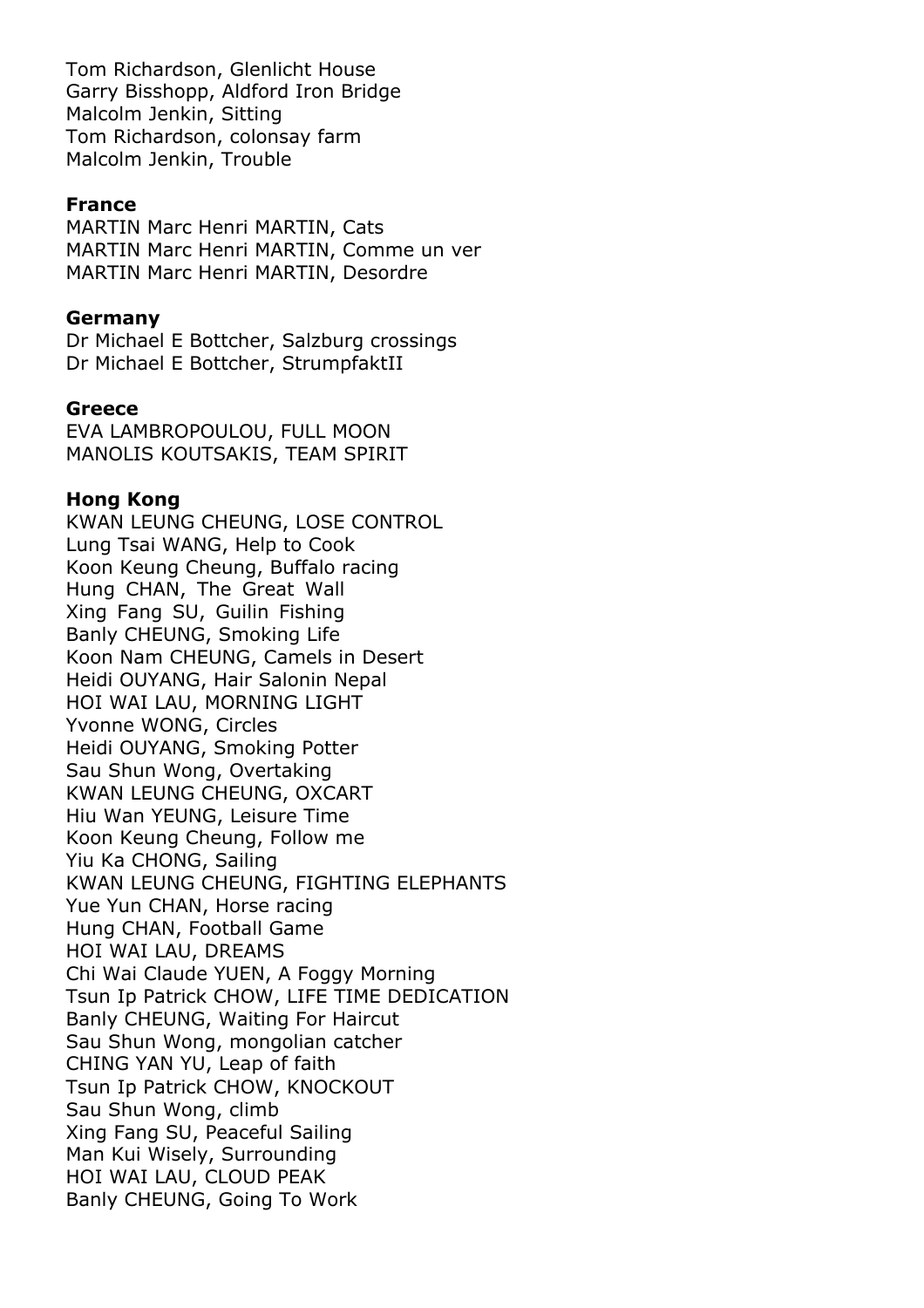Heidi OUYANG, Aged Body Free Spirit KWAN LEUNG CHEUNG, FALLEN HORSE Man Kui Wisely, Pony Ride Hung CHAN, Horses Migrate Chi Wai Claude YUEN, Smoking CHING YAN YU, Head to head Yiu Ka CHONG, Sailing Home

#### **Hungary**

Elek Papp, Going to the market Julianna Szepesi, In the rain Elek Papp, Why Irene Becker, The Veil Irene Becker, Turn around

#### **India**

Krishnendu Dasgupta, Nomad Gouri Sarkar, Grandma and pets PrabalK Sarkar, Street Life Abhirup Bose, Stray Debasree Das, Jump Krishnendu Dasgupta, Sweety Abhirup Bose, Morning in Varanasi Gouri Sarkar, Old shopkeeper Dwaipayan Basu, Angry Look Arijit Mukherjee, 39 Steps Soumya Basu, Smile Please Dwaipayan Basu, Terminator Gouri Sarkar, Three sisters ABHIJIT BANERJEE, Life in circles Das Ritankar, Forbidden Kingdom Gouri Sarkar, Returning home PrabalK Sarkar, Smiling Face Debasree Das, The Cyclist Krishnendu Dasgupta, Naughty Arijit Mukherjee, Little friends Debasree Das, Pigeon House SUMAN BHATTACHARYYA, toto girl Soumya Basu, City from top

#### **Indonesia**

Joko Nuswantoro, Play Soccer Joko Nuswantoro, Prayer

#### **Ireland**

Catherine Bushe, In the shadow of the light house Catherine Bushe, Dancing with shadow

#### **Israel**

Galia Gitliz, The net **Italy**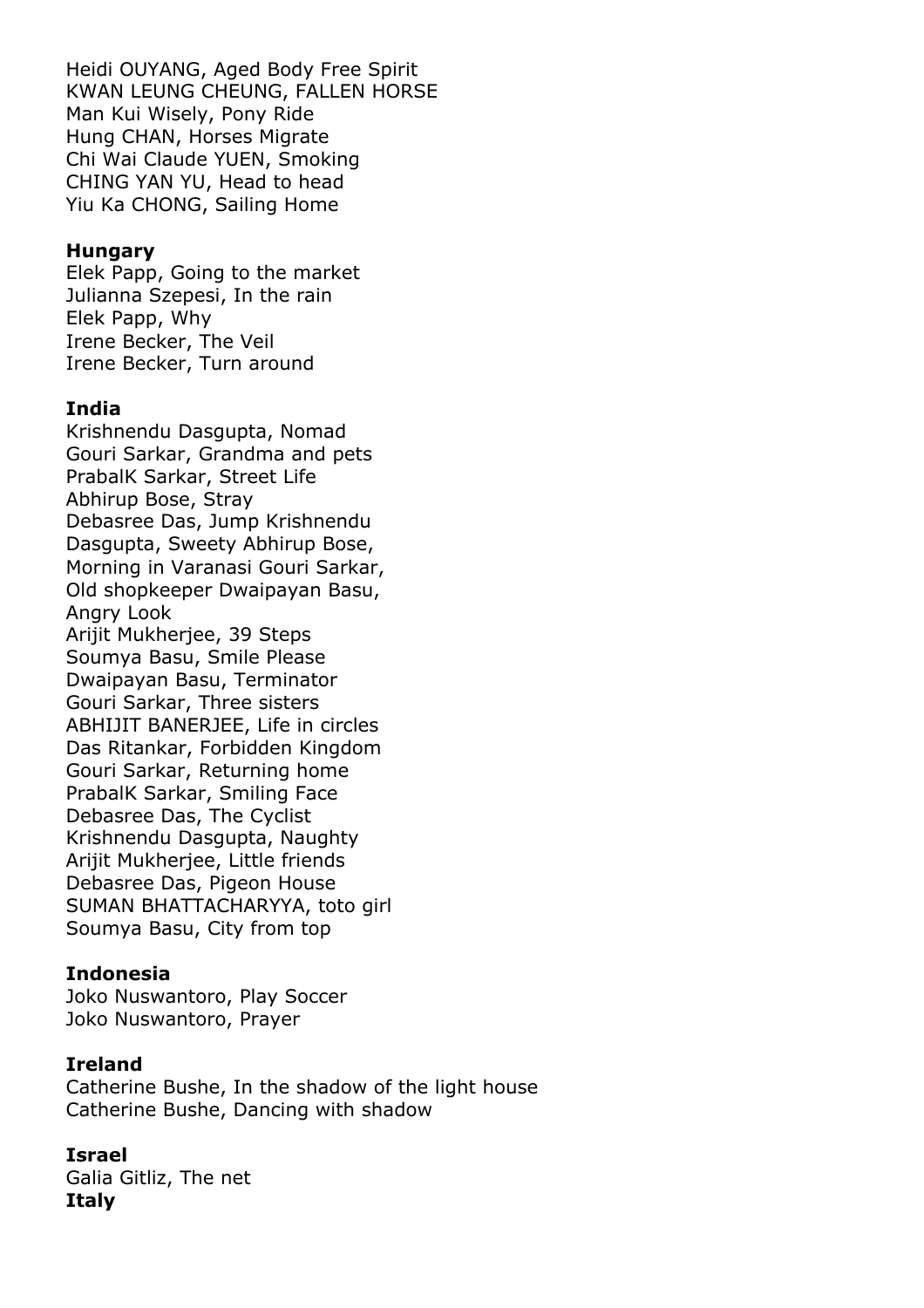Bruno Cherubini, Aman Riccardo Ercolessi, Collinesenesin4 Bruno Cherubini, Auditorium Parcodella Musica FRANCESCA SALICE, THE NEWS AGENT Antonio Persano, Lebanon2 Azelio Magini, Trasparenza Angiolo Manetti, Geometric steps Riccardo Ercolessi, Collinesenesin1 Bruno Cherubini, Eleonora Antonio Persano, Genesys Angiolo Manetti, With my goats Riccardo Ercolessi, Collinesenesin3

#### **New Zealand**

Peter Morris, And She Sits2

#### **Norway**

Harald K Andersen, In The Dark June Gronseth, Autumn light Lars Martin Teigen, Dark Times Lars Martin Teigen, The Opera Roof

#### **Romania**

Csaba Toth, CURIOSITY Adela Lia Rusu, Going home

#### **Russia**

Gennady Chubko, The Waltz is turned Together 57

#### **Saudi Arabia**

Ahmed Alibrahim, Innocent look Fatimah Al Marhoun, green eyed girl Ahmed Alibrahim, Thinking Fatimah Al Marhoun, hope nasser alrabeai, Animal friendship

#### **Serbia**

Aleksa Stojkovic, marionette Dragan Lapcevic, Framed by light Julija Momcilovic, Women of Kassope Snezana Lukic, Boat Julija Momcilovic, Scream Edo Iglic, Italian fashion3 Istvan Virag, Trippers02 Hadzi Miodrag Miladinovic, Master of ceramics1 Aleksa Stojkovic, last stop Dubai Branimir Radovanovic, Zoran V Istvan Virag, Infog08 Marina Dimitrijevic, Shadows Damir Buzurovic, Double Island Expo Aleksa Stojkovic, talks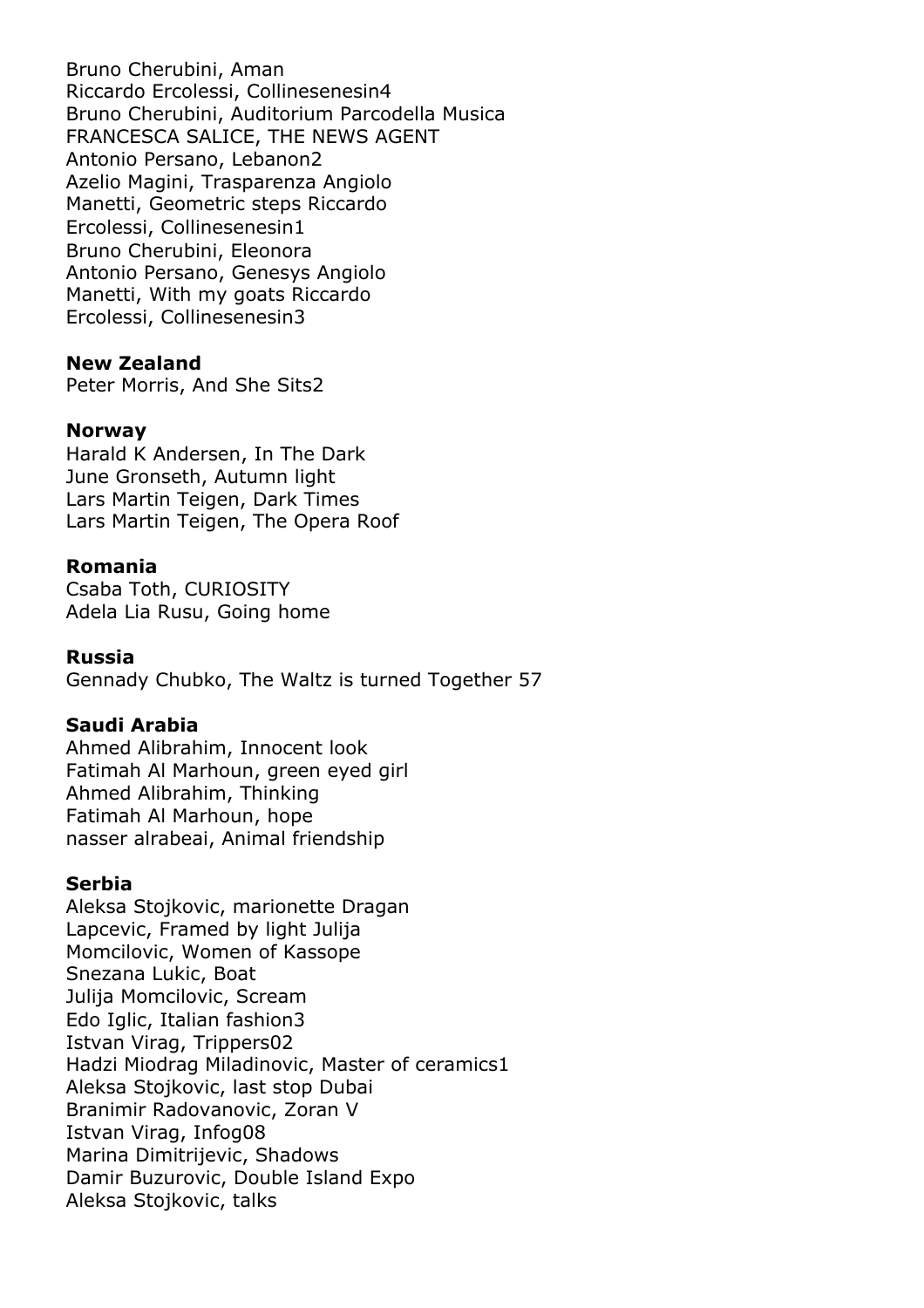Branimir Radovanovic, SingNo3718 Djordje Vukicevic, La Musica Istvan Virag, Old woman Julija Momcilovic, Misery Goran Kojadinovic, The string theory Hadzi Miodrag Miladinovic, Moulders8671 Dragan Lapcevic, Concrete island Sasa Preradovic, Anja12-02-17-01 Damir Buzurovic, Manon the edge Istvan Virag, Talk02 Damir Buzurovic, Forbidden World Julija Momcilovic, As the years go by Hadzi Miodrag Miladinovic, Master ceramics8420 Zoltan Bisak, Triming Borislav Milovanovic, Sirotanovici05 Sasa Preradovic, Ramona14-06-02-01 Hadzi Miodrag Miladinovic, Dancing dervishes Damir Buzurovic, Wood2

#### **Slovenia**

Dejan Kokol, Reading night Biserka Sijaric, TRINITY Miran Dominko, Akt Jasim Suljanovic, BLED U MAGLI Dejan Kokol, Into unknown

#### **Spain**

Pedro Luis Ajuriaguerra Saiz, Hombres voladores Juan Antonio Palacios Garcia, Mascara2 Juan Antonio Palacios Garcia, Fronton Juan Antonio Palacios Garcia, Zaloa Juan Antonio Palacios Garcia, Mirada

#### **Sweden**

Goran Garberg, Dervisch shadow

#### **Turkey**

Emre Yengel, Corydon MEDNAN SACAKLI, Fog and fisherman boats Istanbul tolga ozdemir, bread and tea Sema Demirkol, kkkz Ayhan Senbayrak, Innocent Emre Yengel, Macaroni Semih Akca, Pot Alphan YILMAZMADEN, in and out Ahmet Cetintas, Coal dust Burcu Karsli, dervish5 Burcu Karsli, sebiaruz-7054 Alphan YILMAZMADEN, what if Guldem Kocel, Misty People Dilek Erim, tired